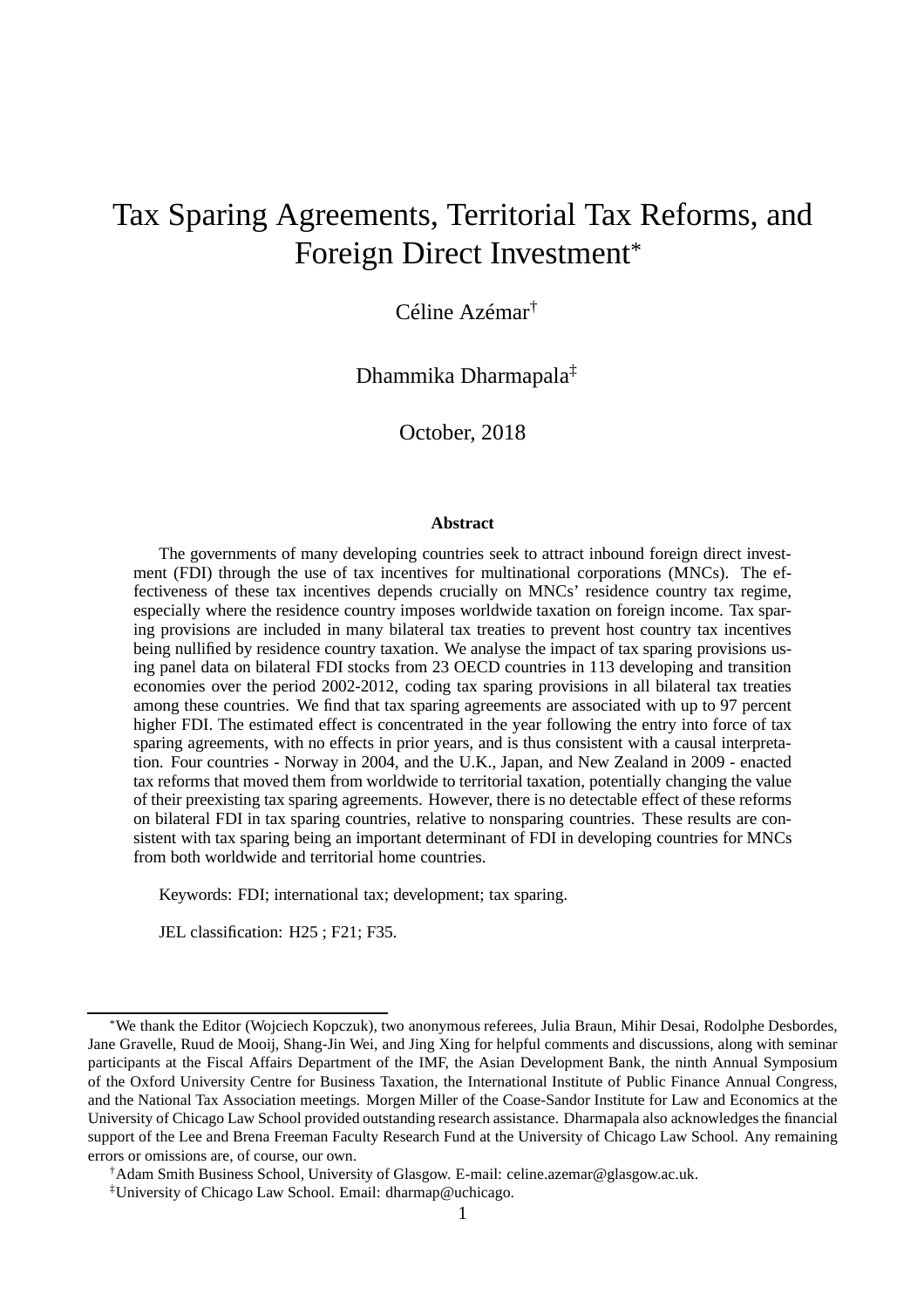# **1 Introduction**

Attracting inbound foreign direct investment (FDI) by multinational corporations (MNCs) has long been an important objective of many governments in developing and transition economies. One motivation is the possibility that FDI creates positive spillovers for local firms. It may also be the case that FDI results in more efficient patterns of common ownership of assets across jurisdictions, as stressed for instance by Desai and Hines (2003). Thus, the determinants of FDI (both in developing countries and more broadly) have been analysed extensively in the international economics and economic development literatures. At the same time, scholars in public finance have focused on the impact of corporate tax rates and of various features of the international tax regime - including bilateral tax treaties - on the location of FDI (e.g. Blonigen and Davies (2004); Dharmapala and Hines (2009)).<sup>1</sup> In view of the perceived benefits of FDI and of the sensitivity of FDI to taxes, many governments of developing countries offer tax holidays and other tax incentives for MNCs. The effectiveness of these measures, however, depends in crucial respects on the tax regime prevailing in the MNC's country of residence (where the parent firm is headquartered).

In the terminology of international taxation, the income generated by normal business operations in the source country (in which MNC affiliates undertake business activity) is referred to as "active" business income, whereas other income (such as interest and royalties) is referred to as "passive" income. Residence countries with "worldwide" tax systems impose tax on the active foreign business income of resident MNCs (generally with a credit for taxes paid to the source country). Residence countries with "territorial" (or "exemption") systems exempt the "active" foreign income of their MNCs from residence country taxation (so that this income is only taxed by the source country). However, both worldwide and territorial residence countries typically tax the passive foreign income earned by their resident MNCs.

When a source country institutes a tax holiday for an MNC based in a worldwide residence country, the benefit to the MNC from the tax holiday may be fully or partially undone by higher taxes owed to the residence country. This is because the lower tax paid to the source country lowers not only the local affiliate's tax liability, but also the tax credit available to the parent in its residence jurisdiction when the local affiliate pays a dividend to the parent. This offsetting effect applies to both active and passive income. For MNCs based in a territorial residence country, the same effect holds for passive income, but not for active income (which its residence country does not seek to tax, regardless of whether the source country offers a tax holiday). As MNCs care about their combined tax liability to

<sup>&</sup>lt;sup>1</sup>See Hines (1999) and De Mooij and Ederveen (2003) for surveys.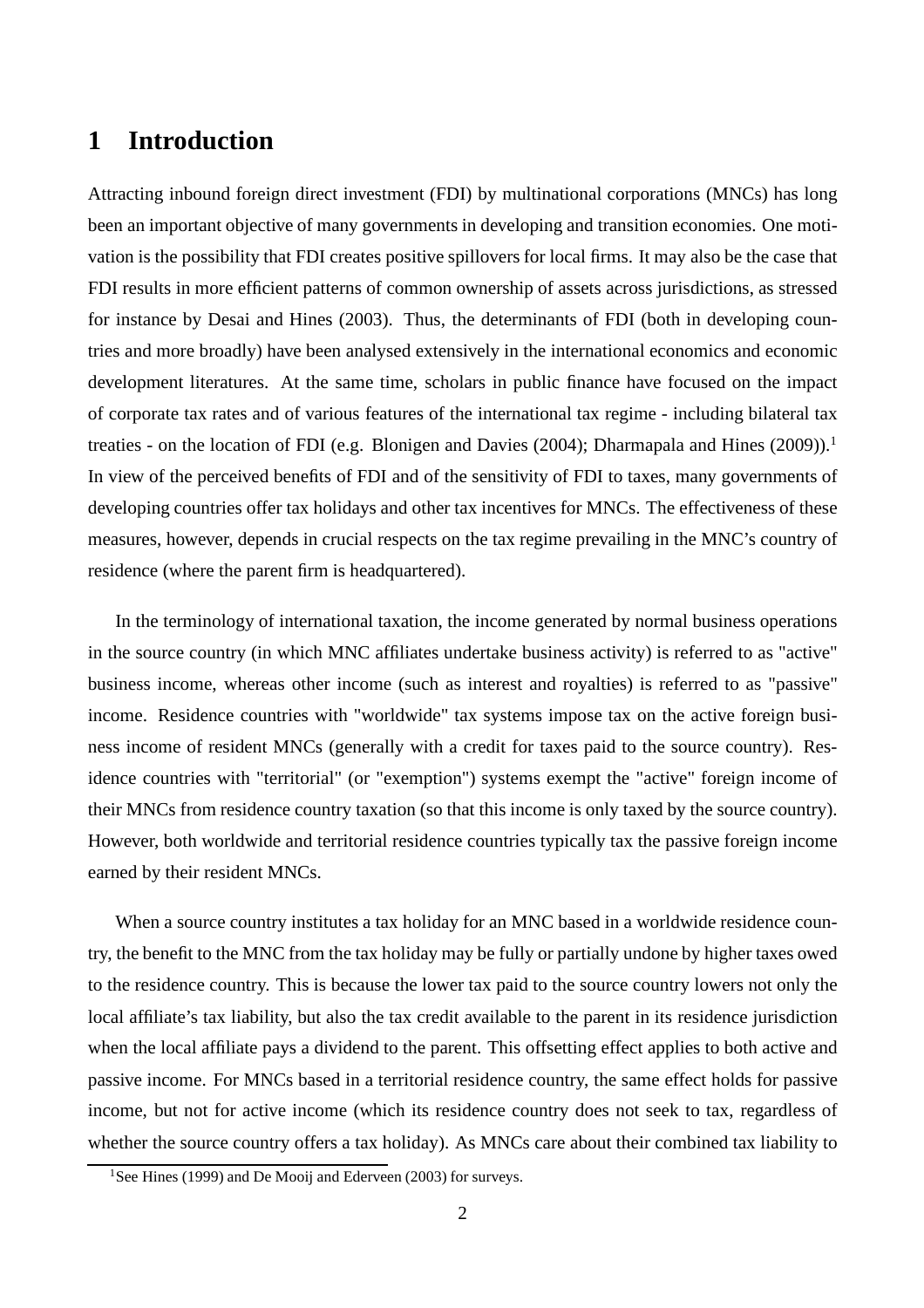both governments, the source country's aim of attracting more FDI will thus be frustrated, especially when the residence country imposes worldwide taxation.

This fundamental problem has been discussed extensively since the 1950's, when the Royal Commission on the Taxation of Profits and Income recommended that the U.K. offer tax relief to its resident firms through its tax treaties in circumstances such as these. Since then, the U.K., Japan and many other residence countries - with the notable exception of the United States - have developed an extensive network of tax sparing agreements, primarily with developing source countries (as documented in Section 3 below). Tax sparing agreements are provisions that form part of bilateral tax treaties. They provide, in essence, that the residence country agrees to provide its resident MNCs with a tax credit for taxes that would ordinarily have been due to the source country, but that are foregone (or "spared") by the source country pursuant to a programme of tax incentives. This ensures that the source country's attempts to provide tax incentives for FDI are not undone by the residence country's taxes (even when the residence country has a worldwide tax system).

There has been extensive discussion among scholars of international tax law and policy of the normative justifications for tax sparing agreements and the related question of whether developing countries should offer tax incentives for FDI (Brooks, 2009). However, the empirical literature on the effects of tax sparing agreements is quite limited. Hines (2001) analyses cross-sectional data for 1990 on the location of FDI by Japanese and U.S. MNCs in 67 source countries. He finds that Japanese FDI is substantially higher, relative to U.S. FDI, in source countries with which Japan has a tax sparing agreement. U.S. FDI serves here as a control, as both Japan and the U.S. had worldwide tax systems, while the U.S. has no tax sparing agreements. The magnitude of the effect is very large: Japanese FDI stocks in sparing countries were found to be 1.4 to 2.4 times larger (i.e. 40 percent to 140 percent larger) than in the absence of tax sparing agreements. Azémar et al. (2007) use panel data on FDI by Japanese MNCs in 29 source countries (of which 13 have tax sparing agreements with Japan) over 1989-2000. There is essentially no within-country variation in tax sparing agreements over this period, and so Azémar et al. (2007) use random effects estimates and examine the impact of the length of time that has elapsed since a tax sparing agreement entered into force. Their results suggest that each additional year subsequent to the signature of a tax sparing provision increases Japanese FDI activity by 2.3-11 percent. In common with Hines (2001), they find a large overall effect, with Japanese FDI flows being 2.8 times larger in tax sparing countries.

These studies suggest that tax sparing is an important determinant of FDI, and cast some doubt on the OECD's (1998, p. 5) claim that: "Investment decisions taken by international investors resident in credit [worldwide] countries are rarely dependent on or even influenced by the existence or absence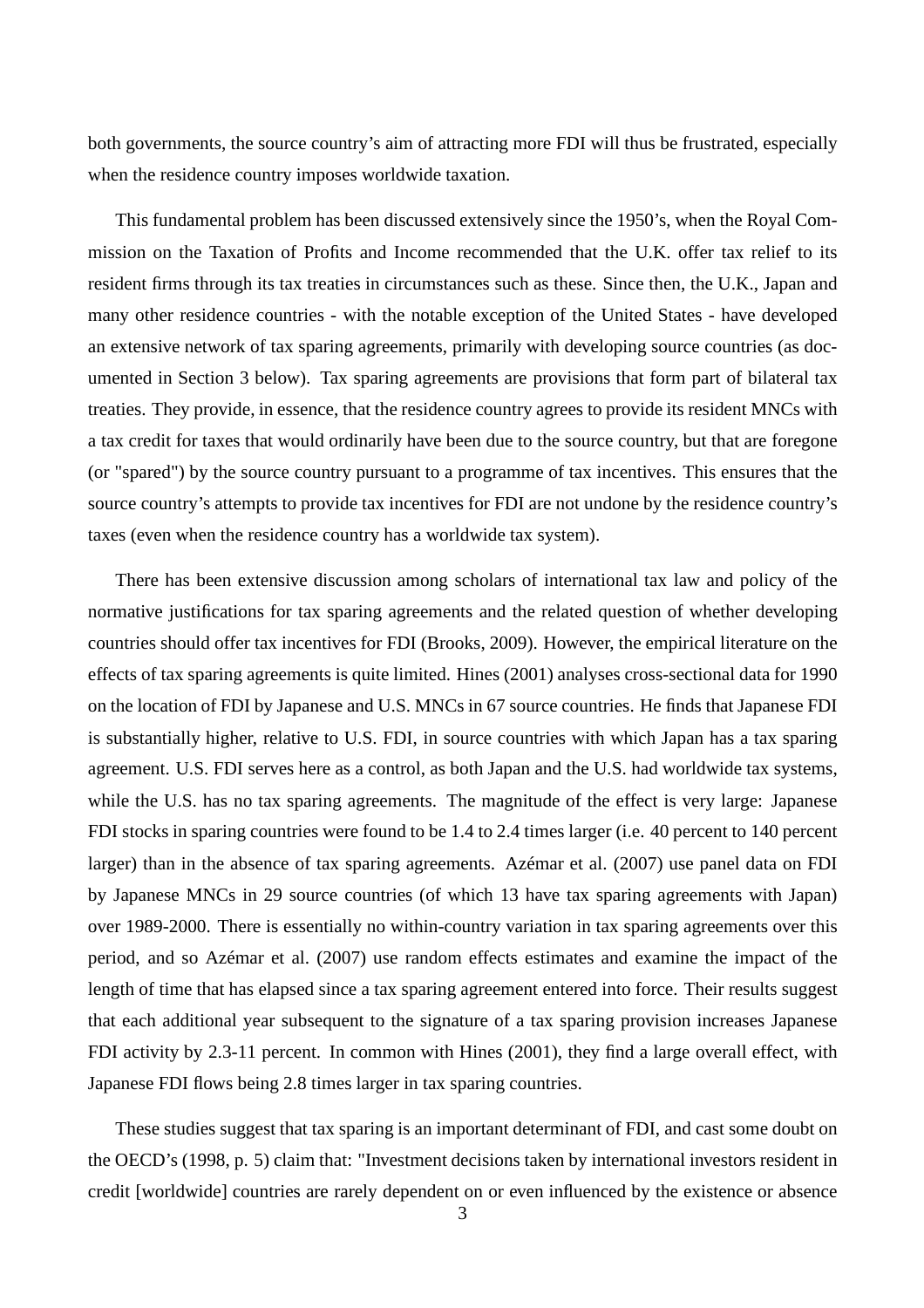of tax sparing provisions in treaties". However, these studies are based on studying FDI from one residence country - Japan - that had a worldwide system prior to 2009, and so are unable to measure the impact of tax sparing for MNCs from a wider set of residence countries (including those with territorial systems). Moreover, they are unable to use longitudinal variation in tax sparing agreements to address potential unobserved heterogeneity at the level of the residence-source-country-pair, and have no source of quasi-experimental variation in the existence or value of tax sparing agreements.

This paper analyses the effects of tax sparing agreements on FDI using a large panel dataset on bilateral FDI from the OECD. The data consists of stocks of FDI from 23 OECD-member residence countries to 113 developing and transition source countries over the period 2002-2012. The dataset is identified at the country-pair-year level, and the baseline estimating sample includes 8,974 observations on 1,176 country-pairs. We code tax sparing agreements by searching the text of all existing bilateral tax treaties between any of the 23 residence countries and any of the 113 source countries for language specifying a tax sparing provision. While most tax sparing agreements entered into force prior to 2002, we identify 34 instances in which new tax sparing agreements entered into force or in which existing tax sparing agreements were terminated over 2002-2012; 32 of these changes that occurred after 2002 provide usable longitudinal variation. In our dataset, a substantial number - 6.5 percent - of the observations are zeros (indicating the absence of any FDI from the residence to the source country in that year).<sup>2</sup> In order to address these econometric issues, we use a Poisson pseudo-maximum likelihood (PPML) fixed effects estimator (with country-pair fixed effects and year effects).

We analyse both the impact of tax sparing agreements and that of the residence country tax system, using several different sources of identification. The first is the longitudinal variation generated by the signing or termination of tax sparing agreements. We find that tax sparing agreements are associated with a 86 percent higher stock of bilateral FDI. This estimate is statistically significant and substantial in magnitude (albeit somewhat smaller than those in the existing literature reviewed above). However, tax sparing agreements are of course potentially endogenous. For instance, an unobservable increase in a source country's salience in the U.K. may both lead to the U.K. signing a tax sparing agreement with that source country and British MNCs investing more heavily in that country.

Unfortunately, there is no quasi-experimental variation in the signing or termination of tax sparing agreements that can fully address this concern. We start with an instrumental variables (IV) strategy

<sup>&</sup>lt;sup>2</sup>By using country-pair fixed effects we excludes from the analysis country-pairs with no FDI for the entire period of investigation, as there is no within-country variations associated with those pairs. Without excluding those country-pairs, the proportion of zeros would be about half of the observations.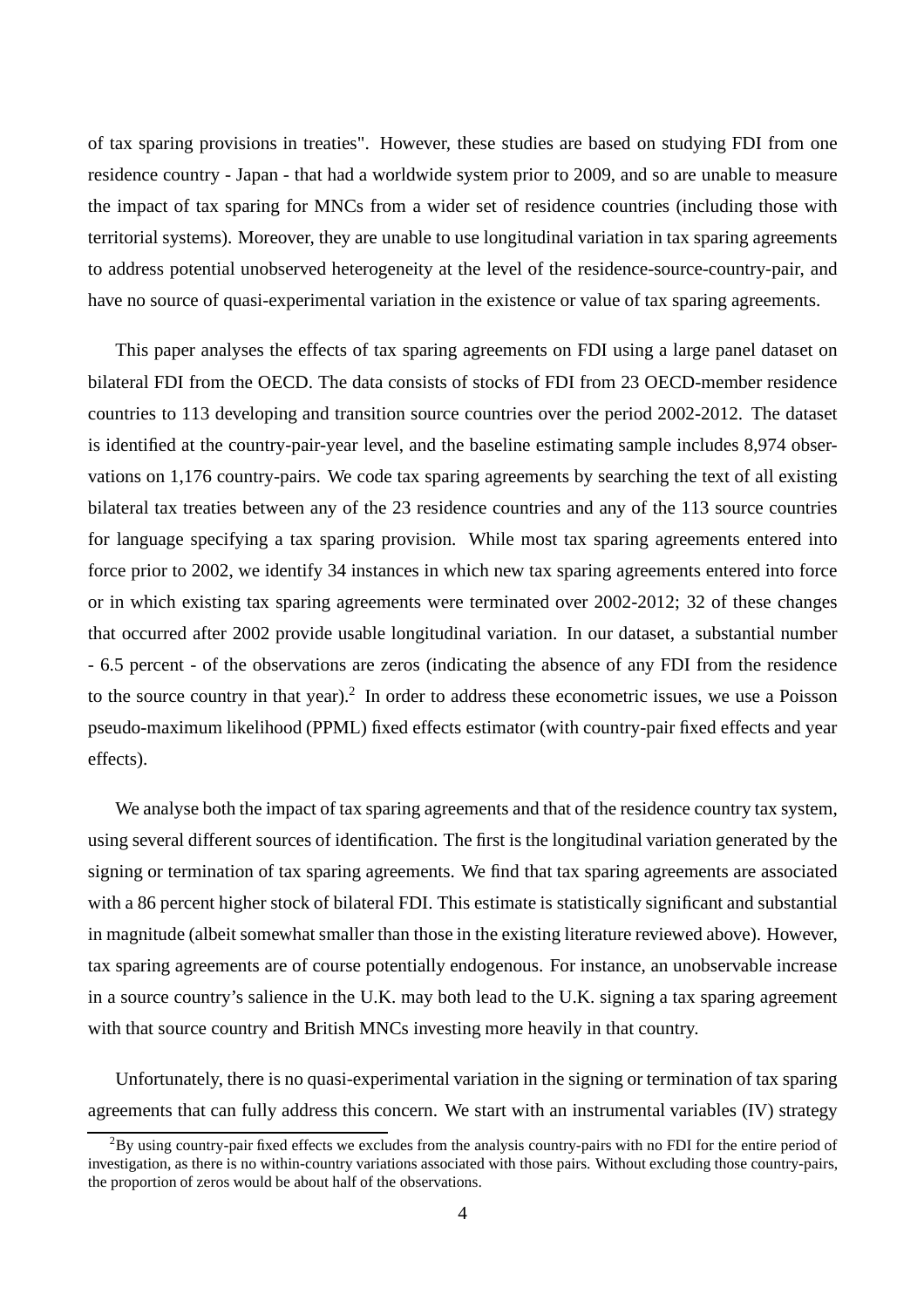based on instrumenting for tax sparing agreements using the average number of such agreements signed between the residence country and countries that are in the same region as the source country. The IV analysis yields an estimate that is slightly larger in magnitude, implying that tax sparing agreements are associated with a 97 percent higher stock of bilateral FDI. Following Baier and Bergstrand (2007), another approach to address potential endogeneity is by including home-country-by-time and host-country-by-time fixed effects in addition to the country-pairs fixed effects. In the absence of an omitted variable bias, our results suggest that the inclusion of a tax sparing provision in bilateral tax treaties leads to an increase of 54 percent in FDI from the signatory country. Simultaneity is addressed as in Baier and Bergstrand (2007) and Yotov et al. (2016) by adding to the specification with the rich set of fixed effects a lead variable that captures the future value of tax sparing. We find that the "effects" prior to the tax sparing agreement entering into force are statistically insignificant and very small. Rather, the estimated effect is concentrated in the year following the date of entry into force of the agreement. This pattern is inconsistent with a pre-existing trend of increasing FDI between countries that sign tax sparing agreements. Instead, it appears consistent with a causal interpretation of the estimated effect of tax sparing agreements.

We also decompose the effects of tax sparing on FDI along the intensive and extensive margins. Using a two-part model, we estimate separately a binary indicator for whether the bilateral FDI stock is strictly greater than zero and the size of the FDI stock. We find that tax sparing has an impact on the intensive margin but not the extensive margin of FDI.

The previous literature has not investigated the question of whether the effect of tax sparing agreements differs across worldwide and territorial residence countries. We find no significant difference in the estimated effect. While this may appear surprising, it is consistent with a scenario in which the ability of worldwide MNCs to defer the payment ("repatriation") of dividends out of active income from their foreign affiliates to their parent substantially mitigates the burden of residence country taxation. In such a scenario, the value of tax sparing for worldwide MNCs (where it applies to both active and passive income) would tend to converge to that for territorial MNCs (where it applies only to passive income). In support of this interpretation, there is substantial evidence of worldwide MNCs utilising the potential for deferral of residence country taxation (see for instance Dharmapala et al. (2011) for U.S. MNCs; Egger et al. (2015) find that following the U.K.'s territorial tax reform in 2009, U.K.-owned affiliates significantly increased repatriations, relative to a control group of non-U.K.-owned affiliates).

Tax reforms in some of the residence countries in our dataset moved them from worldwide to territorial taxation of the foreign income of their resident MNCs. Among our residence countries, Norway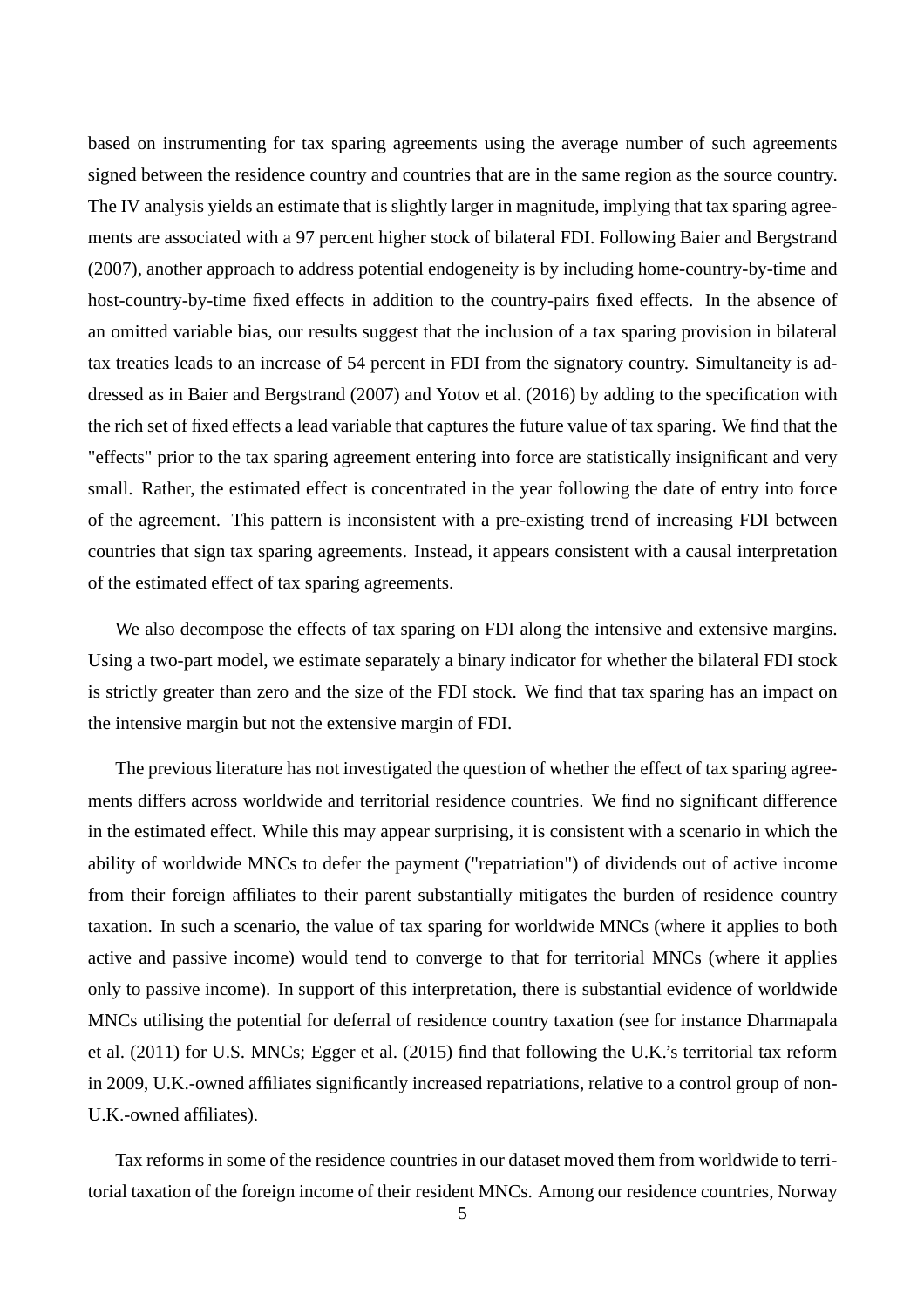implemented such a reform in 2004, while the U.K., Japan and New Zealand all implemented this type of reform in 2009. These territorial reforms might be expected to have reduced the importance of tax sparing agreements with developing countries (recall from our earlier discussion that tax sparing applies to both passive and active income under a worldwide regime, while it only applies to the former under a territorial regime). Arguably, these territorial reforms were motivated by concerns about the competitiveness of resident MNCs in making foreign acquisitions (primarily in other developed countries) and by the possibility of changes in residence by MNCs, rather than by concerns related to the promotion of economic development in developing countries. To that extent, the reforms provide a source of arguably quasi-exogenous variation in the value of preexisting tax sparing provisions.<sup>3</sup>

Consistent with this interpretation, we also find that the territorial tax reforms in Norway, the U.K., Japan and New Zealand did not substantially reduce FDI from those countries to source countries with which they have tax sparing agreements, relative to source countries with which they do not have tax sparing agreements. If tax sparing is differentially valuable for worldwide MNCs, we would expect that these territorial reforms would induce (in relative terms) a reallocation of FDI from sparing to nonsparing countries. A difference-in-differences estimate of this effect can arguably be given a causal interpretation, as the value of preexisting tax sparing agreements would be exogenously reduced. However, the estimated effect is statistically indistinguishable from zero. This suggests that much of the benefit from tax sparing is available to territorial MNCs, an interpretation supported by an additional finding that withholding tax rates on interest and royalties are strong determinants of FDI, especially when we consider global effective withholding tax rates adjusted for the tax sparing provision. This reinforces the continuing relevance of tax sparing in a world in which most residence countries are territorial.

The apparent effect of tax sparing provisions may be due instead to a more general effect of bilateral tax treaties (BTTs) on FDI (although the prior literature on BTTs finds little support for an effect of tax treaties on FDI (Davies, 2004)). We thus construct an indicator for the existence of a BTT for each country-pair in each year. On average, OECD countries include a tax sparing provision in 31 percent of their BTTs with developing countries. Thus, it is feasible to disentangle the general effect of BTTs from the specific impact of tax sparing. We find that in the absence of tax sparing, BTTs are not associated with significant increases in FDI, while BTTs with tax sparing have a large positive effect as in our baseline specification. The basic result is also robust to controlling for treaty shopping. An investor from a third country might attempt to benefit from the existence of tax sparing

 $3$ These reforms have been studied, for instance, by Matheson et al. (2013), who analyse whether the territorial reforms spurred greater tax competition among developing host countries.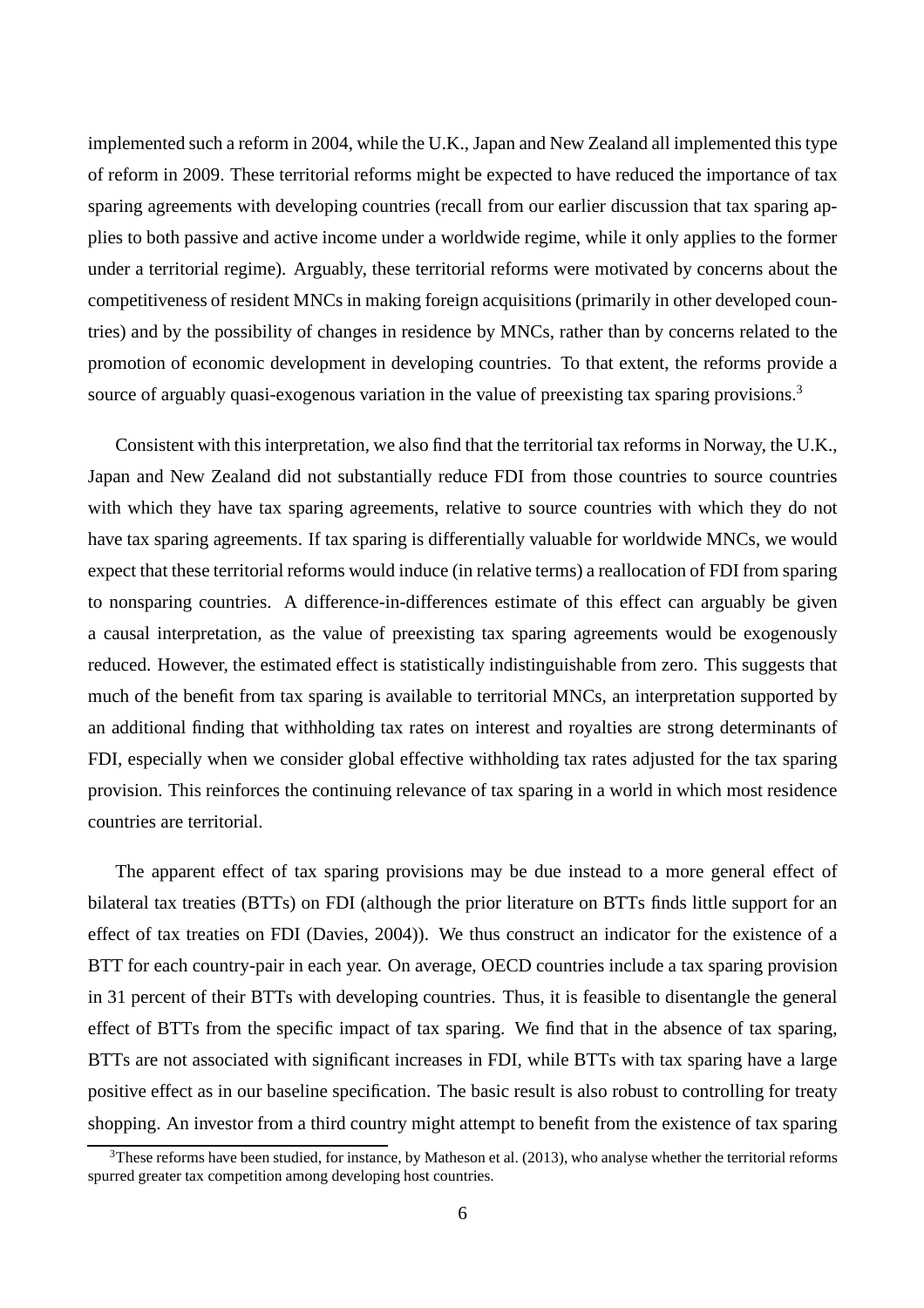in the tax treaty between the resident and the source countries. We consider the potential effect of past tax treaty shopping which can increase the apparent effect of tax sparing on bilateral FDI, when FDI is no longer diverted via a third country. This analysis uses a variable measuring total FDI from the home country to potential conduit countries, i.e. countries having a tax sparing provision with the host country. The results indicate that the effect of tax sparing on bilateral FDI originating from the home country is not overestimated by past treaty shopping practices.

The paper is organised as follows. The next section presents some background information on tax sparing under territorial and worldwide tax systems. Section 3 introduces the data and estimation strategy, while Section 4 presents the results of the empirical analysis. Finally, Section 5 concludes.

# **2 Tax Sparing under Territorial and Worldwide Tax Systems**

The international tax regime is in large measure defined by a network of thousands of bilateral tax treaties between countries. These have the stated purpose of avoiding double taxation or nontaxation of income earned in one jurisdiction by entities resident in another jurisdiction. Thus, treaties seek to regulate the claims of source and residence jurisdictions to tax the same income. As discussed previously, tax sparing agreements are implemented by means of specific provisions in bilateral tax treaties with developing countries. An example is the Article 21 (on the "Elimination of Double Taxation") of the tax treaty between the U.K. and Sri Lanka, which states in part that:

"For the purposes of [the calculation of the U.K. tax credit], the term "Sri Lanka tax payable" shall be deemed to include any amount which would have been payable as Sri Lanka tax for any year but for an exemption or reduction of tax granted for that year or any part thereof under [various specified provisions of Sri Lankan law] ... [or] any other provision which may subsequently be made granting an exemption or reduction of tax which is agreed by the competent authorities to be of a substantially similar character...".<sup>4</sup>

The crucial element of a tax sparing provision is thus that the tax credit permitted by the residence country to its MNCs "shall be deemed to include" tax "spared" by the source country as well as taxes actually paid to the source country.

As this description makes clear, tax sparing involves revenue losses for the residence country. On the other hand, the source country benefits from the greater efficacy of any tax holidays or other

<sup>4</sup>Available at: https://www.gov.uk/government/uploads/system/uploads/attachment\_data/file/412292/sri-lankaconsol.pdf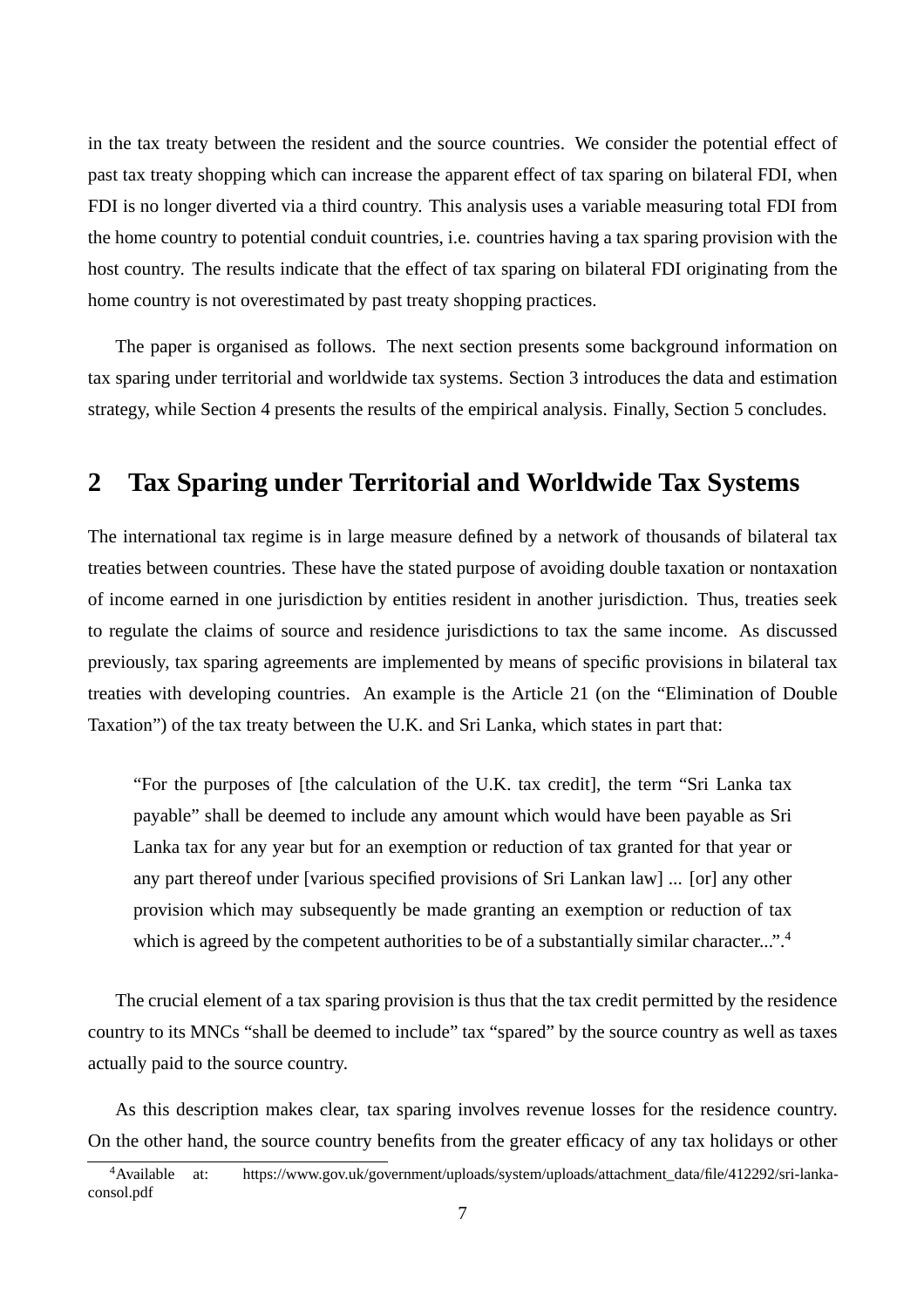tax incentives that it chooses to grant in attracting FDI. Thus, in a manner that is described more precisely below, tax sparing entails losses for the residence country and gains for the source country (and residence country multinationals). It may thus seem puzzling that residence countries agree to tax sparing provisions. One way to resolve this puzzle is to view these provisions as part of the foreign aid policy of developed countries (OECD, 1998). They are designed to promote economic development (via industrial, commercial, scientific, or educational development) by ensuring that special fiscal incentive measures, used by the host country to attract FDI, are not nullified by the home country tax system. Thus, to the extent that the residence country is already providing other forms of aid to the source country, the former can in principle reduce these other forms of aid when a tax sparing agreement is signed (by the expected cost to it of tax sparing). It is also worth bearing in mind that tax treaties in general involve transfers of revenue from source to residence countries (e.g. by limiting withholding taxes). Including a tax sparing agreement in a tax treaty results in some mitigation of this transfer.<sup>5</sup>

Given the benefits of tax sparing, it may seem that all developing countries would wish to include tax sparing agreements in their tax treaties. To the extent that they must give up alternative forms of aid in order to do so, however, it is not clear that this is the case. In particular, their preference for tax sparing will depend on the extent to which they plan to offer tax holidays or incentives, and on the value to them of alternative forms of aid that would have to be foregone. Perhaps as a result, tax sparing agreements are fairly common (on average the OECD countries of our sample include a tax sparing provision in 31 percent of their BTTs with developing countries), but far from being widespread (as described below with respect to our summary statistics). There are, however, instances of developing countries that insist on tax sparing agreements, and refuse to sign tax treaties that do not contain these provisions. One example is Brazil, which does not have a tax treaty with the US. The failure to reach agreement over many decades is generally attributed to Brazil's insistence on the inclusion of a tax sparing provision, combined with the unwillingness of the US to include one (see Mitchell (1997) for a detailed account).

The willingness of developing countries to insist on tax sparing provisions suggests that they believe that these agreements matter in terms of attracting FDI. Even so, it would be helpful to know whether multinational firms actually face lower tax rates in source countries with tax sparing agreements. Unfortunately, this would require extensive data on the taxes actually paid by firms at the bilateral (country-pair) level, which is not available. However, Chow et al. (2017) collect data on

 $5B$ raun and Zagler (2018) find that the signing of tax treaties between developed and developing countries is associated with an increase in official development assistance from the former to the latter.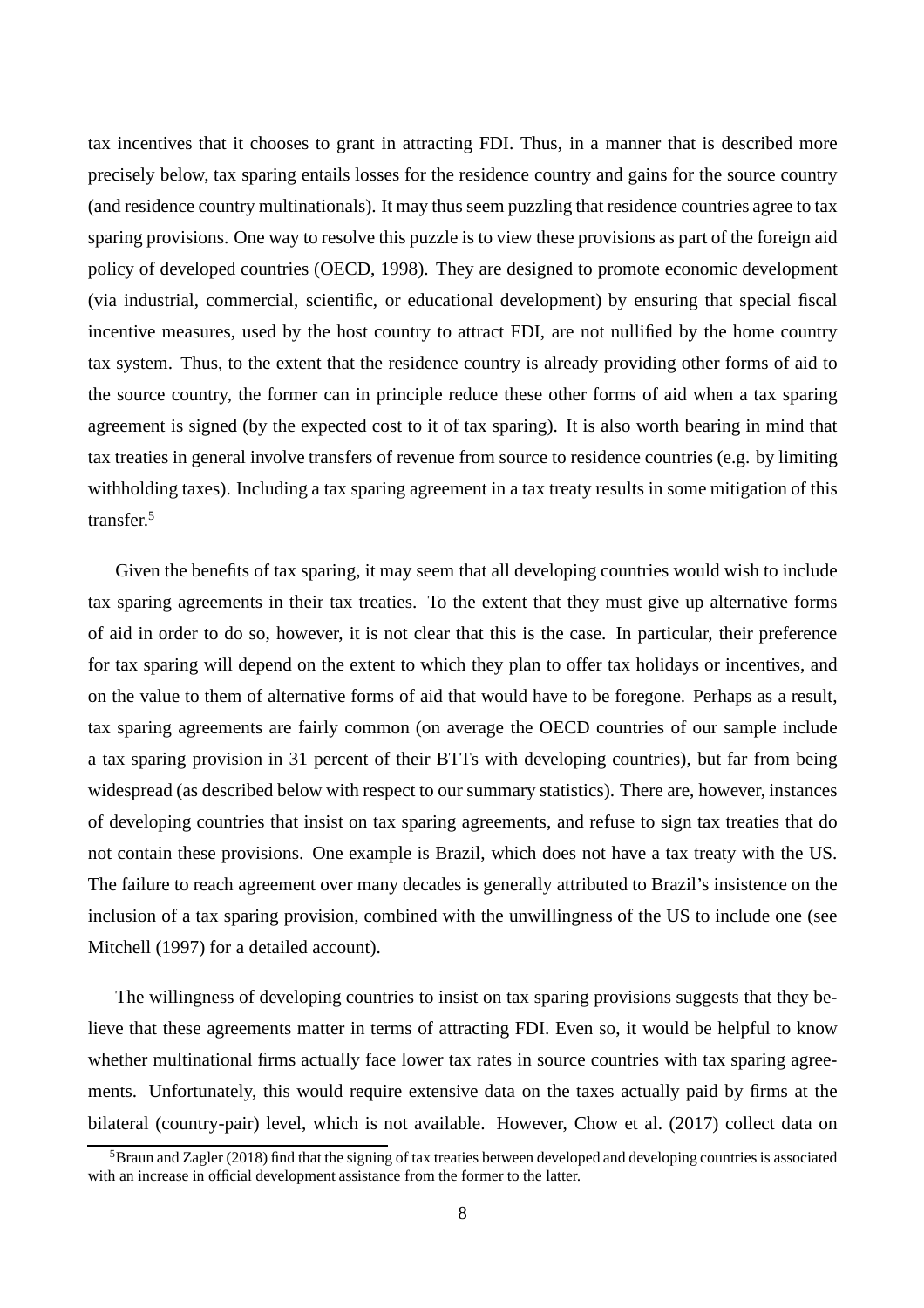the impact of foreign tax holidays over 1995-2013 on US multinational firms' effective tax rates (as reported in firms' financial statements). They find that source country tax holidays substantially lower US firms' foreign tax rates - for instance, their summary statistics (Table 2, p,. 40) show that the average tax rate is eight percentage points lower in firm-years with a tax holiday than in firm-years without a tax holiday. This suggests that these firms would benefit quite substantially from tax sparing, were it available (however, it is not, as the US has never entered into a tax sparing agreement). From this study, it can be inferred that non-US multinational firms would also benefit substantially from foreign tax holidays and thus from tax sparing (indeed, where tax sparing exists, incentives to participate in foreign tax holidays which are provided by more than 80 percent of developing countries (OECD, 2015) would be even stronger than they are for US firms).

As foreshadowed in the discussion above, while most major OECD countries have signed tax sparing agreements of this kind with developing countries since the 1960's, the United States remains a notable exception. In 1957, a tax sparing agreement appeared for the first time in a treaty negotiated between the United States and Pakistan. However, this treaty has never been ratified by the U.S. Senate because of legislators' opposition to the inclusion of a tax sparing provision, and the United States has subsequently not concluded any tax treaties containing sparing provisions. This position was significantly influenced by the prominent tax law scholar and official Stanley Surrey of Harvard Law School, who argued that tax sparing compromises the principle of capital export neutrality and that " tax sparing irrationally granted credit for phantom taxes and that the attendant explanations for non-payment of U.S. taxes were illogical" (as quoted in Toaze (2001), p 884). On the other hand, from the perspective of developing countries, tax sparing is argued to represent an important tool to exercise control over their tax incentive programs, as it would be much more difficult to attract foreign investment without tax incentives that can be protected via tax sparing. Other important arguments put forward by developing countries are that tax sparing allows them to target tax incentives to specific sectors of the economy and to exert greater control over their development programme (Mitchell, 1997; Tillinghast, 1996).

The implications of tax sparing provisions are somewhat different for MNCs resident in territorial countries and those resident in worldwide countries. The following discussion presents simple expressions capturing the global tax costs faced by different types of income - earnings and profits, dividends, royalties and interest - affected by tax sparing provisions. While there are substantial differences in the tax laws of different countries, this discussion uses stylised characterisations of worldwide and territorial systems to provide a simple account that applies in general terms to most countries.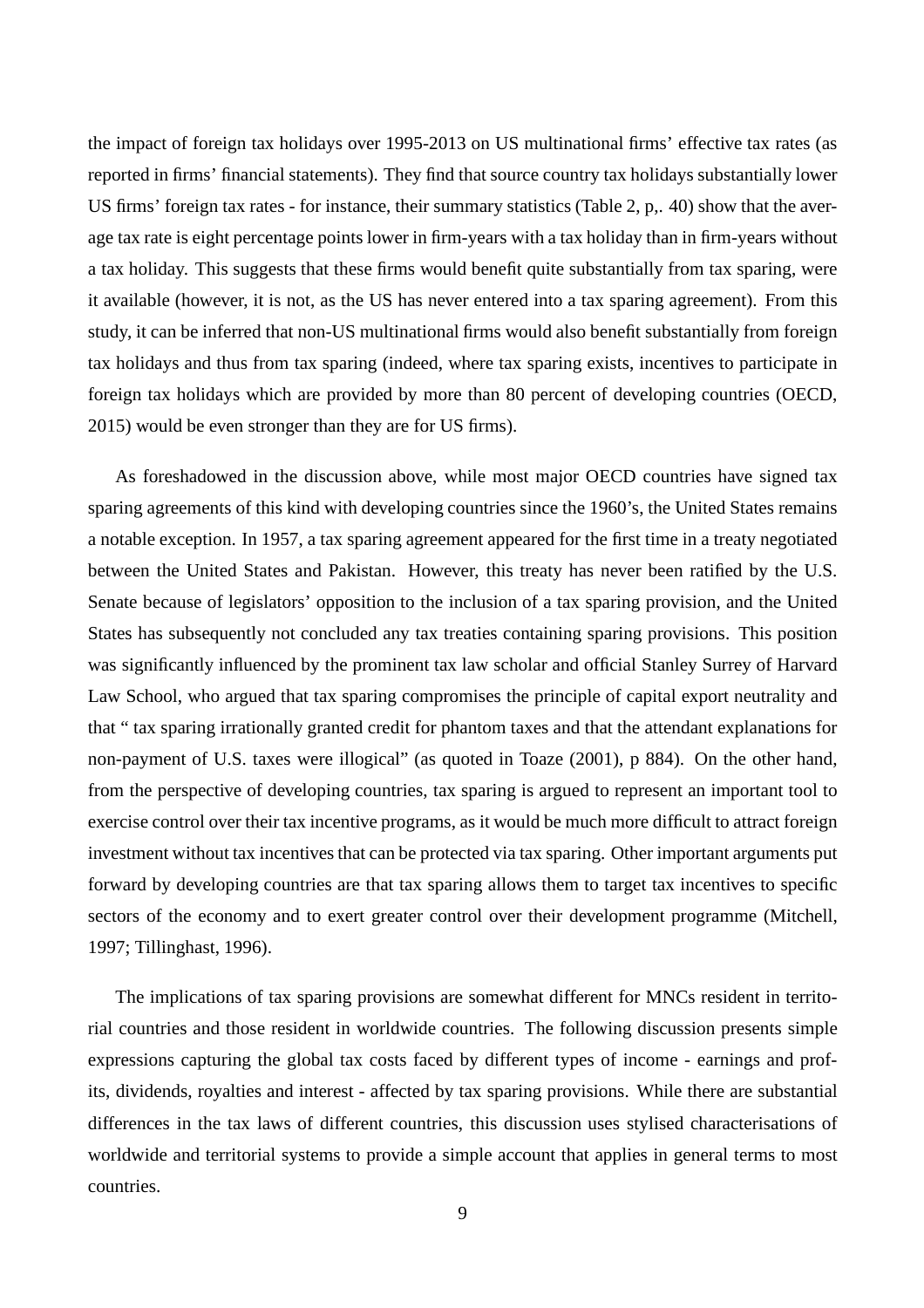## **2.1 Tax Costs Without Tax Sparing**

#### *Territorial tax system*

A territorial (or "exemption") tax system exempts dividends paid by foreign subsidiaries to their parents. Consequently, profits made by domestic entrerprises operating abroad are not subject to the home country corporation tax, even if dividends are repatriated to the parent company. Other forms of income such as royalties and interest receipts do not benefit from this exemption treatment. To avoid double taxation, the parent company is eligible to claim a foreign tax credit up to the value of the home tax liability, for the withholding taxes paid abroad by its affiliates.

Thus, under a territorial tax system, income earned abroad is taxed at the foreign country effective tax rate  $t'$  $f_f$ . Depending on the amount of equity and debt injected by the parent company and licenses for intellectual property used by the affiliate, the income earned will be repatriated as dividends, paid as interest or royalties, or reinvested. The taxes paid abroad on a dividend payment of  $D_f$ are  $t_f' D_f + w_f'^d (D_f - t_f' D_f)$ , where  $w_f'^d$  denotes the host country effective withholding tax rate on dividends. Consequently, the global tax rate on a dividend payment from the affiliate to the parent is:  $t'_{f} + w'_{f}^{d}(1-t'_{f}).$ 

The tax costs associated with interest and royalties depend on both host country and home country tax liabilities. Host country income taxes are deductible from interest and royalties, but effective withholding taxes on interest,  $w_f^i$ , and on royalties,  $w_f^i$ , have to be paid when they are repatriated. Interest and royalties received by companies are taxed in the home country at the statutory tax rate,  $t<sub>h</sub>$ , with a credit for the withholding taxes paid. Because withholding taxes on interest and royalties are generally lower than statutory tax rates, they are fully creditable against the home country statutory tax rate. Thus the global tax rate on interest and royalty payments is generally,  $t_h$ .

#### *Worldwide tax system*

Under a worldwide tax system, taxes are levied on the worldwide income of resident corporations. In order to avoid double taxation of the foreign income, investors are allowed to claim a foreign tax credit for income taxes paid in the host country, up to the home country's statutory tax rate,  $t<sub>h</sub>$ . The income earned abroad is taxed at rate  $t'_{f}$ . The taxes paid abroad on a dividend payment of  $D_f$  are  $t'_f D_f + w_f'^d (D_f - t'_f D_f)$ . Tax liabilities are calculated on the grossed-up dividend payment  $D_f$ . Allowing a tax credit for the foreign tax paid abroad, the global tax on a dividend payment is thus  $t<sub>h</sub>$ when  $t_h > t_f' + w_f'^d(1 - t_f')$  and  $t_f' + w_f'^d(1 - t_f')$  when  $t_h < t_f' + w_f'^d(1 - t_f')$ .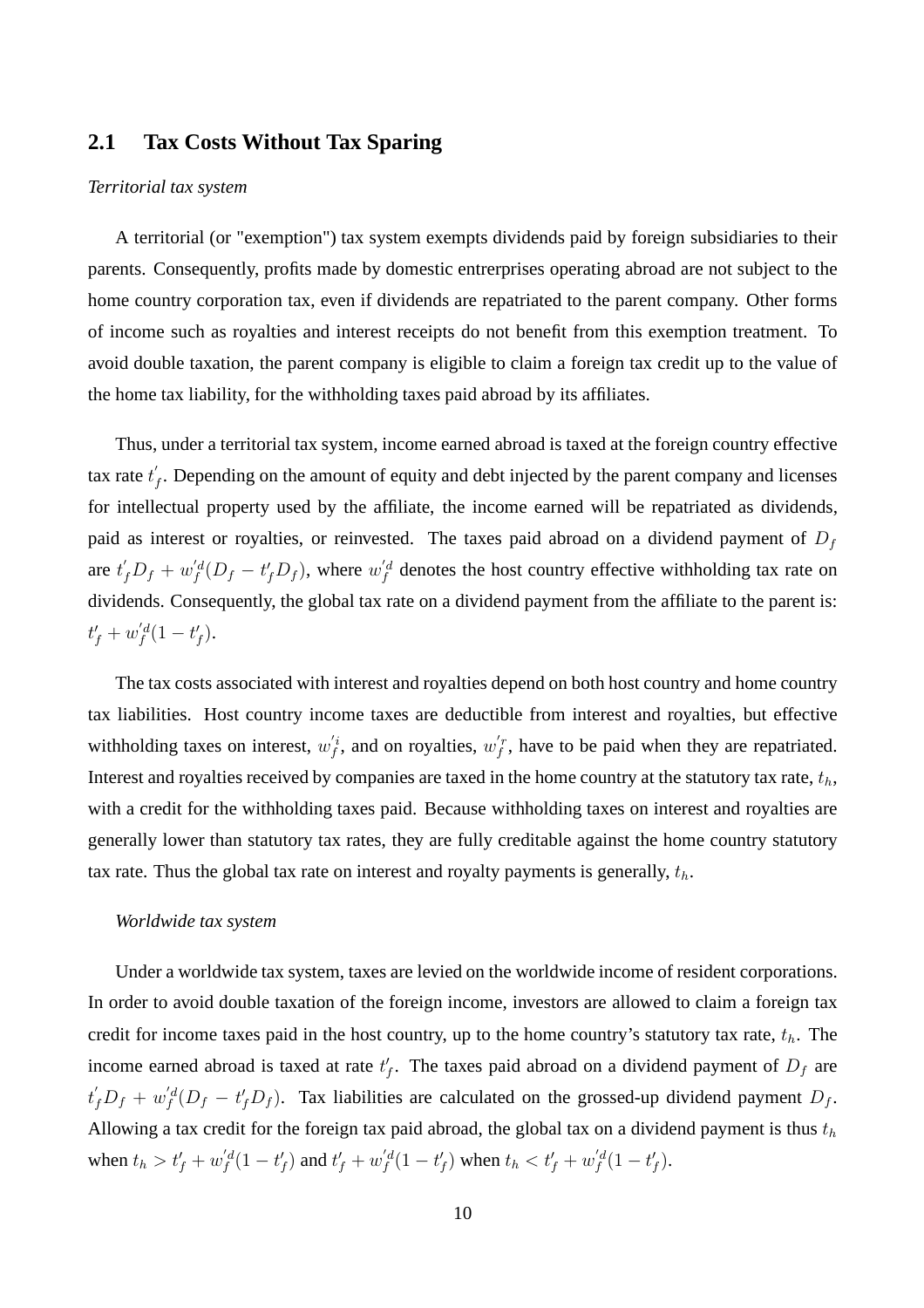Generally, firms can defer home taxes until the moment when the profit is repatriated in the form of dividends. This deferral is available on the active business profits of affiliates that are separately incorporated as subsidiaries in foreign countries.<sup>6</sup> In addition, most worldwide tax systems uses the total worldwide foreign income of the taxpayer to calculate the foreign tax-credit limit. When the foreign taxes paid exceed the source tax liability on foreign source income, the investor is in an 'excess credit' position. Cross-crediting allows any excess credits from high-tax countries to be applied to income from low-tax countries. Firms using deferral and/or being in an excess credit position have a global tax rate on active income which converges with the one of firms coming from a territorial tax system, as it mainly depends on the level of foreign taxes,  $t_f'$ .

As in a territorial tax system, interest and royalty payments from a foreign affiliate are included in resident companies' taxable income, although a foreign tax credit is available. The global tax cost of an interest or royalty payment is generally  $t<sub>h</sub>$ , since withholding taxes on interest and royalties are generally lower than  $t_h$ .

# **2.2 The Benefits of Tax Sparing**

From the previous discussion, it is apparent that a fiscal incentive provided by the host country with regard to the corporate tax rate and the dividend withholding tax rate - applied to an investor from a worldwide tax system - simply lowers the amount of foreign tax credit which the investor can claim in its home country. Similarly, a fiscal incentive with regard to interest and royalty withholding tax rates - applied to an investor from either a worldwide or a territorial tax system - also reduces its foreign tax credit, leaving unchanged the global tax paid. To address this problem, many tax treaties include tax sparing provisions of the type described above, allowing investors to obtain foreign tax credit for taxes spared and *not actually paid* in the host country. Thus under tax sparing, foreign income that has benefited from a tax incentive program in the host country is treated by the home country as if it has been fully taxed in the host country.

<sup>6</sup>Profits of a foreign branch of a corporation are generally subject to corporate taxation at home even if not repatriated.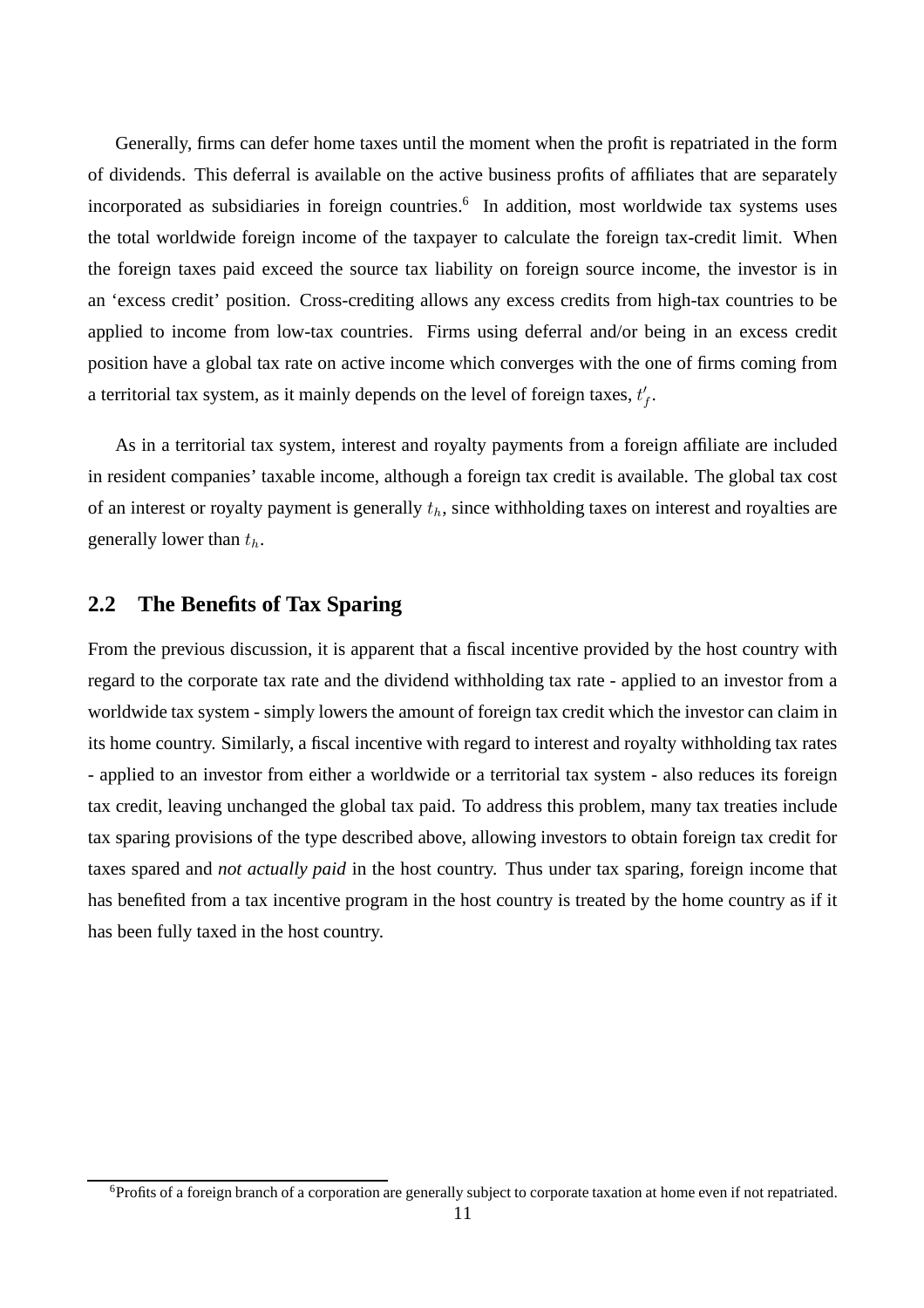# Table 1: Impact of the Interaction of Resident Country and Source Country Tax Systems on Foreign Investors' Corporate Income Taxes, Withand Without Tax Sparing

|                                                                                                                                         |                        | Without tax holiday (source country) | With tax holiday (source country) |                                           |                                      |  |
|-----------------------------------------------------------------------------------------------------------------------------------------|------------------------|--------------------------------------|-----------------------------------|-------------------------------------------|--------------------------------------|--|
| Source country taxation<br>Profit of subsidiary<br>Corporate income tax: 33.33%<br>After-tax profit<br>Dividend<br>Withholding tax: 10% | 66.67<br>66.67<br>6.67 | 100<br>33.33                         |                                   | 100<br>$\theta$<br>100<br>100<br>$\theta$ |                                      |  |
|                                                                                                                                         | Territorial system     | Worldwide system                     | Territorial system                | Worldwide system<br>without tax sparing   | Worldwide system with<br>tax sparing |  |
| <b>Residence country taxation</b>                                                                                                       |                        |                                      |                                   |                                           |                                      |  |
| Dividend received                                                                                                                       | 60                     | 60                                   | 100                               | 100                                       | 100                                  |  |
| Grossed-up dividend                                                                                                                     | n.a                    | 100                                  | n.a                               | 100                                       | 100                                  |  |
| Corporate income tax: 40% (a)                                                                                                           | n.a                    | 40                                   | n.a                               | 40                                        | 40                                   |  |
| Creditable foreign tax (b)                                                                                                              | n.a                    | 40                                   | n.a                               | $\theta$                                  | 40                                   |  |
| Foreign tax credit (min (a, b))                                                                                                         | n.a                    | 40                                   | n.a                               | $\theta$<br>40                            | 40                                   |  |
| Net corporate income tax (CIT)                                                                                                          | $\mathbf{0}$           | $\theta$                             | $\theta$                          | $\theta$                                  |                                      |  |
| Source country tax                                                                                                                      | 40                     | 40                                   | $\mathbf{0}$                      | $\theta$                                  | $\boldsymbol{0}$                     |  |
| Residence country tax                                                                                                                   | $\mathbf{0}$           | $\theta$                             | $\mathbf{0}$                      | 40                                        | $\mathbf{0}$                         |  |
| Total                                                                                                                                   | 40                     | 40                                   | $\overline{0}$                    | 40                                        | $\mathbf{0}$                         |  |
| After-tax profit                                                                                                                        | 60                     | 60                                   | 100                               | 60                                        | 100                                  |  |

Note : CIT <sup>=</sup> Corporate income tax. Source: OECD (2001)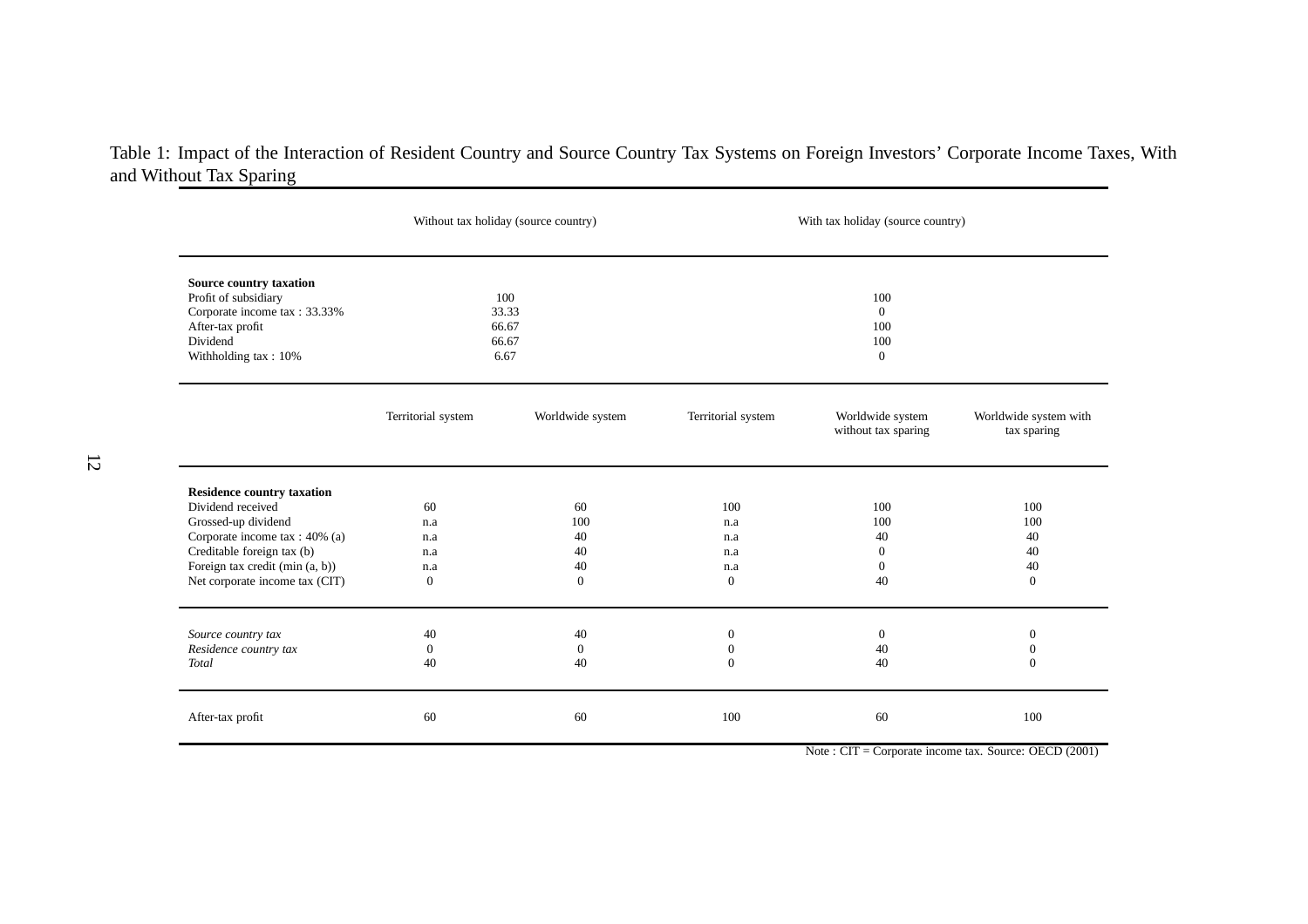|                             | Base case 15%<br>withholding | 5% withholding<br>without tax sparing | 5% withholding with<br>tax sparing |
|-----------------------------|------------------------------|---------------------------------------|------------------------------------|
| <b>Interest payment</b>     | 100                          | 100                                   | 100                                |
| Source country tax          | 15                           | 5                                     | 5                                  |
| Resident country tax rate % | 40                           | 40                                    | 40                                 |
| Resident country tax        | 40                           | 40                                    | 40                                 |
| Foreign tax credit          | 15                           | 5                                     | 15                                 |
| Source country tax          | 15                           | 5                                     | 5                                  |
| Resident country tax        | 25                           | 35                                    | 25                                 |
| Total                       | 40                           | 40                                    | 30                                 |
| After tax interest payment  | 60                           | 60                                    | 70                                 |
|                             |                              |                                       | Source: OECD (2001)                |

Table 2: Impact of the Interaction of Resident Country and Source Country Tax Systems on Foreign Investors' Interest Taxes, With and Without Tax Sparing

The benefits of tax sparing for active income, applied to "worldwide" investors, are illustrated in Table 1. The first column considers a situation with a corporate tax rate of 33% in the host country and a non-resident withholding tax rate of 10%. The "territorial" investor only pays taxes abroad, 40. The "worldwide" investor is taxed on its worldwide income at a 40% corporate tax rate and can claim a foreign tax credit corresponding to 40 (taxes paid abroad). In that case, the "worldwide" investor is not subject to an additional tax in its resident country. Both "territorial" and "worldwide" investors have an after-tax profit of 60. When the host country grants tax holidays, and without tax sparing, the foreign tax credit of the "worldwide" investor is zero. Thus the investor pays a 40% tax rate to its residential country and its after-tax profit is still 60. Without tax sparing, no tax benefits remain in the hands of the investor, as the spared amount is transferred to the treasury of the developed country. In contrast, when a tax sparing provision is signed between a developed and a developing country, the home country provides a foreign tax credit equal to the amount of tax that would have been paid without such incentives. The after-tax profit of the "worldwide" investor corresponds to 100.

A similar illustration can be given to explain the benefits of tax sparing for passive income (for both territorial and worldwide investors). In Table 2, we assume that the tax treaty between the home country and the host country provides for a withholding tax rate of up to 15% on interest. To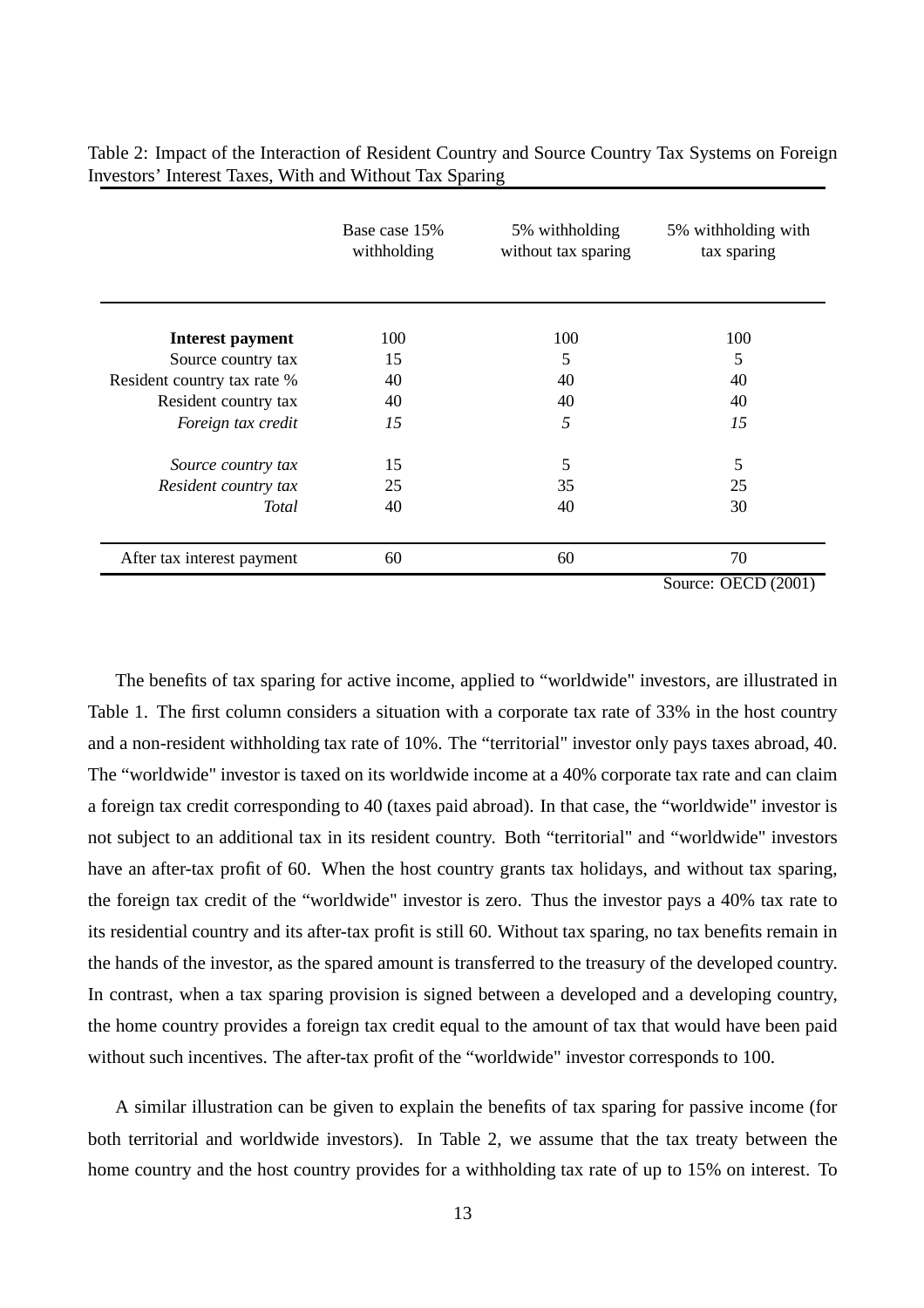improve its attractiveness, the host country decreases the tax on interest to 5%. Both "territorial" and "worldwide" investors can claim a foreign tax credit equal to the foreign tax paid and if a tax sparing provision exists, the tax credit will be deemed to be equal to 15% of the gross amount of the interest. For an interest payment received by a parent company, the home country tax rate is 40%. We characterise the investor's total taxes under three different situations. In the first column the host country imposes interest tax at the maximum treaty rate of 15%. In this case, the total paid to the home country is diminished by a foreign tax credit equal to 15% of the interest payment. In Column (2), with a 5% withholding tax and no tax sparing, the total taxes paid by the investor are the same as in the first column, with a tax base of 15%. The difference between situations 1 and 2 is that when the rate of withholding tax is reduced, the tax forgone by the host country is paid to the home country. Finally, when the 5% withholding is accompanied by tax sparing (Column (3)), the benefit of the foreign tax incentives is preserved and less tax is paid in total.

# **2.3 Tax Costs With Tax Sparing**

#### *Territorial tax system*

When a tax sparing provision is signed between a territorial home country and a developing country, the tax costs associated with active income earned abroad and on dividend repatriations do not change. However, for interest and royalty payments, the foreign tax credit that investors can claim is not reduced by host country fiscal incentives, since it is equal to the notional tax rate. At this stage of the reasoning, we distinguish the host country notional withholding tax rate on interest  $w_f^i$  from the effective one  $w_f^i$ , which can be expected to be lower than the notional one whenever tax incentives are offered. The global tax cost of an interest payment is thus:  $t_h - w_f^i + w_f'^i$ , allowing the investor to benefit from the difference between  $w_f^i$  and  $w_f'^i$ . Similarly, the tax cost of a royalty payment is  $t_h - w_f^r + w_f^{'r}.$ 

### *Worldwide tax system*

Under tax sparing the investor can claim a foreign tax credit equal to the host country statutory tax rate and notional withholding tax rates, even if the taxes actually paid abroad are lower. The tax costs of a dividend payment are  $t_h - [t_f + w_f^d(1-t_f)] + [t'_f + w_f^{'d}(1-t'_f)]$ , when  $t_h > [t_f + w_f^d(1-t_f)]$ . When foreign taxes exceed the home country tax liability, there is no home country tax on the dividend remittance. In that case, the tax cost of dividend payments corresponds to  $t'_{f} + w'^{d}_{f}(1 - t'_{f})$ . For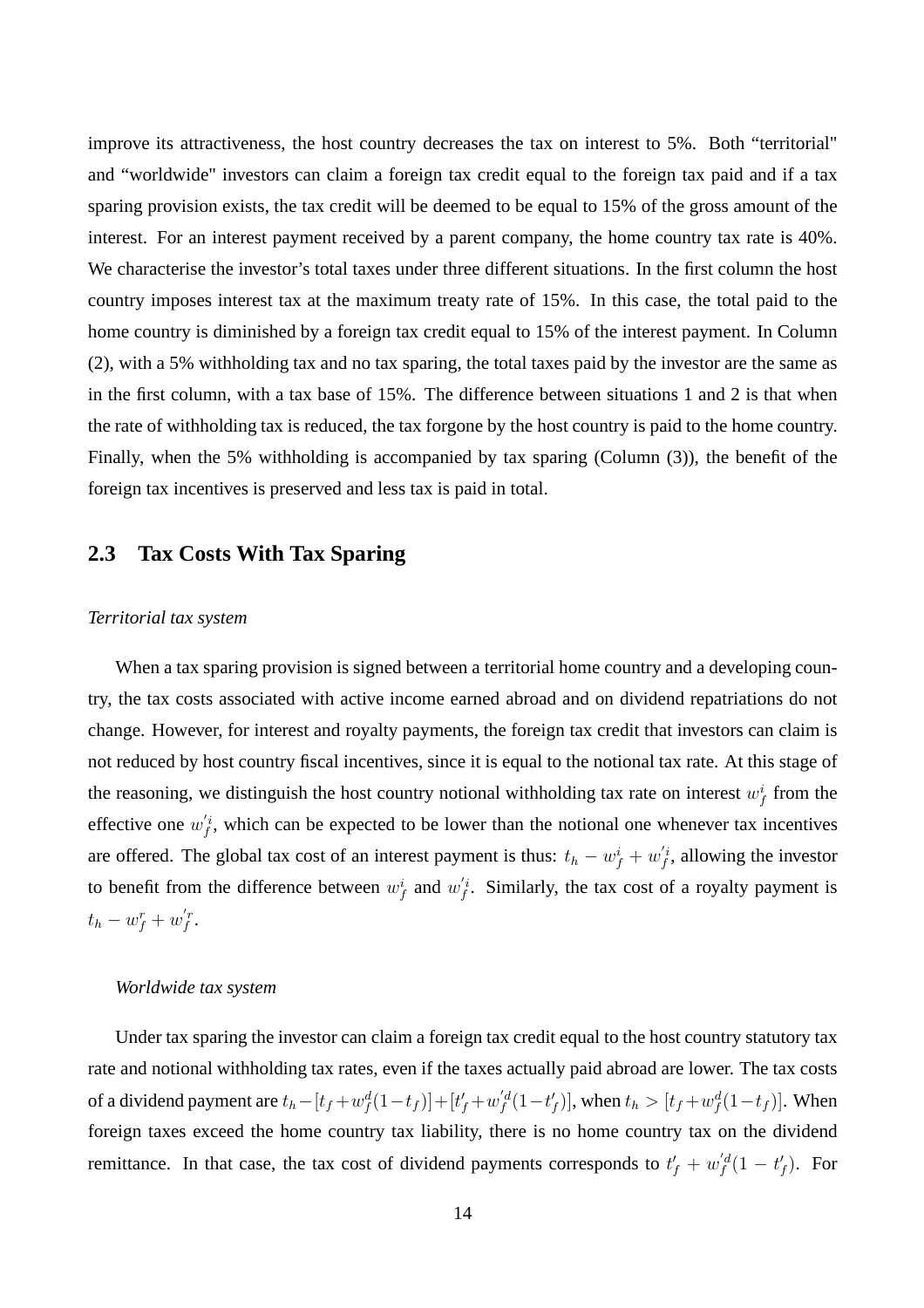interest and royalties their global tax costs (which are the same as those of "territorial" investors) are  $t_h - w_f^i + w_f^{i}$ , and  $t_h - w_f^r + w_f^{i}$ , respectively. The global tax costs are summarised in Table 3.

This discussion of the taxation of worldwide and territorial multinational firms illustrates the fiscal advantages provided by the tax sparing provision. As summarised by Table 3, under a territorial tax system, tax sparing has no effect on the tax costs associated with the active income earned abroad but it decreases the tax costs associated with the passive income earned abroad (as long as fiscal incentives are provided). Under a worldwide tax system, tax sparing decreases both the tax costs associated with the active and the passive income earned abroad (again, as long as fiscal incentives are provided). Based on this comparison of global tax costs, tax sparing can be expected to have a higher effect on FDI coming from worldwide tax systems as the tax burden is decreased on both the active and the passive income of investors (when it only affects the passive income of investors from territorial tax systems). However, as previously discussed, the use of deferral and cross-crediting by investors from worldwide tax systems can mitigate the burden of residence country taxation on active income. In that case, the effect of tax sparing on worldwide and territorial investors could be similar, by mainly affecting the tax burden on passive income.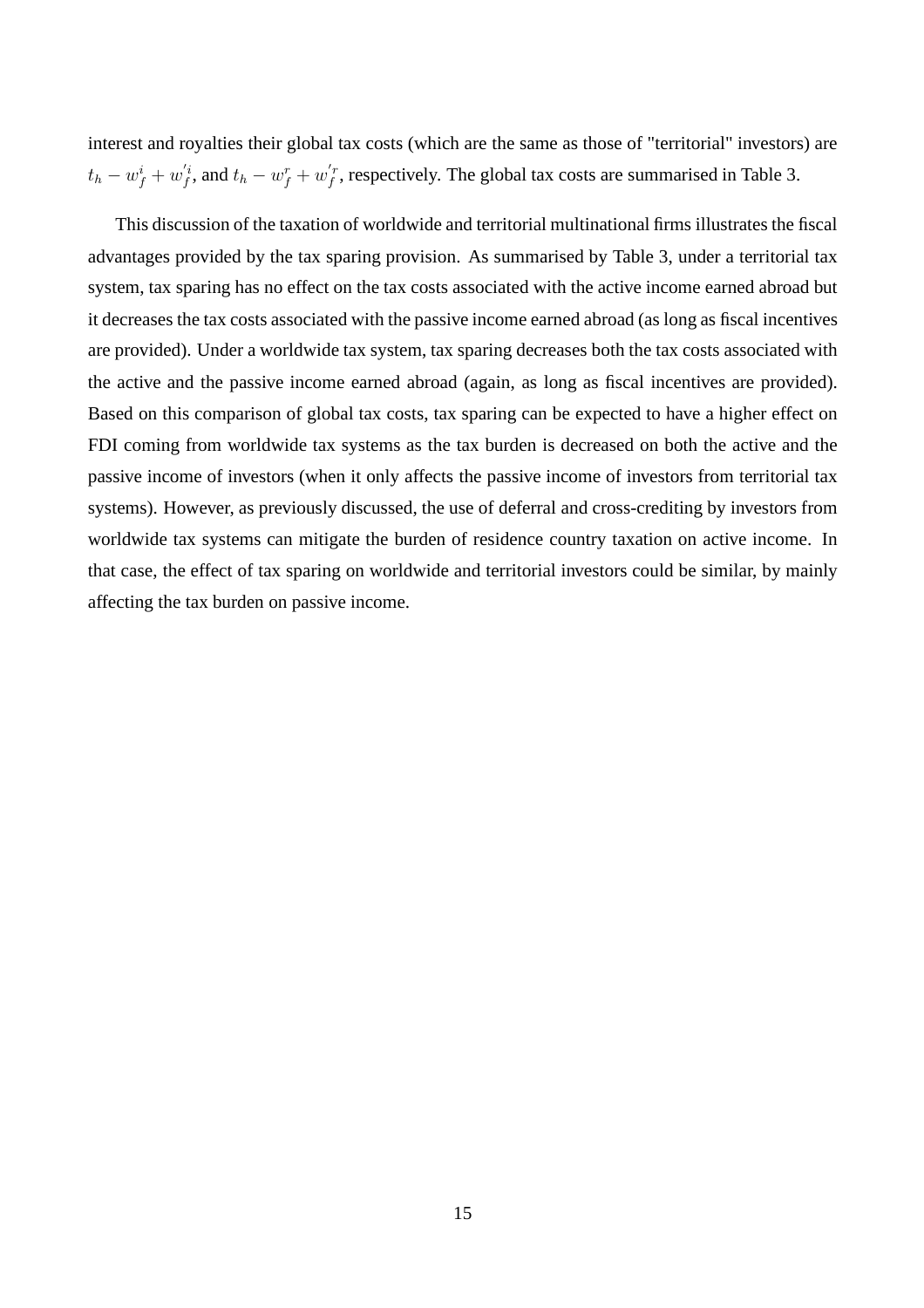|                                                        | Without tax sparing                  |                              | With tax sparing               |                                                                                                                                                                                                                                                                                  |  |
|--------------------------------------------------------|--------------------------------------|------------------------------|--------------------------------|----------------------------------------------------------------------------------------------------------------------------------------------------------------------------------------------------------------------------------------------------------------------------------|--|
|                                                        | If:                                  | Global tax cost:             | If:                            | Global tax cost:                                                                                                                                                                                                                                                                 |  |
| Active income<br>Dividend payment (territorial)        | n.a.                                 | $t'_f + w'_f(1-t'_f)$ . n.a. |                                | $t'_{f} + w'_{f}(1-t'_{f}).$                                                                                                                                                                                                                                                     |  |
| Dividend payment (worldwide)                           |                                      |                              |                                | $\begin{array}{llll} t_h > t'_f + w_f^{d}(1-t'_f) & t_h & t_h > [t_f + w_f^{d}(1-t_f)] & t_h - [t_f + w_f^{d}(1-t_f)] + [t'_f + w_f^{'d}(1-t'_f)] \\ t_h < t'_f + w_f^{d}(1-t'_f) & t'_f + w_f^{d}(1-t'_f) & t_h < [t_f + w_f^{d}(1-t_f)] & t'_f + w_f^{'d}(1-t'_f) \end{array}$ |  |
| Passive income<br>Interest (territorial and worldwide) | $t_h > w_f^{'i}$<br>$t_h < w_f^{'i}$ |                              | $t_h > w_f^i$<br>$t_h < w_f^i$ | $t_h-w_f^i+w_f^{'i} \ w_f^{'i}$                                                                                                                                                                                                                                                  |  |
| Royalties (territorial and worldwide) $t_h > w_f^{'r}$ | $t_h < w_T^{'r}$                     | w                            | $t_h > w_f^r$<br>$t_h < w_f^r$ | $t_h-w_f^r+w_f^{'r} \ w_f^{'r}$                                                                                                                                                                                                                                                  |  |

| Table 3: Global Tax Costs on Active and Passive Income With and Without Tax Sparing |  |  |  |
|-------------------------------------------------------------------------------------|--|--|--|
|-------------------------------------------------------------------------------------|--|--|--|

Note: With  $t_h$ : home statutory tax rate,  $t_f$ : foreign statutory tax rate,  $t'_f$ : foreign effective tax rate,  $w_f^d$ : nominal dividend wit

Note: With  $t_h$ : home statutory tax rate,  $t_f$ : foreign statutory tax rate,  $t_f$ : foreign effective tax rate,  $w_f^d$ : nominal dividend withholding tax rate,  $w_f^i$ :  $w_f^i$ : nominal interest withholding tax rate,  $w_f^r$ : n  $\int_{f}^{d}$ : effective dividend withholding tax rate, w  $j'$ :

effective interest withholding tax rate,  $w_f^r$ : effective royalties withholding tax rate.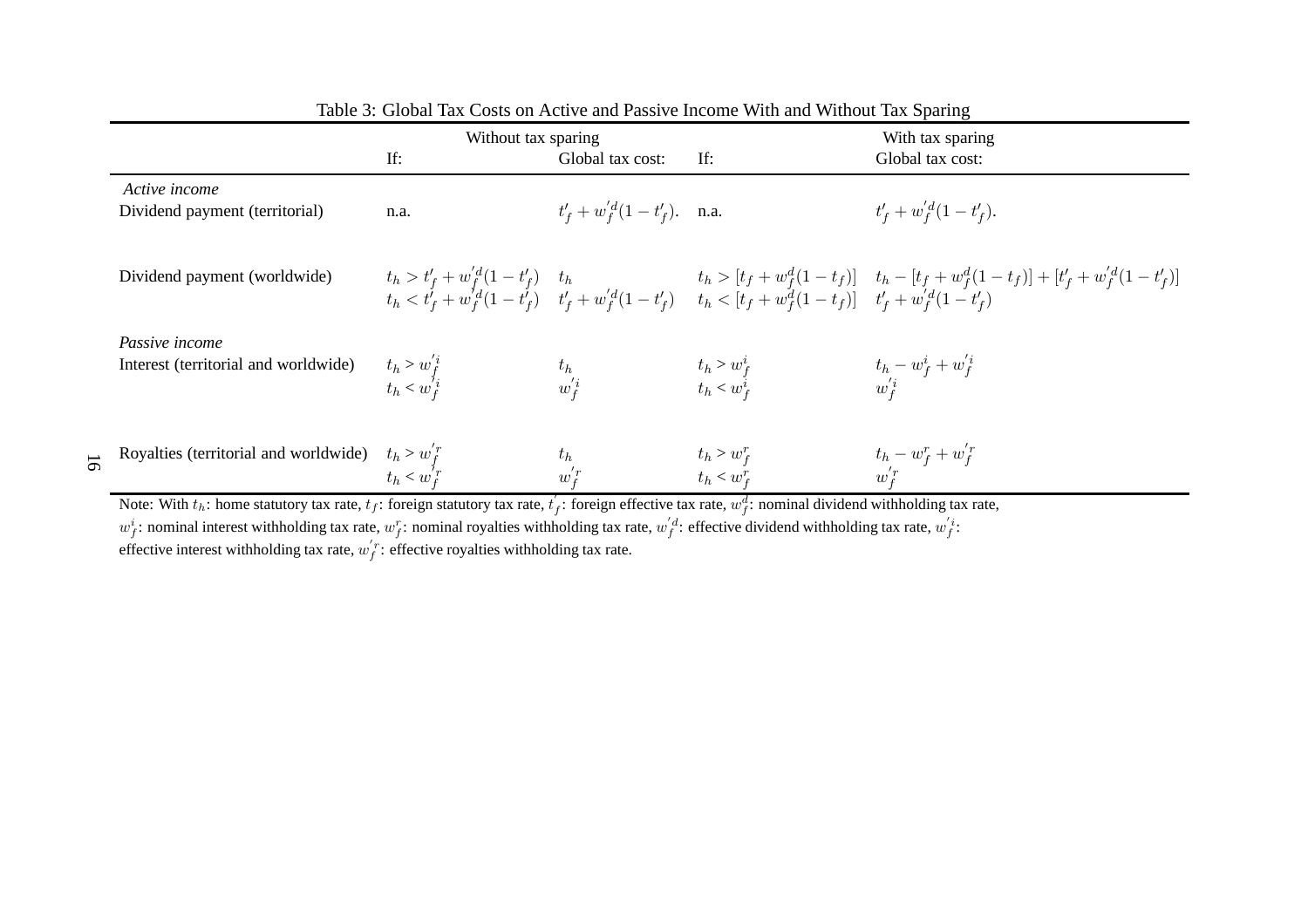# **3 Data and Empirical Specification**

Our dataset includes data on bilateral FDI stocks from 23 OECD residence countries in 113 destination developing countries. The FDI data are obtained from the OECD's database on FDI stocks (OECD International Direct Investment Database). There are 34 member countries of the OECD, but we only use a subset of 23 of these (listed in Table 4) as our residence countries, omitting those OECD members that are themselves developing or transition economies. This omission is unlikely to affect the findings, as the 11 omitted OECD residence countries have limited outbound FDI, $^7$  and restricts attention on the impact of tax sparing agreements between developed home countries and developing host countries (following the focus of the past literature on tax sparing). Following the World Bank's classification, destination countries are considered to be developing countries if their GDP per capita is lower than US\$12,616 in 2002, corresponding to the beginning of the period of analysis. Note that none of the 23 OECD residence countries appear as destination countries in our dataset, although the 11 omitted OECD members may appear as destinations where they satisfy this income threshold.

The 23 residence countries are coded as having either worldwide or territorial tax systems, based on the classification in Markle (2016), as shown in Table 4. This variable is time-varying (although it is fixed over our sample period for most of the residence countries). Four of the residence countries - Norway, the U.K., Japan and New Zealand - experienced reforms that moved them from worldwide to territorial taxation over our sample period. These countries are shown in Table 4 as having undergone a transition in their tax system, and the year of reform is also noted.

We code tax sparing agreements by searching the text of all existing bilateral tax treaties between any of the 23 residence countries and any of the 113 source countries for language specifying a tax sparing provision. Tax treaties are publicly available documents, and are provided in searchable form by the International Bureau of Fiscal Documentation (IBFD). We search in particular for the "shall be deemed to include" language quoted earlier, and for language that is similar in function. Most tax treaties follow a common format, based on the OECD or UN Model Treaties. It is thus readily apparent in most cases whether or not the treaty includes a tax sparing provision. As can be seen in Table 4, all major OECD members, except the United States, have negotiated tax sparing provisions with tax treaty partners. The number of tax sparing provisions signed by OECD countries ranges

<sup>&</sup>lt;sup>7</sup>The 11 excluded OECD members are: Chile, the Czech Republic, Estonia, Hungary, Israel, the Republic of Korea, Mexico, Poland, the Slovak Republic, Slovenia, and Turkey. In our dataset, the 23 developed home countries that we use have a mean outbound FDI stock across all (developed and developing) host countries of \$3.7 billion. In contrast, the majority of the 11 excluded OECD members have mean outbound FDI stocks across all (developed and developing) host countries of around 1%-2% of that number. A few of the excluded countries (such as the Republic of Korea and Mexico) have larger outbound FDI stocks, but for none of the 11 excluded countries does the mean outbound FDI stock exceed 14% of the mean for the 23 developed home countries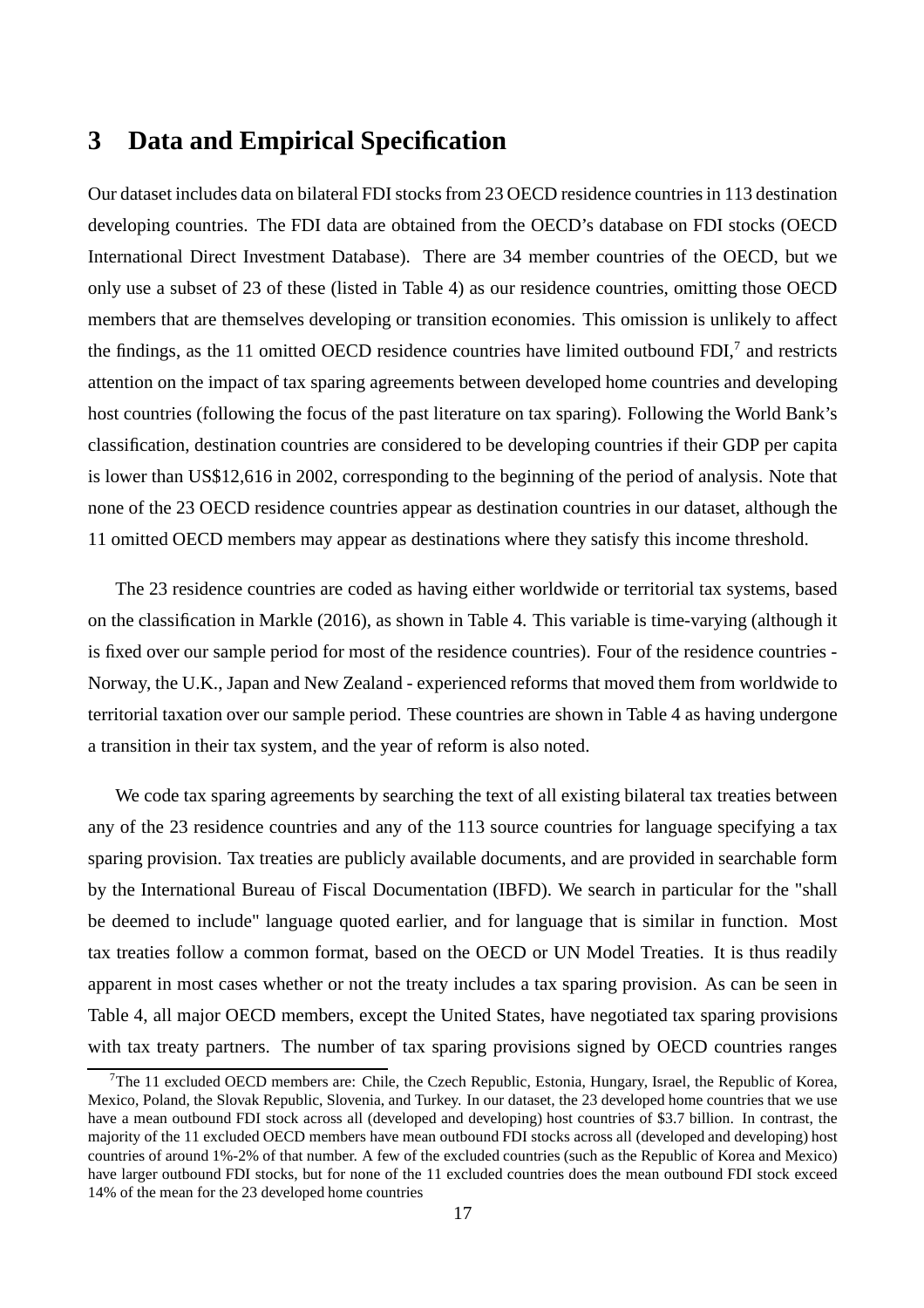between zero for the Unites States and 47 for the United Kingdom. Table 5 presents the number of tax sparing provisions signed between the 23 OECD countries considered in this analysis and the host countries of the sample. A large number of developing countries have signed one or more tax sparing provisions with OECD countries. China, India, Brazil, Bangladesh, Malaysia, Thailand, Morocco and Vietnam are among the developing countries with the largest number of tax sparing provisions. On the other hand, countries such as Colombia, Costa Rica, Gabon, Suriname, Nicaragua or Zimbabwe do not have a single tax sparing provision with the 23 OECD residence countries in our sample. While most tax sparing agreements entered into force prior to 2002, we identify 34 instances in which new tax sparing agreements entered into force or in which existing tax sparing agreements were terminated over 2002-2012. Among these 34 changes, 32 occurred after 2002, providing usable longitudinal variation for our analysis. These changes in tax sparing agreements are listed in Table 6.

The dataset is identified at the country-pair-year level - i.e. each observation represents the FDI stock held by investors from residence country  $i$  in source country  $j$  in year  $t$ . In principle, the same country could appear as both a residence and a source country, and FDI from residence country  $i$  in source country  $\dot{\gamma}$  in year t would represent a separate observation from FDI from residence country  $j$  in source country  $i$  in year  $t$ . However, this does not occur in our data because residence countries are restricted to be developed and source countries to be developing (using the criterion described above). These restrictions yield 13,643 observations at the country-pair-year level on 1,941 countrypairs. With country-pair fixed effects, the baseline estimating sample includes 8,974 observations on 1,176 country-pairs over 2002-2012.<sup>8</sup>

These bilateral FDI stocks contain a substantial number of zero values, indicating the absence of any FDI from the residence to the source country in that year. Indeed, 6.5 percent of the observations - 582 out of 8,974 observations - are zeros. A conventional method for estimating the determinants of FDI is to use an OLS specification with the log of FDI as the dependent variable. However, when there are large numbers of zero observations, a fundamental problem with the log function is that observations for which the FDI value is equal to zero are dropped from the sample. These observations can be retained in the sample by adding an appropriate constant to these values. However, this introduces some degree of arbitrariness in the interpretation of magnitudes, depending on the choice of units. Ideally, the high frequency of zeros with bilateral FDI stocks requires a model that accommodates zeros and which allows for consistent estimators in the presence of a large number of zeros. With this type of data, Santos Silva and Tenreyro (2006) suggests the use of a Poisson pseudo-

<sup>8</sup>With a Poisson fixed effects estimator, if there is only one observation for a country-pair, or if all the observations are zeros, there is no within country-pair variation and those observations are dropped from the sample. Hence, with fixed effects, the sample consists of 8,974 observations although the full sample includes 13,643 observations.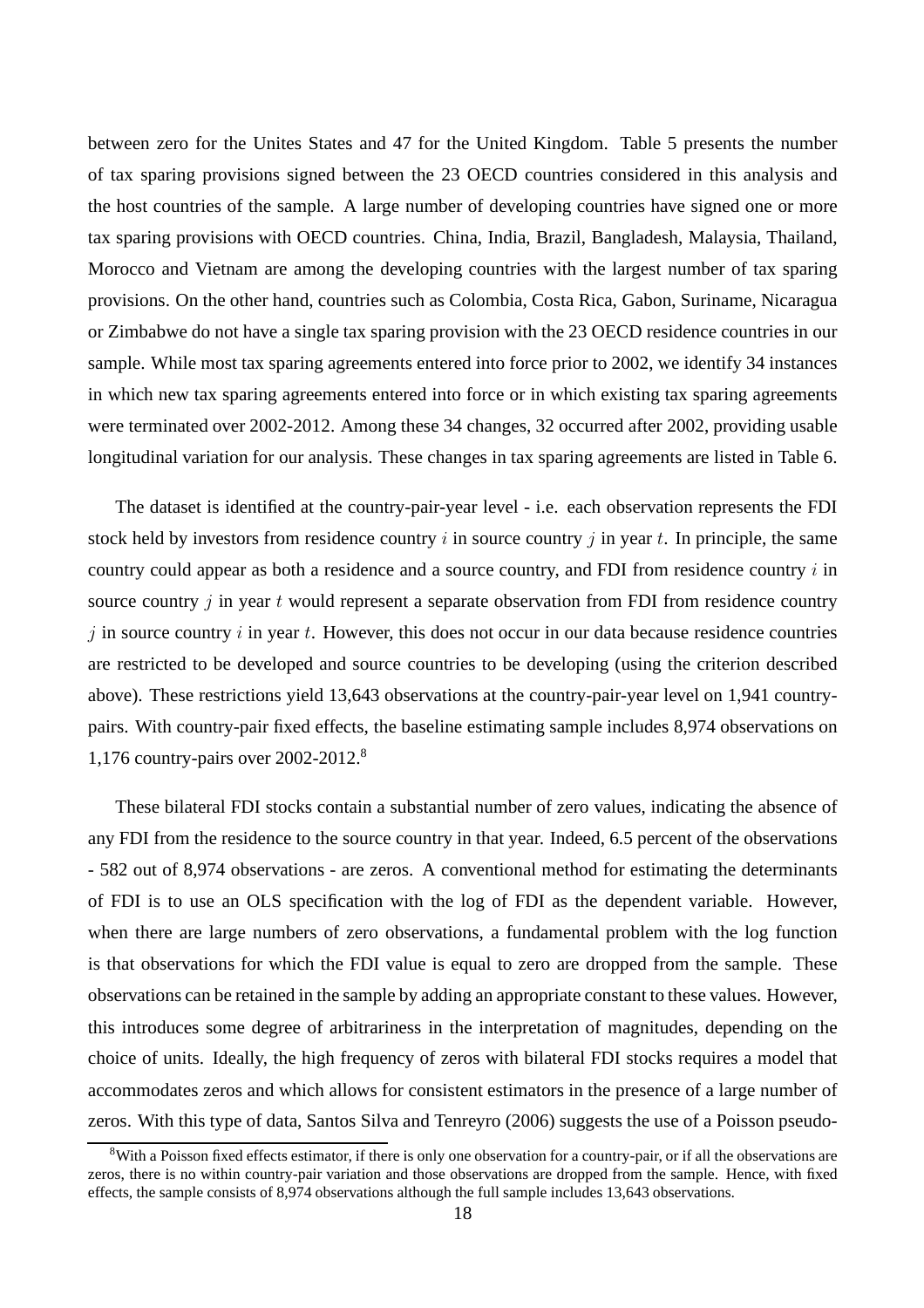maximum-likelihood (PPML) estimator. Poisson models are most familiar in the context of count data. However, this estimator remains consistent with a continuous dependent variable such as ours (Winkelmann, 2008; Wooldridge,  $2010$ ).<sup>9</sup>

Our approach to addressing these econometric issues is twofold. First, we use a Poisson pseudomaximum likelihood (PPML) fixed effects estimator (with country-pair fixed effects and year effects in our baseline specification and additional fixed effects in other specifications). Standard errors are clustered at the country-pair level to address potential correlation of errors. Second, we use a two-part model (following Egger et al. (2011)), as described below. The baseline equation for the PPML model is:

$$
FDI_{ijt} = exp(\beta TS_{ijt-1} + \gamma X_{ijt} + \mu_{ij} + \delta_t)\epsilon_{ijt},
$$
\n(1)

where  $FDI_{ijt}$  is the stock of FDI from home (residence) country i in host (source) country j in year t.  $TS_{ijt-1}$  is a dummy variable which takes the value one if the home country i has a tax sparing agreement with the host country j in year  $t - 1$ . Tax sparing agreement is one year lagged in the baseline equation to allow FDI stocks to adjust to a change in tax policy.<sup>10</sup> In addition, the tax sparing variable was constructed using the "Date of Entry into Force" of the bilateral tax treaty. However, most bilateral tax treaties are effective on the taxable year beginning on or after the first day of January of the calendar year next following the year in which the BTT enters into force. Thus it is reasonable to expect investors to respond to the signature of tax sparing with a lag.<sup>11</sup>  $X_{ijt}$  is a vector of timevarying residence country, source country, and bilateral characteristics. Time-invariant country-pair characteristics enter the model through the country-pair fixed effects  $\mu_{ij}$ ,  $\delta_t$  is a vector of time fixed effects, and  $\epsilon_{ijt}$  is the multiplicative error term. Due to the inclusion of these fixed effects, the effect of tax sparing is identified through within-country-pair changes in tax sparing agreements. Thus, U.S. outbound FDI does not influence the estimation of the tax sparing effect, as the tax sparing variable does not change for country-pairs for which the U.S. is the residence country.

<sup>9</sup>For Monte Carlo simulations of the properties of this and various other estimators in the context of gravity models of bilateral international trade, see Egger and Staub (2016).

 $10B$ lonigen and Davies (2000) and Millimet and Kumas (2009) find a lagged effect of bilateral tax treaties on FDI stocks. We also present the estimated results for an immediate effect of tax sparing on FDI stock.

 $11$ This lagged effect of treaties is also found in the trade literature when investigating the effect of free trade agreements on trade (Baier and Bergstrand, 2007).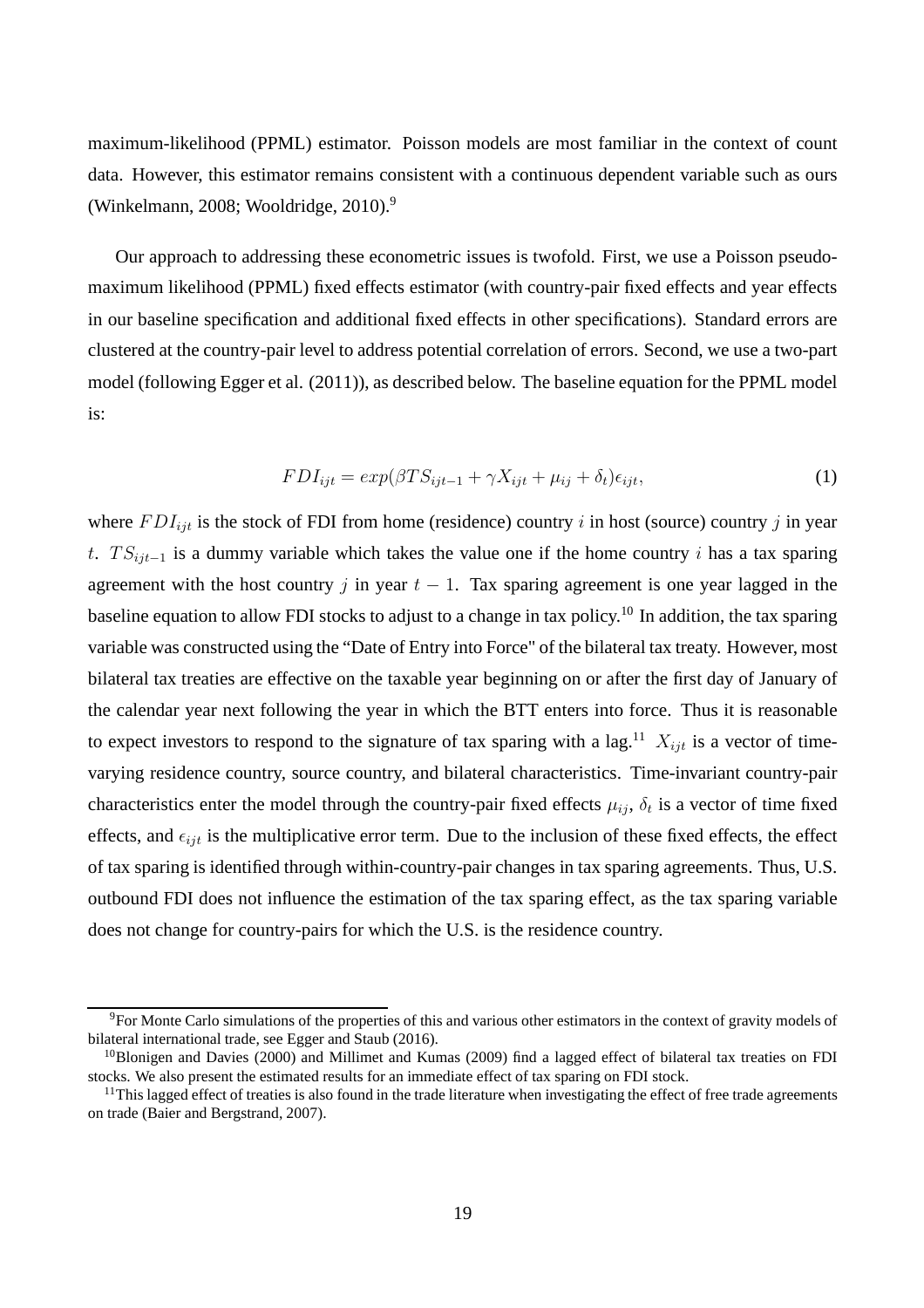| Country<br>Tax system |               | Number of Tax Sparing Agreements |  |  |
|-----------------------|---------------|----------------------------------|--|--|
| Australia             | Territorial   | 14                               |  |  |
| Austria               | Territorial   | 17                               |  |  |
| Belgium               | Territorial   | 21                               |  |  |
| Canada                | Territorial   | 39                               |  |  |
| <b>Denmark</b>        | Territorial   | 25                               |  |  |
| Finland               | Territorial   | 28                               |  |  |
| France                | Territorial   | 27                               |  |  |
| Germany               | Territorial   | 22                               |  |  |
| Greece                | Worldwide     | 9                                |  |  |
| <b>Iceland</b>        | Territorial   | $\theta$                         |  |  |
| <b>Ireland</b>        | Worldwide     | 3                                |  |  |
| Italy                 | Territorial   | 36                               |  |  |
| Japan                 | Reform (2009) | 18                               |  |  |
| Luxembourg            | Territorial   | 14                               |  |  |
| <b>Netherlands</b>    | Territorial   | 6                                |  |  |
| New Zealand           | Reform (2009) | 10                               |  |  |
| Norway                | Reform (2004) | 36                               |  |  |
| Portugal              | Territorial   | $\tau$                           |  |  |
| Spain                 | Territorial   | 13                               |  |  |
| Sweden                | Territorial   | 43                               |  |  |
| Switzerland           | Territorial   | 8                                |  |  |
| <b>United Kingdom</b> | Reform (2009) | 47                               |  |  |
| <b>United States</b>  | Worldwide     | $\overline{0}$                   |  |  |

Table 4: Tax System and Tax Sparing in the OECD

Notes: Reform corresponds to a tax reform from a worldwide tax system to a territorial tax system.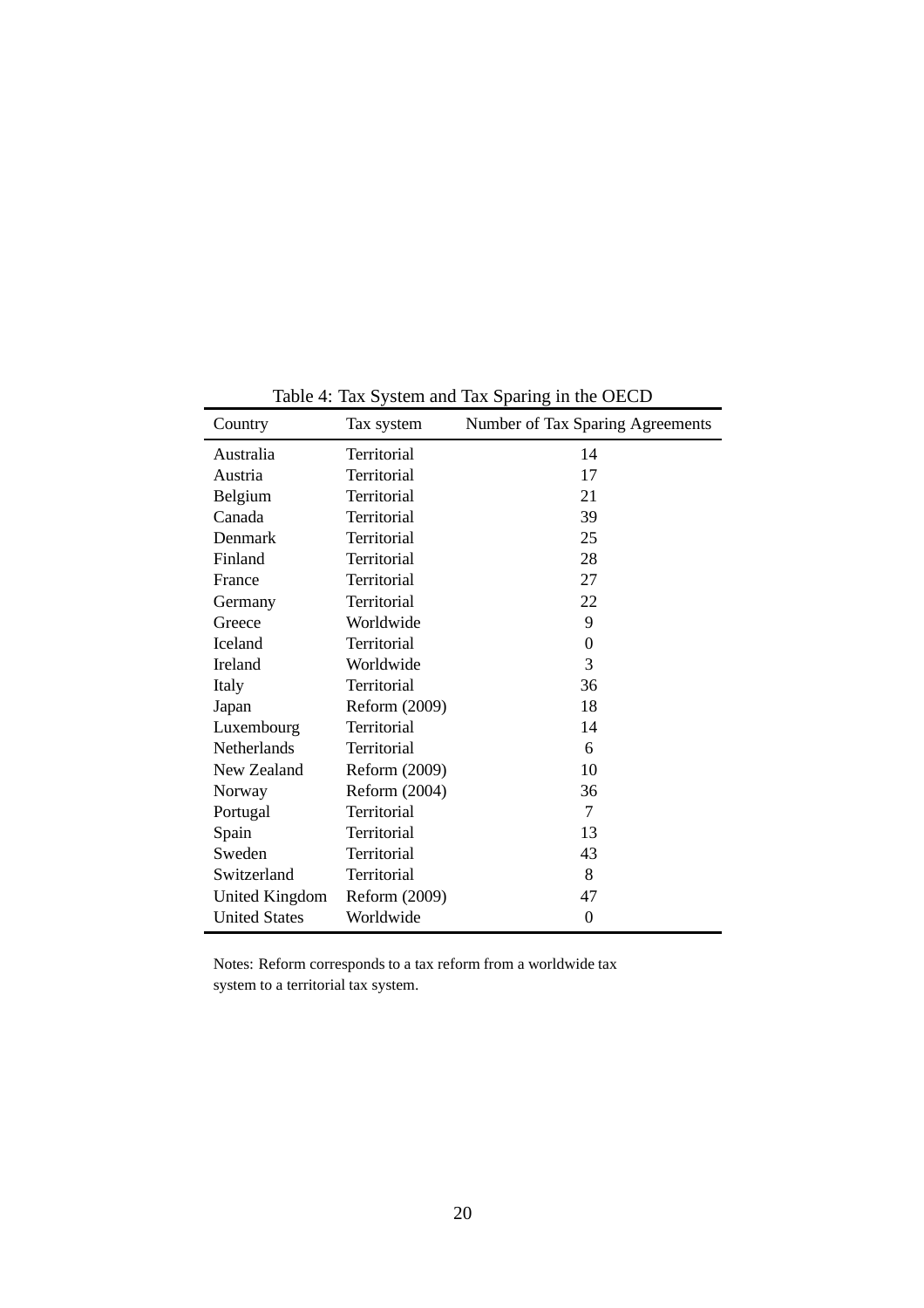Table 5: Number of Tax Sparing (TS) Provisions Signed with the 23 OECD countries (per Host Country)

| Host country             | <b>TS</b>        | Host country       | <b>TS</b>        | Host country              | <b>TS</b>        |
|--------------------------|------------------|--------------------|------------------|---------------------------|------------------|
| Afghanistan              | $\boldsymbol{0}$ | Guatemala          | $\boldsymbol{0}$ | Peru                      | $\boldsymbol{0}$ |
| Albania                  | 5                | Guinea             | $\boldsymbol{0}$ | Philippines               | 12               |
| Algeria                  | 3                | Guyana             | $\overline{2}$   | Poland                    | 3                |
| Angola                   | $\boldsymbol{0}$ | Honduras           | $\boldsymbol{0}$ | <b>Russian Federation</b> | $\boldsymbol{0}$ |
| Antigua and Barbuda      | $\boldsymbol{0}$ | Hungary            | $\boldsymbol{0}$ | Rwanda                    | $\mathbf{1}$     |
| Argentina                | 10               | India              | 16               | Samoa                     | $\boldsymbol{0}$ |
| Armenia                  | $\mathbf{1}$     | Indonesia          | 10               | Saudi Arabia              | $\mathbf{1}$     |
| Azerbaijan               | $\boldsymbol{0}$ | Iran, Islamic Rep. | 1                | Senegal                   | $\boldsymbol{0}$ |
| Bangladesh               | 8                | Iraq               | $\boldsymbol{0}$ | Seychelles                | $\boldsymbol{0}$ |
| <b>Barbados</b>          | $\overline{4}$   | Jamaica            | 8                | Sierra Leone              | $\boldsymbol{0}$ |
| <b>Belarus</b>           | 1                | Jordan             | $\boldsymbol{0}$ | Slovak Republic           | $\mathbf{1}$     |
| <b>Belize</b>            | $\mathbf{1}$     | Kazakhstan         | $\boldsymbol{0}$ | Slovenia                  | 6                |
| <b>Bolivia</b>           | 1                | Kenya              | 6                | South Africa              | 1                |
| Bosnia and Herzegovina   | 6                | Kyrgyz Republic    | $\boldsymbol{0}$ | Sri Lanka                 | 11               |
| <b>Botswana</b>          | $\overline{2}$   | Lao PDR            | $\boldsymbol{0}$ | St. Lucia                 | $\boldsymbol{0}$ |
| <b>Brazil</b>            | 11               | Latvia             | 6                | Sudan                     | $\mathbf{1}$     |
| Bulgaria                 | 6                | Lebanon            | $\boldsymbol{0}$ | Suriname                  | $\overline{0}$   |
| Cambodia                 | $\overline{0}$   | Lesotho            | 1                | Swaziland                 | $\boldsymbol{0}$ |
| Cameroon                 | 1                | Liberia            | $\overline{2}$   | Syrian Arab Republic      | $\boldsymbol{0}$ |
| Chile                    | $\boldsymbol{0}$ | Lithuania          | 6                | Tanzania                  | 3                |
| China                    | 17               | Macedonia, FYR     | $\overline{4}$   | Thailand                  | 11               |
| Colombia                 | $\overline{0}$   | Madagascar         | $\boldsymbol{0}$ | Trinidad and Tobago       | 8                |
| Congo, Rep.              | $\boldsymbol{0}$ | Malawi             | $\boldsymbol{0}$ | Tunisia                   | 10               |
| Costa Rica               | $\boldsymbol{0}$ | Malaysia           | 14               | Turkey                    | 14               |
| Cote d'Ivoire            | 5                | Maldives           | $\boldsymbol{0}$ | Uganda                    | $\mathbf{1}$     |
| Croatia                  | 5                | Malta              | 12               | Ukraine                   | $\overline{2}$   |
| Cyprus                   | 6                | Mauritania         | $\boldsymbol{0}$ | Uruguay                   | $\boldsymbol{0}$ |
| Czech Republic           | $\overline{2}$   | Mauritius          | 3                | Uzbekistan                | $\boldsymbol{0}$ |
| Dominica                 | $\boldsymbol{0}$ | Mexico             | 9                | Vanuatu                   | $\boldsymbol{0}$ |
| Dominican Republic       | 1                | Moldova            | $\boldsymbol{0}$ | Venezuela, RB             | 6                |
| Ecuador                  | $\boldsymbol{0}$ | Morocco            | 12               | Vietnam                   | 14               |
| Egypt, Arab Rep.         | $\overline{7}$   | Mozambique         | $\overline{c}$   | Zambia                    | 6                |
| El Salvador              | $\boldsymbol{0}$ | Namibia            | 1                | Zimbabwe                  | $\boldsymbol{0}$ |
| <b>Equatorial Guinea</b> | $\boldsymbol{0}$ | Nicaragua          | $\boldsymbol{0}$ |                           |                  |
| Estonia                  | 5                | Nigeria            | 5                |                           |                  |
| Ethiopia                 | $\mathbf{1}$     | Oman               | $\boldsymbol{0}$ |                           |                  |
| Fiji                     | 3                | Pakistan           | 10               |                           |                  |
| Gabon                    | $\boldsymbol{0}$ | Panama             | $\boldsymbol{0}$ |                           |                  |
| Georgia                  | $\boldsymbol{0}$ | Papua New Guinea   | $\overline{4}$   |                           |                  |
| Ghana                    | $\mathfrak{2}$   | Paraguay           | $\boldsymbol{0}$ |                           |                  |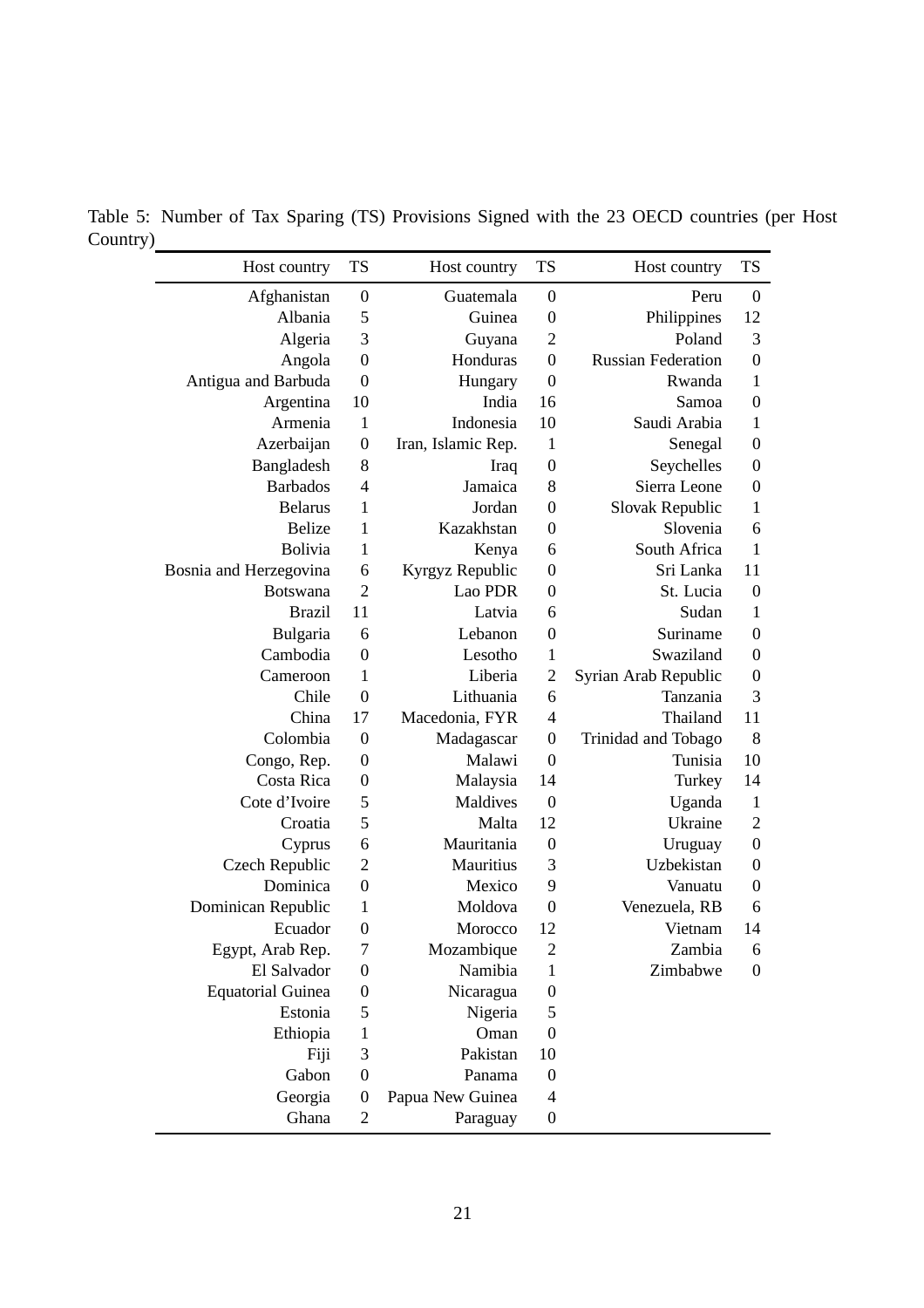|                       | Table 0. Tax Dparting expectificates and Terminianous, 2002-2012 |                  |                |                     |             |
|-----------------------|------------------------------------------------------------------|------------------|----------------|---------------------|-------------|
| Home country          | Host country                                                     | Tax Sparing      | Home Country   | <b>Host Country</b> | Tax Sparing |
|                       |                                                                  | Entry into Force |                |                     | Termination |
| Portugal              | Malta                                                            | 2002             | Finland        | Macedonia, FYR      | 2002        |
| Luxembourg            | Trinidad and Tobago                                              | 2003             | Denmark        | Poland              | 2003        |
| Spain                 | Turkey                                                           | 2003             | Denmark        | Slovenia            | 2003        |
| Belgium               | Albania                                                          | 2004             | United Kingdom | Malaysia            | 2005        |
| Italy                 | Mozambique                                                       | 2004             | Austria        | Poland              | 2006        |
| Luxembourg            | Malaysia                                                         | 2004             | Austria        | Czech Republic      | 2008        |
| Greece                | Latvia                                                           | 2005             | Finland        | Poland              | 2010        |
| Greece                | Lithuania                                                        | 2005             | Finland        | India               | 2010        |
| Spain                 | Vietnam                                                          | 2005             | Norway         | Slovenia            | 2010        |
| Austria               | Morocco                                                          | 2006             | Finland        | China               | 2010        |
| Italy                 | Ethiopia                                                         | 2006             | Norway         | Turkey              | 2012        |
| Spain                 | Malaysia                                                         | 2007             | Finland        | Morocco             | 2012        |
| Greece                | Estonia                                                          | 2008             |                |                     |             |
| Spain                 | Jamaica                                                          | 2008             |                |                     |             |
| Italy                 | Saudi Arabia                                                     | 2009             |                |                     |             |
| Belgium               | Rwanda                                                           | 2010             |                |                     |             |
| Greece                | Morocco                                                          | 2010             |                |                     |             |
| Greece                | Tunisia                                                          | 2010             |                |                     |             |
| Canada                | Turkey                                                           | 2011             |                |                     |             |
| Sweden                | Mauritius                                                        | 2012             |                |                     |             |
| Switzerland           | Turkey                                                           | 2012             |                |                     |             |
| <b>United Kingdom</b> | <b>Barbados</b>                                                  | 2012             |                |                     |             |

Table 6: Tax Sparing Agreements and Terminations, 2002-2012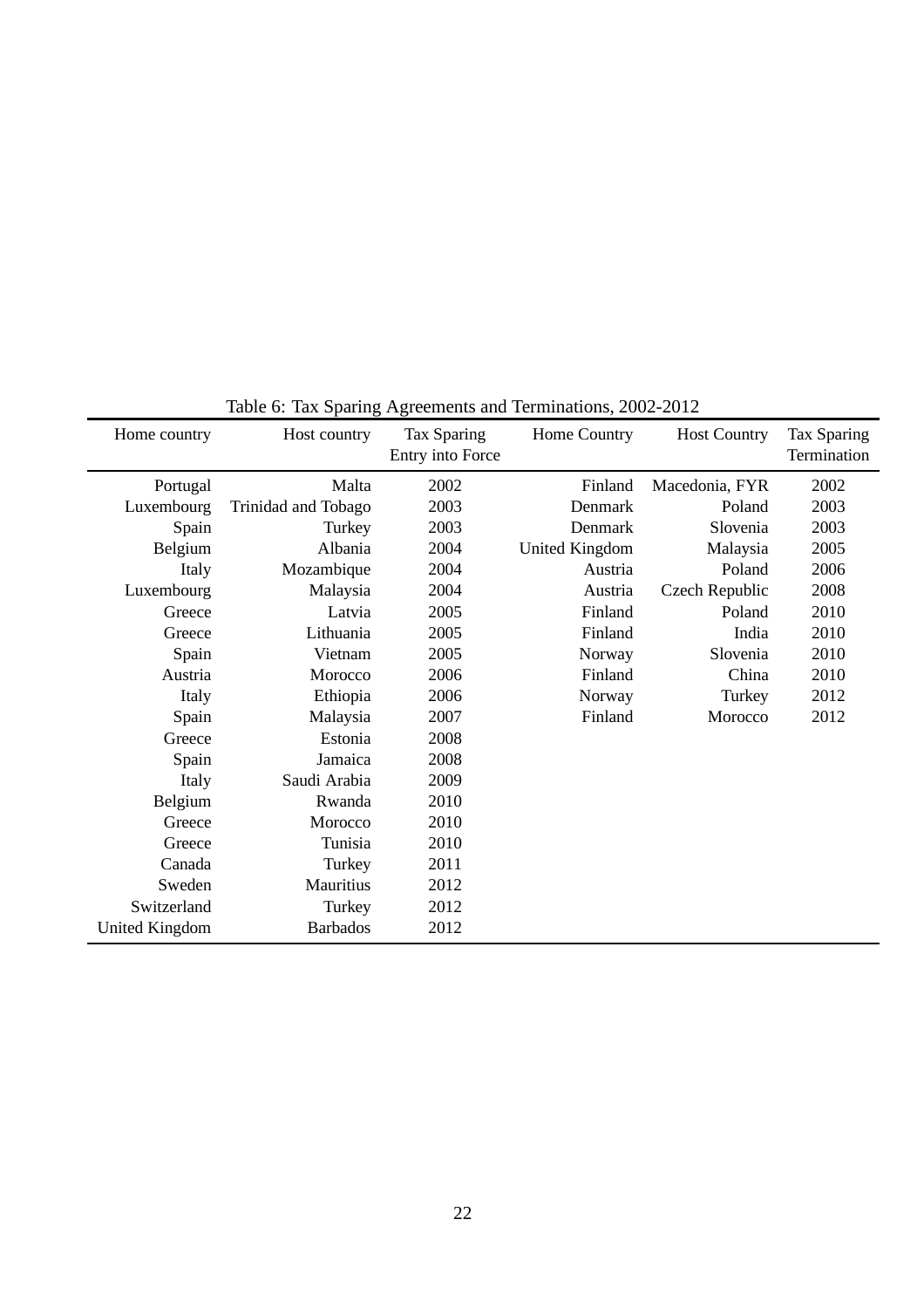## **3.1 Control Variables**

The most common tool to analyse bilateral FDI is the gravity equation based on Newton's law of gravity in physics, where the volume of FDI between two countries is proportional to their economic masses, and inversely proportional to measures of FDI resistance between both countries. The choice of control variables is thus based on a gravity equation with the usual main determinants of both horizontal and vertical FDI as measures of FDI resistance (Markusen, 1984; Helpman, 1984; Brainard, 1997; Yeaple, 2003). Source and destination GDP are included as standard proxies for the size of the partners' markets. Population size controls for the effect of host country wealth on FDI since for a given GDP, a higher population decreases GDP per capita. These variables are from the World Bank World Development Indicators (WDI) database. Bilateral trade costs, which correspond to symmetric country-pair trade costs computed by the World Bank using the Inverse Gravity Framework of Novy (2009), are also included. We control for the corporate tax rate by a measure of the statutory tax rate differential between the home country  $i$  and the host country  $j$ . The statutory corporate tax rate has a number of advantages over alternative measures. As emphasised by Overesch and Rincke (2011), it is the simplest indicator of expected tax payments for firms and it is readily available across countries and years. Statutory tax rates were compiled primary from the World Tax Database (University of Michigan) and were supplemented by the OECD, KPMG, and Ernst and Young Tax Databases when overlapping data was consistent. Finally, to isolate the effects of the territorial tax reforms from those of the financial crisis (as three out of four tax reforms took place in 2009), we add a home financial crisis dummy variable which takes the value one if the home country experiences a systemic banking crisis and the value zero otherwise.<sup>12</sup> This variable is from Laeven and Valencia (2012).<sup>13</sup> Descriptions and summary statistics for all variables are available in Tables 7 and 8.

 $12$ Most of the 23 OECD countries experienced a financial crisis from 2008 which is ongoing in 2012. For the U.K. and the U.S. the financial crisis starts in 2007. Australia, Canada, Finland, Japan, New Zealand, and Norway did not experience a financial crisis for the period 2002-2012.

 $^{13}$ An alternative dummy variable for financial crisis has been tested: a dummy variable for host financial crisis taking the value one if the host country experiences a financial crisis between 2002 and 2012, and the value zero otherwise. In our sample of 113 destination countries, only Latvia, Hungary, Mongolia, Ukraine and Slovenia experience the ongoing financial crisis. Argentina, Dominican Republic, Ecuador, Uruguay and Slovak Republic experienced a financial crisis at some point between 2002 and 2005. The remaining countries do not experience a crisis during the period of investigation. This dummy variable is not statistically significant and it does not alter the results of the analysis.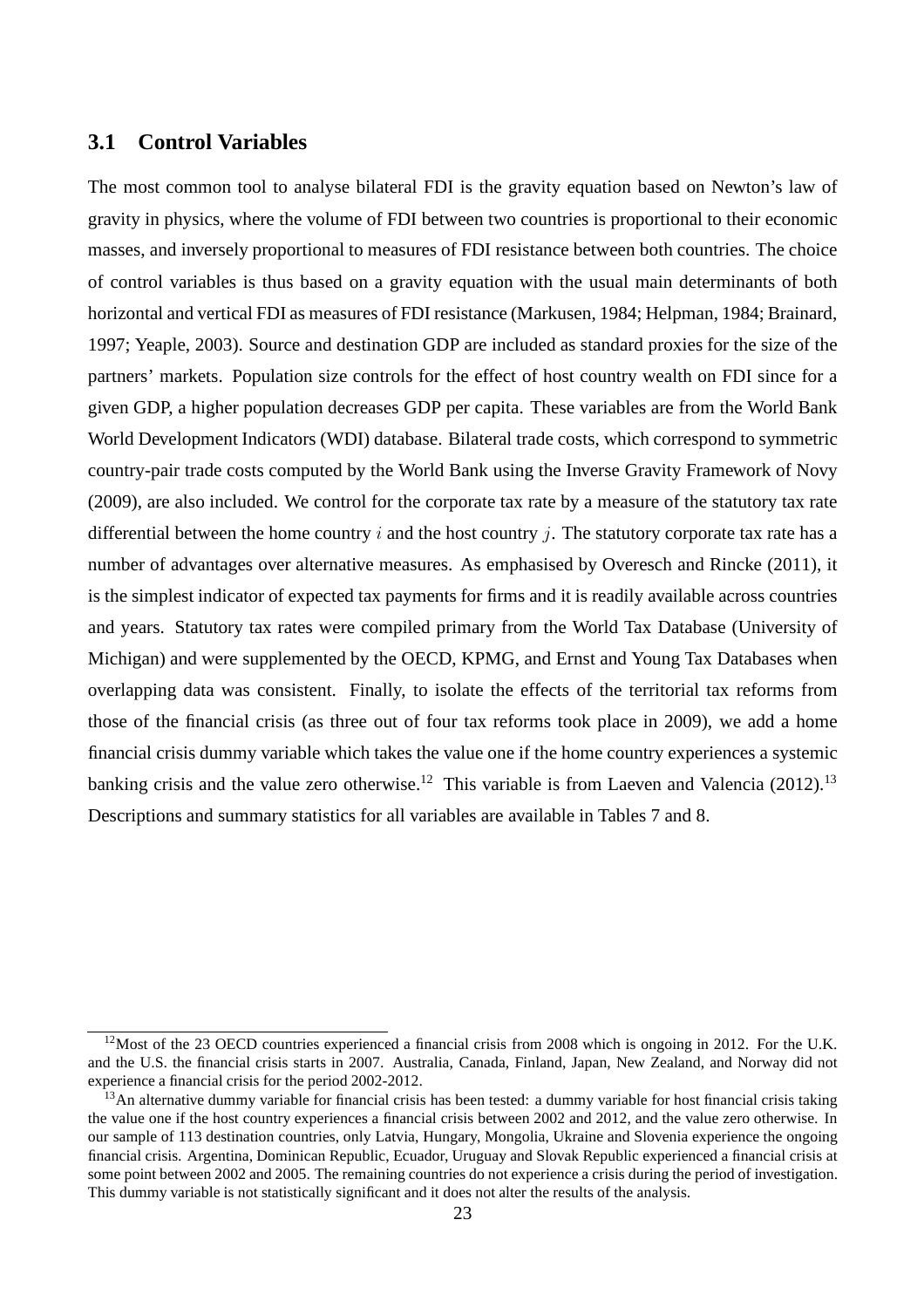| Variable                                 | Unit                     | Obs  | Mean    | Std. Dev. | Min              | Max    |
|------------------------------------------|--------------------------|------|---------|-----------|------------------|--------|
| FDI stock                                | USD, millions            | 8974 | 1828.44 | 5798.03   | $\boldsymbol{0}$ | 101030 |
| Ln home GDP                              | Log of GDP in USD        | 8974 | 27.62   | 1.41      | 23.12            | 30.42  |
| Ln host GDP                              | Log of GDP in USD        | 8974 | 24.89   | 1.82      | 19.57            | 29.74  |
| Ln host population                       | Log of population        | 8974 | 16.60   | 1.87      | 11.30            | 21.02  |
| Ln bilateral trade costs                 | Index                    | 8974 | 4.95    | 0.47      | 2.57             | 6.99   |
| Home financial crisis                    | Binary variable          | 8974 | 0.43    | 0.50      | $\boldsymbol{0}$ | 1      |
| Tax differential                         | Rate                     | 8974 | 0.04    | 0.09      | $-0.24$          | 0.40   |
| Tax sparing $t-1$                        | Binary variable          | 8974 | 0.25    | 0.44      | $\boldsymbol{0}$ | 1      |
| Ln distance                              | Log of kilometers        | 8974 | 8.44    | 0.91      | 4.09             | 9.78   |
| Colony                                   | Binary variable          | 8974 | 0.07    | 0.25      | $\boldsymbol{0}$ | 1      |
| Common language                          | Binary variable          | 8974 | 0.10    | 0.30      | 0                | 1      |
| <b>Bilateral Investment Treaty</b>       | Binary variable          | 8974 | 0.60    | 0.49      | 0                |        |
| UN vote correlation                      | Binary variable          | 8974 | 0.72    | 0.19      | $\boldsymbol{0}$ |        |
| Sum of Policy indexes                    | Index                    | 8276 | 14.48   | 5.99      | $-2.00$          | 20.00  |
| Ln FDI conduit                           | Log of USD, millions     | 8947 | 7.21    | 5.22      | $-1.02$          | 14.71  |
| Ln FDI neighbouring countries            | Log of USD, millions     | 8694 | 6.54    | 1.71      | $-6.21$          | 10.47  |
| <b>Bilateral Tax Treaty</b>              | Binary variable          | 8974 | 0.65    | 0.48      | $\boldsymbol{0}$ | 1      |
| Tax sparing neighbouring countries $t-1$ | Mean of binary variables | 8974 | 0.11    | 0.10      | 0                | 0.57   |
| WTR interest                             | Rate                     | 8654 | 0.11    | 0.08      | 0                | 0.40   |
| WTR royalties                            | Rate                     | 8654 | 0.12    | 0.08      | 0                | 0.40   |
| <b>GTR</b> interest                      | Rate                     | 8966 | 0.28    | 0.08      | 0                | 0.42   |
| <b>GTR</b> royalties                     | Rate                     | 8974 | 0.28    | 0.08      | $\boldsymbol{0}$ | 0.42   |
| <b>EATR</b>                              | Rate                     | 6948 | 0.24    | 0.07      | $\boldsymbol{0}$ | 0.41   |

Table 7: Summary Statistics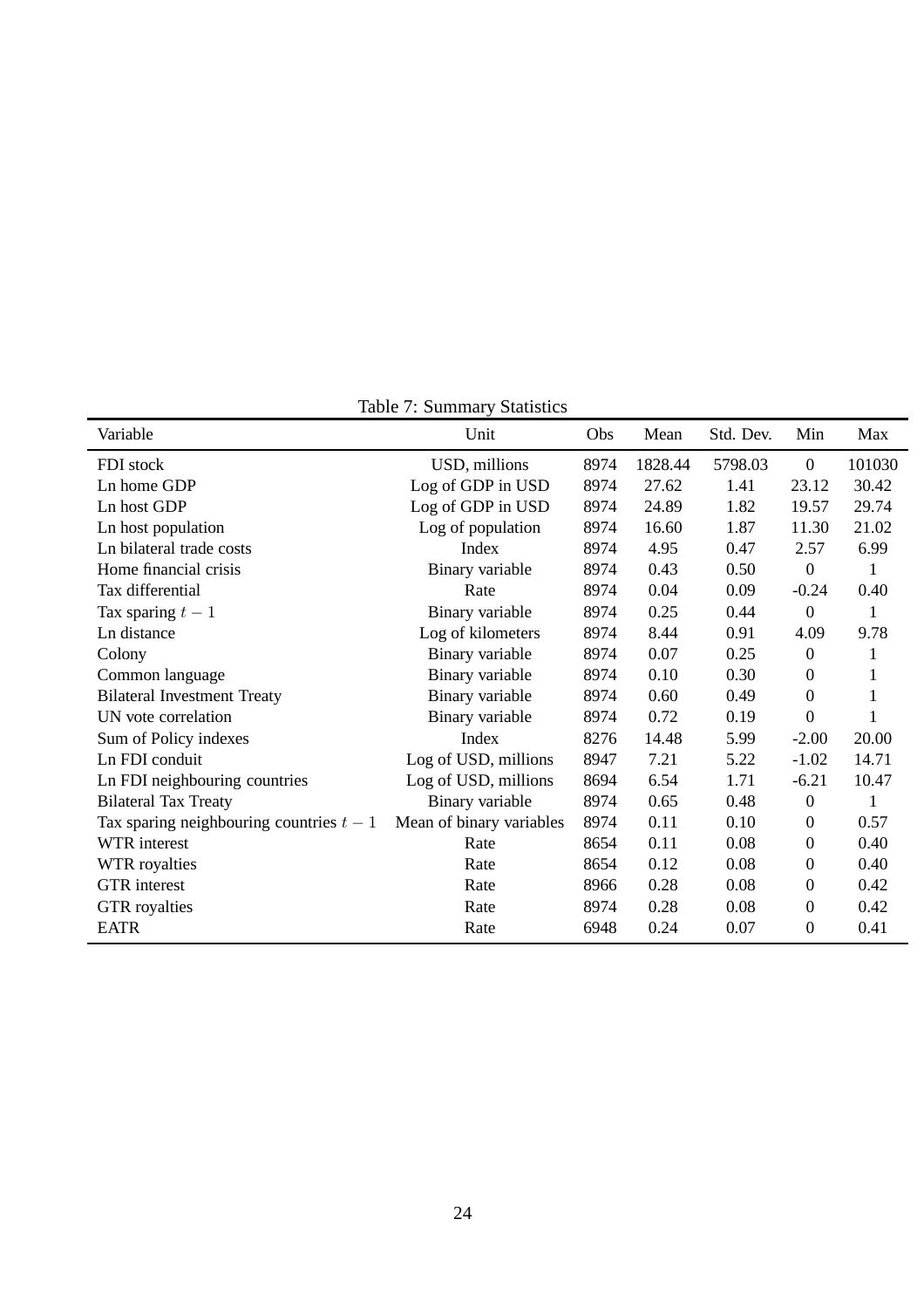|               | Variable                           | Description                                                                                                    | Source                                                                                                                                                                                 |
|---------------|------------------------------------|----------------------------------------------------------------------------------------------------------------|----------------------------------------------------------------------------------------------------------------------------------------------------------------------------------------|
|               | FDI stocks                         | <b>Bilateral FDI</b> stocks                                                                                    | <b>OECD</b>                                                                                                                                                                            |
|               | Ln home GDP                        | <b>GDP</b>                                                                                                     | World Bank - World Development Indicators                                                                                                                                              |
|               | Ln host GDP                        | <b>GDP</b>                                                                                                     | World Bank - World Development Indicators                                                                                                                                              |
|               | Ln population                      | Population size                                                                                                | World Bank - World Development Indicators                                                                                                                                              |
|               | Ln bilateral trade costs           | Symmetric country-pair trade costs                                                                             | World Bank                                                                                                                                                                             |
|               | Tax differential                   | Home-country statutory tax rate - host-country statutory tax rate                                              | Statutory Corporate Tax Rates were compiled primary from the World Tax Database (University<br>of Michigan) and were supplemented by the OECD, KPMG, and Ernst and Young Tax Databases |
|               |                                    |                                                                                                                | when overlapping data was consistent.                                                                                                                                                  |
|               | Home financial crisis              | 1 for home country experiencing a systemic banking crisis                                                      | Laeven and Valencia (2012)                                                                                                                                                             |
|               | Tax sparing                        | 1 when a tax sparing (TS) provision is included in a bilateral tax treaty                                      | Authors calculations based on the reading of bilateral tax treaties provided by the<br>International Bureau of Fiscal Documentation.                                                   |
|               | Tax reform                         | 1 when a territorial tax reform is adopted                                                                     |                                                                                                                                                                                        |
|               | Ln distance                        | Simple distance between capitals (kms)                                                                         | Head and Mayer (2010)                                                                                                                                                                  |
|               | Colony                             | 1 for pairs ever in colonial relationships                                                                     | Head and Mayer (2010)                                                                                                                                                                  |
|               | Common language                    | 1 for common official of primary language                                                                      | Head and Mayer (2010)                                                                                                                                                                  |
|               | Bilateral investment treaty        | 1 if a bilateral investment treaty is signed                                                                   | <b>UNCTAD</b>                                                                                                                                                                          |
|               | Correlation of UN votes            | Bilateral correlation in UN votes                                                                              | Gartzke (1999)                                                                                                                                                                         |
|               | Sum of democracy indices           | Country-pair sum of democracy indices                                                                          | Polity IV database                                                                                                                                                                     |
|               | Tax sparing neighbouring countries | Average number of TS signed between the home country $i$ and the neighbouring<br>countries of host country $j$ | Authors calculations                                                                                                                                                                   |
| $\mathcal{D}$ | Bilateral tax treaties             | 1 if a bilateral tax treaty is signed                                                                          | International Bureau of Fiscal Documentation                                                                                                                                           |
| Ü             | Ln FDI conduit                     | Sum of FDI from home country $i$ to OECD countries having a TS with host country $i$                           | Authors' calculations based on OECD data                                                                                                                                               |
|               | WTR interest                       | Withholding tax rate on interest                                                                               | Ernst and Young (2012) Worldwide Corporate Tax Guide 2012                                                                                                                              |
|               | WTR royalties                      | Withholding tax rate on royalties                                                                              | Ernst and Young (2012) Worldwide Corporate Tax Guide 2012                                                                                                                              |
|               | <b>GTR</b> interest                | Global tax rate on interest in the presence of tax holidays (see table 17)                                     | Authors' calculations                                                                                                                                                                  |
|               | <b>GTR</b> royalties               | Global tax rate on royalties in the presence of tax holidays (see table 17)                                    | Authors' calculations                                                                                                                                                                  |
|               | <b>EATR</b>                        | Difference between the pre-tax and after-tax net-present values<br>of a hypothetical investment in one period. | Bösenberg and Egger (2017)                                                                                                                                                             |

## Table 8: Description of Variables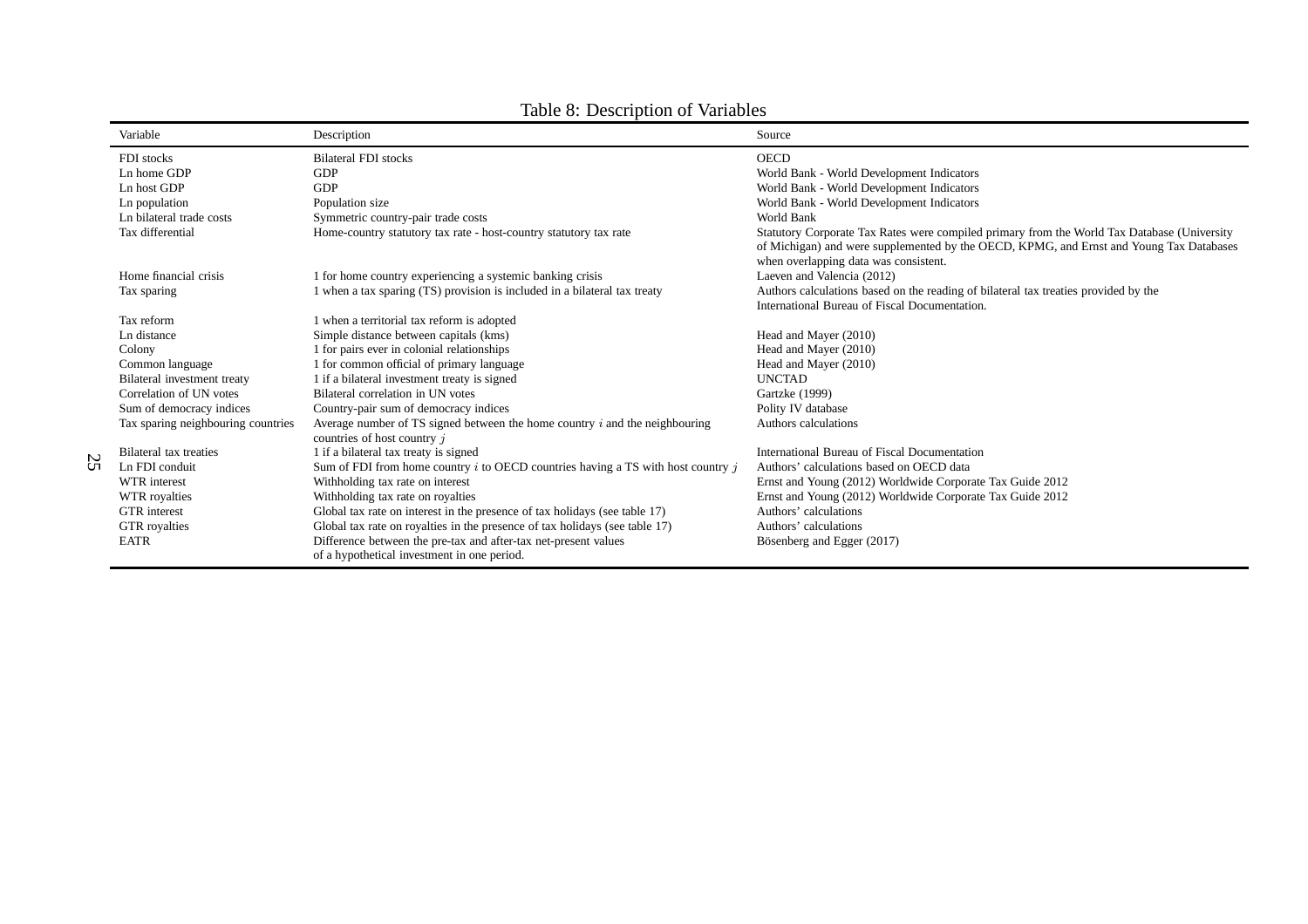# **4 Estimation Results**

# **4.1 Tax Sparing Provision and FDI**

Table 9 presents our baseline regression results, in which bilateral FDI stock is regressed on a tax sparing dummy variable and a set of control variables derived from a gravity equation for FDI. All estimations report standard errors clustered at the country-pair level, and include (unreported) year effects. Country-pair fixed effects are included in Columns 1-3 and 6, and home-country fixed effects and host-country fixed effects are included in Column 5.

|                                                                                        | $E(FDI_{iit}) .$<br>Poisson | Exogenous tax sparing<br>$E(FDI_{iit}) .$<br>Poisson | $E(FDI_{iit}) .$<br>Poisson<br>Bilateral tax varying | Pr(tax sparing <sub>ijt</sub> = 1 .)<br>First stage probit                                                                                                                                     | Endogenous tax sparing<br>$E(FDI_{ijt}) .$<br><b>IV Poisson</b> | $E(FDI_{iit}) .$<br>Poisson<br>Spatial lag |
|----------------------------------------------------------------------------------------|-----------------------------|------------------------------------------------------|------------------------------------------------------|------------------------------------------------------------------------------------------------------------------------------------------------------------------------------------------------|-----------------------------------------------------------------|--------------------------------------------|
|                                                                                        | $[1]$                       | $[2]$                                                | $[3]$                                                | $[4] % \begin{center} \includegraphics[width=\linewidth]{imagesSupplemental/Imit} \caption{The image shows the image shows a function of the number of times.} \label{fig:limal} \end{center}$ | $[5]$                                                           | [6]                                        |
| ${\rm Ln}$ home ${\rm GDP}$                                                            |                             | $0.618^a$                                            | $0.578^a$                                            | 0.035                                                                                                                                                                                          | 0.634                                                           | $0.575^a$                                  |
| Ln host GDP                                                                            |                             | (0.170)<br>$0.568^a$                                 | (0.183)<br>$0.606^a$                                 | (0.023)<br>0.026                                                                                                                                                                               | (0.481)<br>$0.643^a$                                            | (0.181)<br>$0.584^a$                       |
| Ln host population                                                                     |                             | (0.091)<br>$-1.063c$<br>(0.618)                      | (0.088)<br>$-0.935$<br>(0.592)                       | (0.021)<br>$0.192^a$<br>(0.022)                                                                                                                                                                | (0.112)<br>$-0.103$<br>(0.604)                                  | (0.094)<br>$-0.816$<br>(0.683)             |
| Bilateral trade costs                                                                  |                             | $-0.035$<br>(0.118)                                  | $-0.088$<br>(0.107)                                  | $-0.260^a$<br>(0.052)                                                                                                                                                                          | $-1.141^a$<br>(0.166)                                           | $-0.066$<br>(0.104)                        |
| Home financial crisis                                                                  |                             | $-0.112^a$<br>(0.041)                                | $-0.113^{b}$<br>(0.044)                              | $-0.304^a$<br>(0.058)                                                                                                                                                                          | $-0.149^a$<br>(0.049)                                           | $-0.084b$<br>(0.040)                       |
| Tax differential                                                                       |                             | 0.463<br>(0.429)                                     | $0.795^b$<br>(0.363)                                 | $-1.636^a$<br>(0.252)                                                                                                                                                                          | $1.239^{a}$<br>(0.467)                                          | 0.335<br>(0.419)                           |
| Tax sparing $t-1$                                                                      | $0.579^{a}$<br>(0.195)      | $0.622^a$<br>(0.177)                                 | $0.611^a$<br>(0.177)                                 |                                                                                                                                                                                                | 0.677c<br>(0.402)                                               | $0.672^{\alpha}$<br>(0.195)                |
| Ln distance                                                                            |                             |                                                      |                                                      | $0.119^{a}$                                                                                                                                                                                    | $-0.509^a$                                                      |                                            |
| Colony                                                                                 |                             |                                                      |                                                      | (0.027)<br>$0.159^{c}$<br>(0.083)                                                                                                                                                              | (0.097)<br>$0.450^{b}$<br>(0.186)                               |                                            |
| Common language                                                                        |                             |                                                      |                                                      | $0.334^{a}$<br>(0.077)                                                                                                                                                                         | $0.701^a$<br>(0.201)                                            |                                            |
| <b>Bilateral Investment Treaty</b>                                                     |                             |                                                      | 0.111<br>(0.077)                                     | $-0.007$<br>(0.040)                                                                                                                                                                            | $-0.022$<br>(0.116)                                             |                                            |
| UN vote correlation                                                                    |                             |                                                      | $-0.376$<br>(0.280)                                  | $1.578^a$<br>(0.180)                                                                                                                                                                           | 0.126<br>(0.401)                                                |                                            |
| Sum of Polity indexes                                                                  |                             |                                                      | 0.005<br>(0.010)                                     | 0.001<br>(0.003)                                                                                                                                                                               | 0.003<br>(0.008)                                                |                                            |
| Tax sparing neighbouring countries                                                     |                             |                                                      |                                                      | $5.630^{a}$<br>(0.206)                                                                                                                                                                         |                                                                 |                                            |
| Ln FDI neighbouring countries $t$                                                      |                             |                                                      |                                                      |                                                                                                                                                                                                |                                                                 | 0.040<br>(0.039)                           |
| Ln FDI neighbouring countries $t-1$                                                    |                             |                                                      |                                                      |                                                                                                                                                                                                |                                                                 | 0.027<br>(0.044)                           |
|                                                                                        |                             |                                                      |                                                      |                                                                                                                                                                                                |                                                                 |                                            |
| Country pair fixed effects<br>Home country fixed effects<br>Host country fixed effects | X                           | X                                                    | $\mathbf X$                                          |                                                                                                                                                                                                | $\mathbf X$<br>$\mathbf X$                                      | $\mathbf X$                                |
| Observations                                                                           | 10,619                      | 8,974                                                | 8,276                                                | 8,276                                                                                                                                                                                          | 8,276                                                           | 7,027                                      |

| Table 9: Tax Sparing and FDI |  |  |  |  |  |
|------------------------------|--|--|--|--|--|
|------------------------------|--|--|--|--|--|

Notes: The letters "a", "b" and "c" indicate respectively a significance level of 1, 5 and 10 percent. Standard errors, which are clustered at the country-pair level, are in parentheses and time effects are included.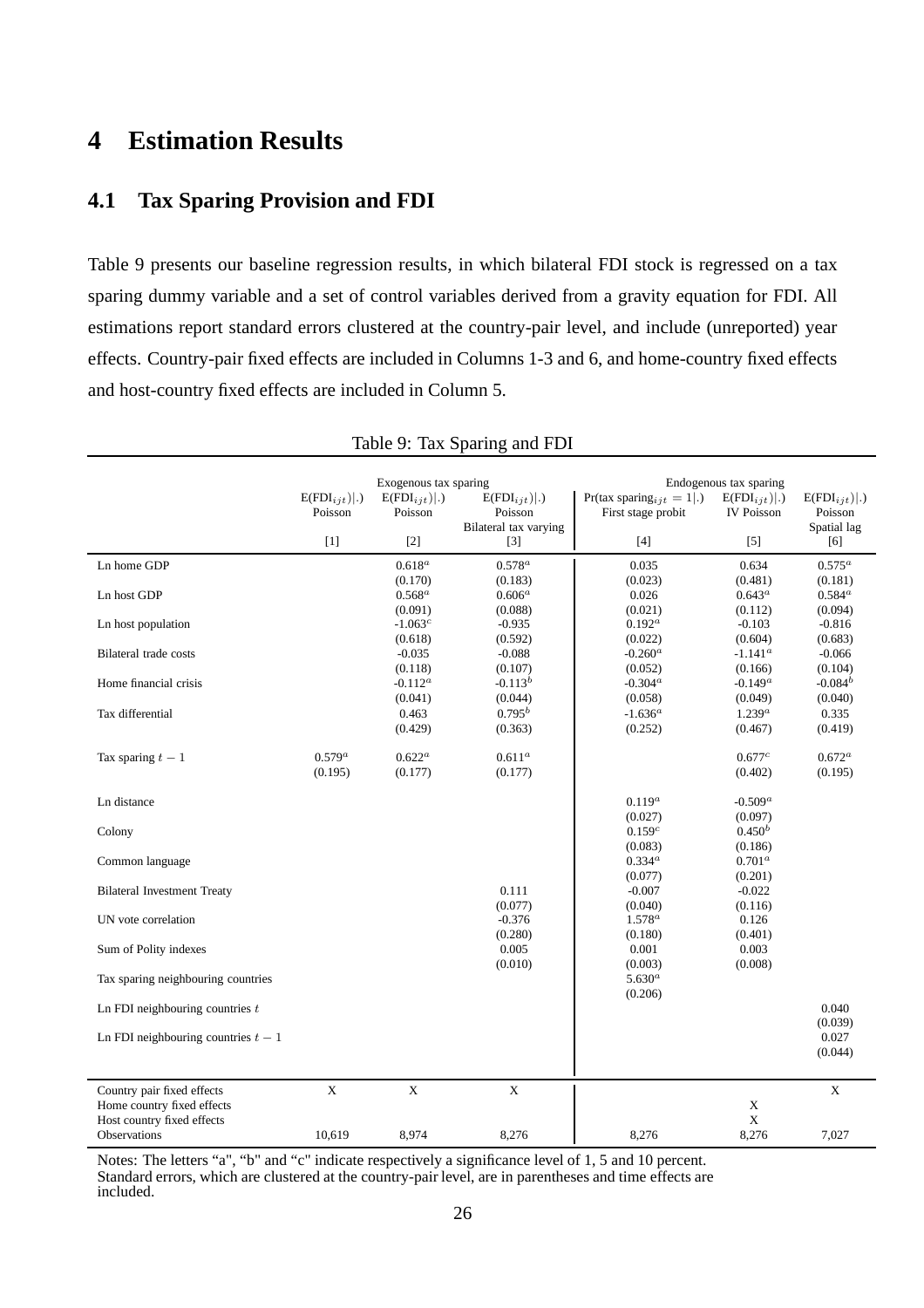There is clear evidence of a positive relationship between tax sparing and the FDI stock. In Column (1), we start with a simple model where the effect of tax sparing provisions on FDI is tested with country-pair fixed effects only. The coefficient of 0.58 is statistically significant at the one percent level. In Column (2), we include usual covariates based on the gravity equation for FDI as discussed in section 3.<sup>14</sup> The impact of the inclusion of these covariates on the magnitude of the coefficient estimated on tax sparing is quite modest. This coefficient reaches a magnitude of 0.62 and remains statistically significant at the one percent level. As the Poisson specification takes an exponential form, the percentage impact of tax sparing on FDI corresponds to  $100 \times p(0.62) - 1$ . Thus, the estimated coefficient implies that the inclusion of a tax sparing provision in a bilateral tax treaty increases FDI from the signatory country by 86 percent. This result is comparable to (although somewhat smaller than) the previous results of Hines (2001) and Azémar et al. (2007), who find that the volume of Japanese FDI is 1.4-2.4 times larger, and 2.8 times larger in countries with which Japan has tax sparing provisions, respectively.

The signing of tax sparing agreements is potentially endogenous. Unfortunately, there is no quasiexperimental variation in the signing or termination of tax sparing agreements that can fully address this concern. However, we use a number of different strategies to seek to rule out possible alternative explanations of this nature and to move (albeit cautiously) towards a causal interpretation of the baseline result. The first potential source of endogeneity bias is from omitted variables. Even in the presence of country-pair fixed effects, time varying omitted variables may cause bias. The determination of the correlation between the error term,  $\epsilon_{ijt}$ , and tax sparing requires to consider the determinants of the inclusion of a tax sparing provision in a bilateral tax treaty. No empirical work has examined the determinants of tax sparing provisions. However, since tax sparing is arguably a form of aid aiming to promote economic development, its determinants should be similar to those of Official Development Assistance (ODA). Development economists have examined empirically for many years the determinants of ODA. These determinants are summarised by Clist (2011) with the introduction of a 4P framework - Poverty, Population, Policy, and Proximity - which encapsulates the various forms of aid allocation practice. An important question is whether the unobserved determinants of FDI are associated with the probability of signing a tax sparing provision. For instance, unobserved conflicts and instability in a host country that inhibit British FDI would cause  $\epsilon_{ijt}$  to be

<sup>&</sup>lt;sup>14</sup>These control variables have the expected signs and they are generally statistically significant across the regressions. Their inclusion in the baseline model is thus warranted. Both home and host GDP have a positive effect on FDI stock. The negative sign of the coefficient estimated on population indicates that higher income per capita in the source country tends to increase FDI. Bilateral trade costs, which impede intra-firm trade, decreases FDI. Home countries affected by the financial crisis experience a decrease in their FDI outflows. Finally, the bilateral difference in the statutory tax rates increases FDI.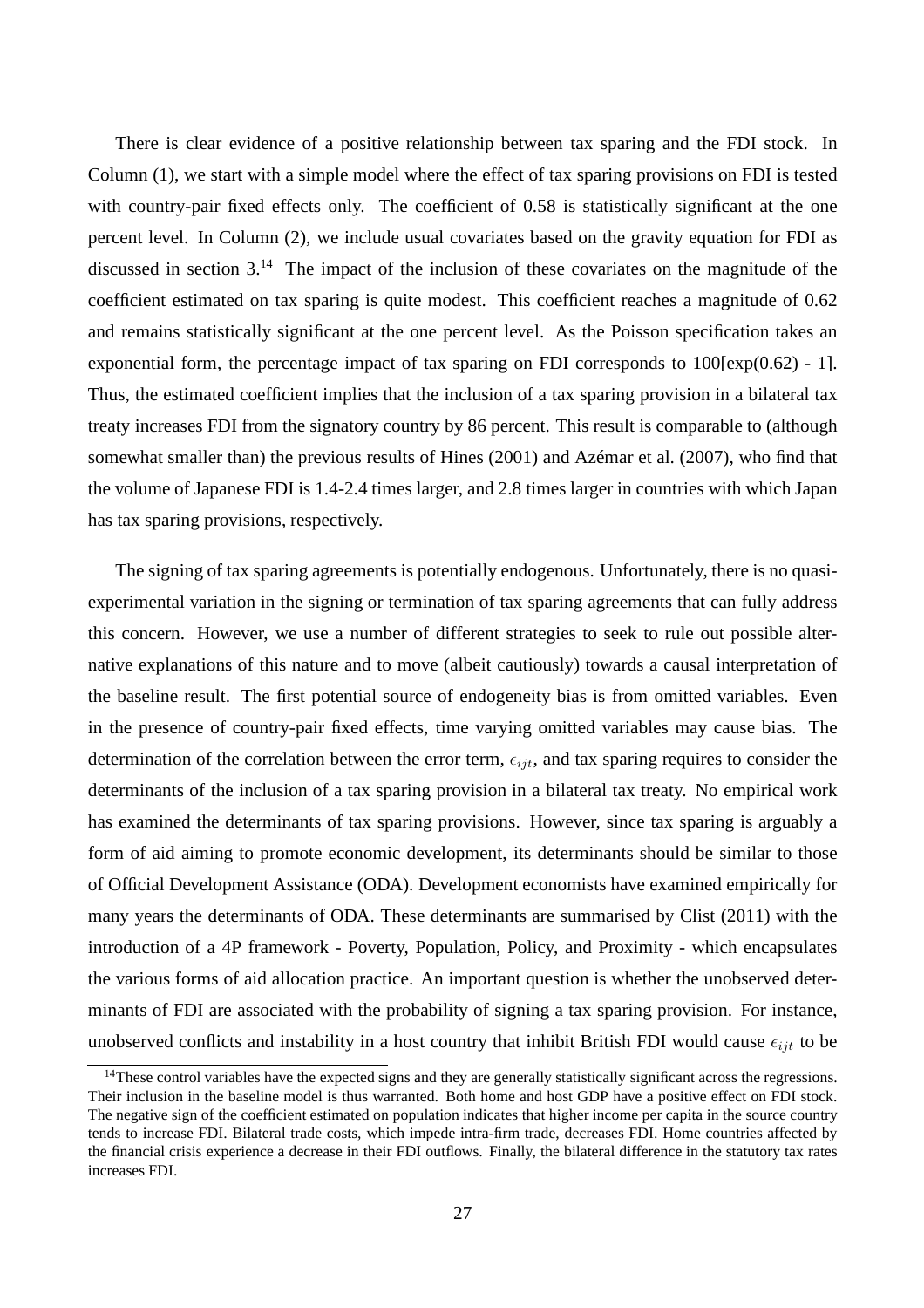negative. The probability of signing a tax sparing provision with a vulnerable country might be high if in addition to supporting the fragile state, there is an expected gain for the U.K. in compensating its British multinational firms abroad for an increase in the cost of doing business and in uncertainty. Thus tax sparing and conflicts/instability may be positively correlated, but the FDI equation error term  $\epsilon_{ijt}$  and conflicts/instability may be negatively correlated. In that case, tax sparing and  $\epsilon_{ijt}$  are negatively correlated, and the coefficient on tax sparing will tend to be *underestimated*. On the other hand, an unobserved increase in a source country's salience in the U.K., such as cooperative diplomatic relations, may both lead to the U.K. signing a tax sparing agreement with that source country and British MNCs investing more heavily in that country. In that case, tax sparing and  $\epsilon_{ijt}$  could be positively correlated, and the coefficient on tax sparing will tend to be *overestimated*.

To address omitted variable bias, we first add a set of time-varying controls for bilateral economic ties and political affinity which could both explain the signature of tax sparing provision and an increase in FDI, such as a dummy for a bilateral investment treaty, a measure of bilateral correlation in UN votes (from Gartzke (1999)), and, as in Martin et al. (2012), the country-pair sum of democracy indices from the Polity IV database. In Column (3), these three bilateral time-varying controls are included in the model. Their coefficients are not significantly different from zero and the coefficient estimated on the tax sparing variable, 0.61, is not altered by their inclusion.

Second, we use a treatment effect model that (following Egger et al. (2011)) takes account of the potential endogeneity of tax sparing agreements. The first stage involves predicting the probability of signing a tax sparing agreement using a variable that arguably does not directly affect bilateral FDI. This is essentially equivalent to an instrumental variables (IV) strategy. In particular, we instrument a tax sparing provision between the home country i and the host country j in  $t - 1$ , with the average number of tax sparing provisions signed between the same home country  $i$  and the neighbouring countries of the host country j in  $t - 1$ ,  $Z_{ijt}$ . The neighbouring countries correspond to the other countries of the same geographical region.<sup>15</sup> The economic rationale for this instrument stems from the idea that multinational firms tend to follow a "sequential location decision", where they first decide in which region to locate and then in which country (Davies and Voget, 2008). Tax competition to attract FDI is thus expected to be regional. A recipient developing country might be more likely to sign a tax sparing provision with a home country if neighbouring countries have signed this provision with the same home country, to allow firms to benefit from fiscal incentives within their boundaries as well as in neighbouring countries. This suggests that tax sparing provisions signed by neighbouring

<sup>&</sup>lt;sup>15</sup>Following the World Bank classification, the developing countries of our sample belong to six regions: East Asia and Pacific, Latin America and Caribbean, Middle East and North Africa, South Asia, Sub-Saharan Africa, Europe Central Asia.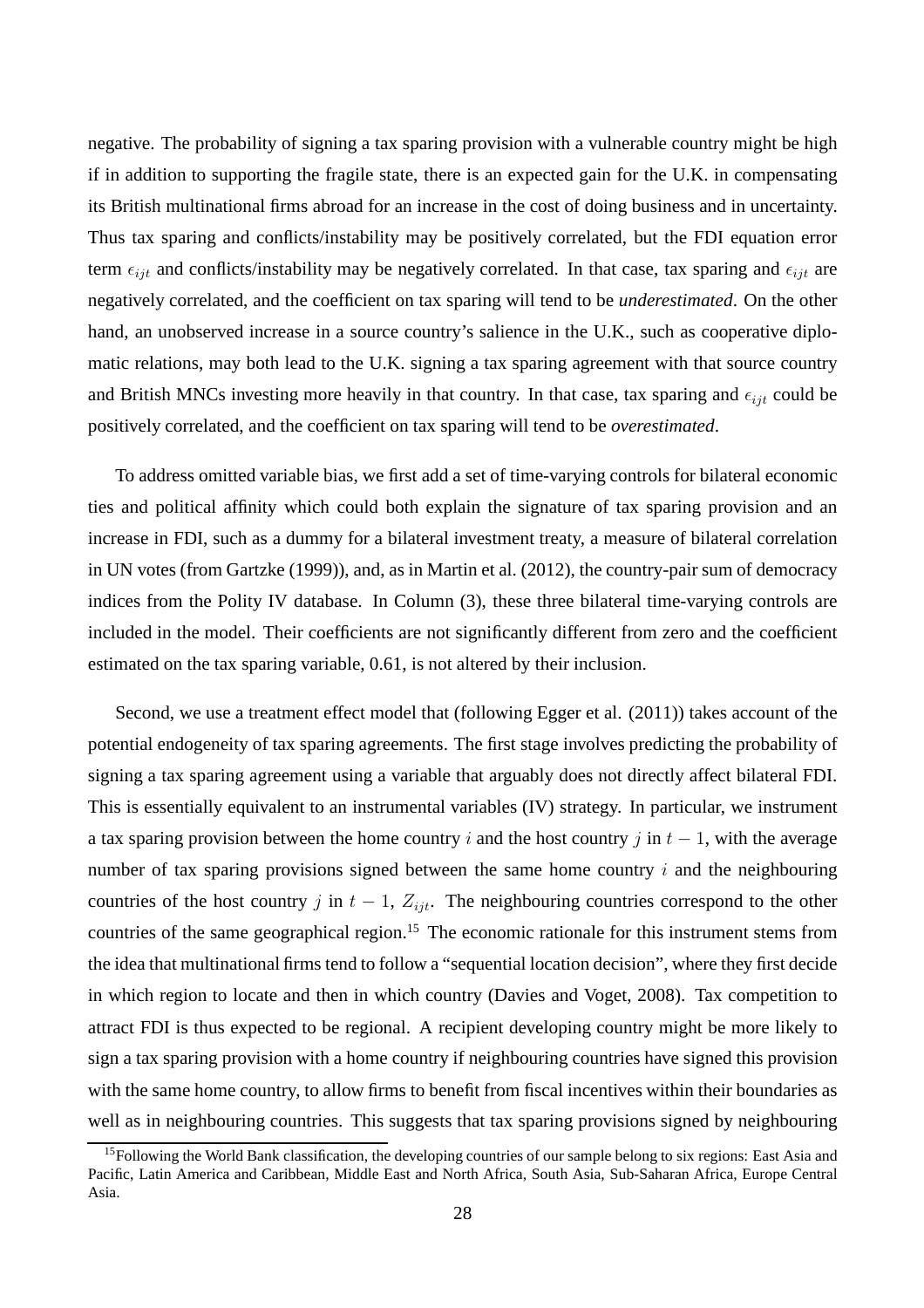countries can influence tax sparing provisions signed by a host country  $i$ . However, tax sparing provisions signed by the neighbouring countries of country  $\dot{\gamma}$  should arguably not have a direct effect on the location of FDI in the country  $i$ .

By viewing tax sparing as potentially endogenous, we allow for a possible correlation between the error term  $\epsilon_{iit}$  of Equation (1) and the likelihood of signing a tax sparing agreement. As in Egger et al. (2011) with respect to the trade effects of preferential tax agreements, our instrumental variable strategy involves allowing a binary variable to be endogenous within a Poisson pseudo-maximum likelihood estimation. We use a treatment effect model and implement a two-step instrumental variable procedure (Wooldridge, 2010). First, we estimate a probit binary response model of tax sparing on the instrumental variable and the other controls. From the probit model, we compute the fitted probabilities  $(\widehat{G}_{iit})$ . Second, we use the IV Poisson GMM estimator, instrumenting tax sparing with the fitted probabilities  $(\widehat{G}_{ijt})$  from the previous step. This method has the advantage of being fully robust to misspecification of the probit model, and the standard errors are asymptotically valid and do not need to be adjusted for the first-stage probit (Wooldridge, 2010). We assume the following reduced-form equation for  $TS_{iit}$ :

$$
TS_{ijt} = \begin{cases} 1 & \text{if } Z_{ijt}\phi + v_{ijt} \ge 0, \\ 0 & \text{otherwise,} \end{cases}
$$

where  $Z_{ijt}$  is a vector of variables affecting a country i's likelihood to sign a tax sparing agreement with a country j.  $Z_{ijt}$  contains all the variables of  $X_{ijt}$  as well as the instrumental variable "tax sparing of neighbouring countries". There is endogeneity if the errors  $v_{ijt}$  and  $\epsilon_{ijt}$  are not independent.

In Column (5), we report the coefficients, and their robust standard errors, estimated with the IV Poisson GMM model with tax sparing instrumented by  $(\hat{G}_{ijt})$ .<sup>16</sup> The results of the first-stage probit model are reported in Column (4). They indicate that the average number of tax sparing provisions signed by neighbouring countries has a positive effect on tax sparing, with a coefficient that is statistically significant at the one percent level. As required, the instrument has an effect on the probability of signing a tax sparing agreement.<sup>17</sup> The other results indicate that selection into tax sparing is positively affected by the proximity with the host country. Indeed, the probability of signing a tax sparing

<sup>&</sup>lt;sup>16</sup>With IV Poisson, the GMM estimator is used to solve a minimisation problem to make the sample-moment conditions as close to zero as possible. With this model, adding country-pair fixed effects is technically not feasible and from an econometric perspective, could lead to an incidental parameter problem. Home country fixed effects and host country fixed effects along with bilateral time invariant variables (such as distance, common language and colony) are thus used with IV Poisson GMM instead of the country-pair fixed effects. To make the results comparable, the IV is performed with the same sample as when country-pair fixed effects are included.

 $17$ In interpreting the coefficient estimated on "tax sparing neighbouring countries", note that the variable ranges from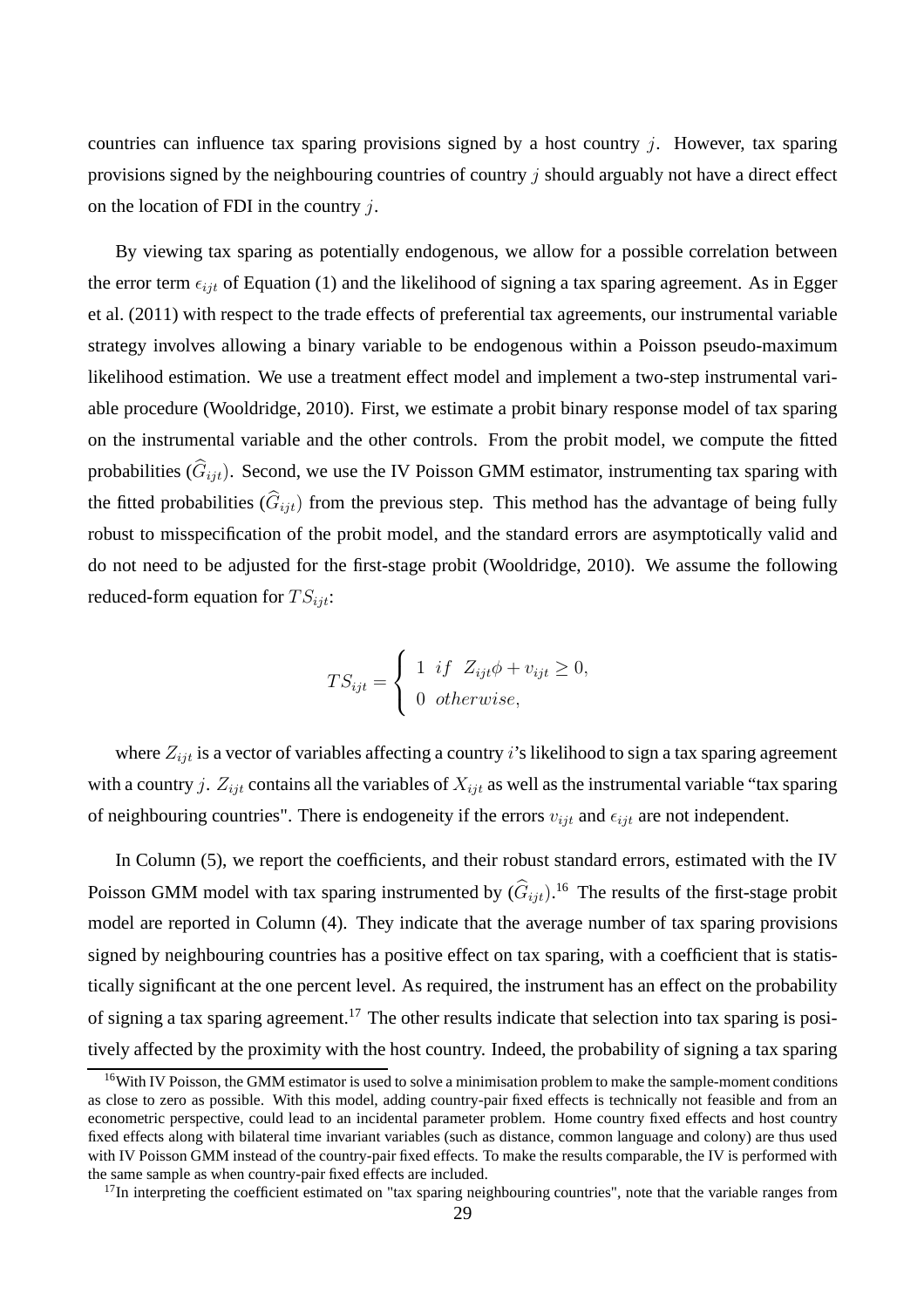agreement increases when the host country has a common language, was a former colony, and has low bilateral trade costs. Those proximity factors also have a positive effect on FDI, implying that country-pairs with cultural and economic ties select into tax sparing and higher FDI. However, some factors have opposite effects on selection into tax sparing and on FDI such as the GDP per capita and the corporate tax rate. FDI is attracted by countries with higher income per capita (positive sign on host GDP and negative sign on population) and low corporate tax rates, while the probability of signing a tax sparing agreement increases with the needs of the host country (positive sign on population) and with good macro-economic policies (ability to generate fiscal receipts).

The coefficient estimated on the endogenous tax sparing in Column (5) is qualitatively similar to the one estimated in Column (2) when tax sparing was treated as exogenous. Its magnitude of 0.68 indicates that the volume of FDI received by tax sparing countries is 97 percent larger than nonsparing countries ( $[exp(0.68)-1]$ ). This result should be interpreted with caution though, because the validity of the exclusion restriction (that tax sparing agreements in neighbouring countries do not affect a country's own inbound FDI) may be questionable. For instance, there may be a priori reasons - related to complementarities across neighbouring countries - that FDI in neighbouring countries (which is influenced by tax sparing in neighbouring countries) may affect FDI in country  $i$ . Even so, we might still expect tax sparing among neighbours to be less subject to endogeneity concerns than a host country's own tax sparing agreements. Since the signature of tax sparing by neighbouring countries can generate some reorganisation of FDI in the host country  $j$ , we include a FDI spatial lag in Column (6). This spatial lag corresponds to a measure of average FDI from a similar home country to the neighbouring countries of the host country. The result indicates that there is no substitution or complementary relationships between FDI from a home country  $i$  to a host country  $j$  and FDI from the same home country i to the neighbouring countries of the host country j in year t or in year  $t-1$ .<sup>18</sup> This result tends to support the validity of our instrument since the assumption of exclusion restriction cannot be rejected.

Following Baier and Bergstrand (2007), our second approach to address potential endogeneity of tax sparing is by including home-country by time and host-country by time fixed effects in addition to the country-pair fixed effects. This rich set of fixed effects absorbs the covariates tested in our

<sup>0</sup> to 0.57 in magnitude (see Table 7: Summary Statistics). With a probit model, the coefficient estimated of 5.6 indicates that each one-unit increase in tax sparing neighbouring countries increases the probit index by 5.6 standard deviations.

<sup>&</sup>lt;sup>18</sup>As for the measure of the IV, the neighbouring countries correspond to the other countries of the same geographical region (following the World Bank classification). Since we use an average of FDI in neighbouring countries, less than 0.5 percent of the observations have zero values. The log of FDI can be used to estimate an elasticity. A similar insignificant result is obtained when FDI in neighbouring countries is in level (with a coefficient estimated of 1.23E-06 due to the scale of FDI), or when FDI in neighbouring countries is instrumented using simple averages of neighbouring countries' FDI determinants. These unreported results are available upon request.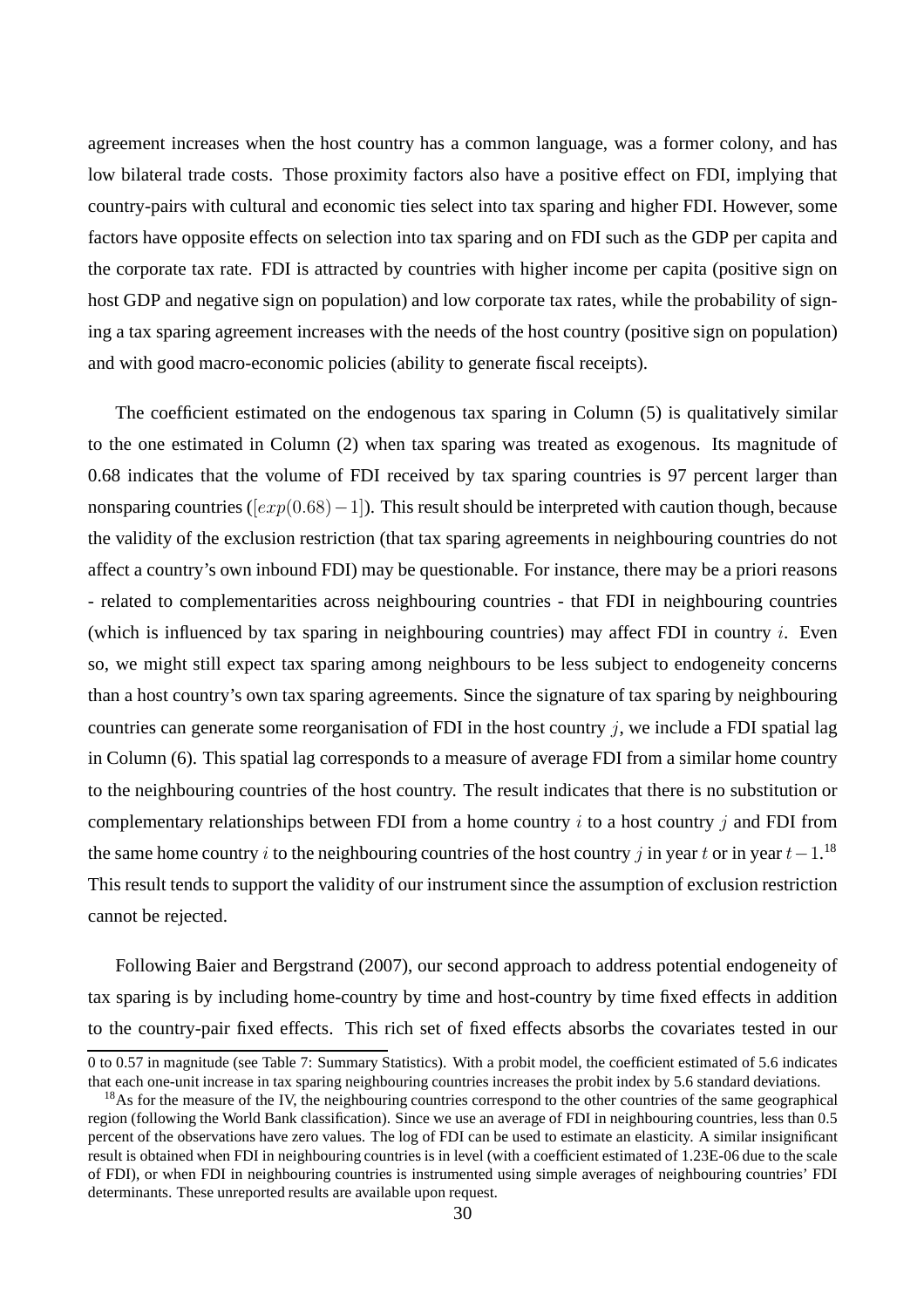baseline gravity equation, and so these covariates are excluded from the specification. In Column (1) of Table 10, the PPML estimation results with home and host country by time fixed effects suggest that the coefficient estimated on tax sparing is positive and statistically significant at the one percent level. However, with a magnitude of 0.43, it has a smaller magnitude than the coefficient estimated with the IV approach (0.68). It is also smaller than the coefficient estimated with the assumption of exogeneity in Table 9 (0.62). The estimated coefficient on tax sparing reported in Column (1) suggests that, ceteris paribus, the inclusion of a tax sparing provision in bilateral tax treaties leads to an average increase of about  $100*$ [exp(0.43) - 1]=54 percent in FDI from the signatory country.

|                                    | $E(FDI_{ijt}) .$<br>Poisson | $E(FDI_{ijt}) .$<br>Poisson | $E(FDI_{ijt}) .$<br>Poisson | $E(FDI_{ijt}) .$<br>Poisson | $E(FDI_{ijt}) .$<br>Poisson |
|------------------------------------|-----------------------------|-----------------------------|-----------------------------|-----------------------------|-----------------------------|
|                                    | $[1]$                       | $[2]$                       | $[3]$                       | $[4]$                       | $[5]$                       |
| Tax sparing $t + 2$                |                             |                             |                             | $-0.033$                    | $-0.018$                    |
|                                    |                             |                             |                             | (0.053)                     | (0.052)                     |
| Tax sparing $t+1$                  |                             |                             |                             |                             | $-0.014$                    |
|                                    |                             |                             |                             |                             | (0.046)                     |
| Tax sparing $t$                    |                             | $0.300^c$                   | 0.210                       |                             | $0.271^{c}$                 |
|                                    |                             | (0.160)                     | (0.148)                     |                             | (0.161)                     |
| Tax sparing $t-1$                  | $0.428^a$                   |                             | $0.356^{a}$                 | $0.421^a$                   | $0.329^{a}$                 |
|                                    | (0.135)                     |                             | (0.103)                     | (0.137)                     | (0.098)                     |
| Tax sparing $t-2$                  |                             |                             |                             |                             | 0.149                       |
|                                    |                             |                             |                             |                             | (0.094)                     |
| Country pair fixed effects         | X                           | X                           | $\mathbf X$                 | X                           | X                           |
| Home country by time fixed effects | X                           | X                           | $\mathbf X$                 | X                           | $\mathbf{x}$                |
| Host country by time fixed effects | $\mathbf X$                 | $\mathbf X$                 | X                           | X                           | X                           |
| <b>Observations</b>                | 10,594                      | 11,503                      | 10,594                      | 10,594                      | 9,486                       |
| Overall tax sparing effect         |                             |                             |                             |                             | $0.749^a$                   |
|                                    |                             |                             |                             |                             | (0.208)                     |

| Table 10: Tax Sparing and FDI with Country-Pair Fixed and Country-and-Time Effects |  |  |  |
|------------------------------------------------------------------------------------|--|--|--|
|                                                                                    |  |  |  |

Notes: The letters "a", "b" and "c" indicate respectively a significance level of 1, 5 and 10 percent. Standard errors, which are clustered at the country-pair level, are in parentheses and time effects are included.

In Column (2), we test the contemporaneous effect of tax sparing on FDI. The coefficient estimated on tax sparing  $t$  is positive and statistically significant at the 10 percent level. This suggests an immediate response of investors to the change in tax policy even if they will fully benefit from this change in the following tax year (since BTTs are generally effective from the 1st January of the year following the date of entry into force). However, this coefficient has a smaller magnitude and a lower statistical significance than the one estimated on lagged tax sparing. In Column (3), when tax sparing t and tax sparing  $t - 1$  are tested together, tax sparing t is no longer statistically significant when tax sparing  $t - 1$  remains statistically significant at the one percent level. Those results suggest a lagged effect of tax sparing on the stock of FDI.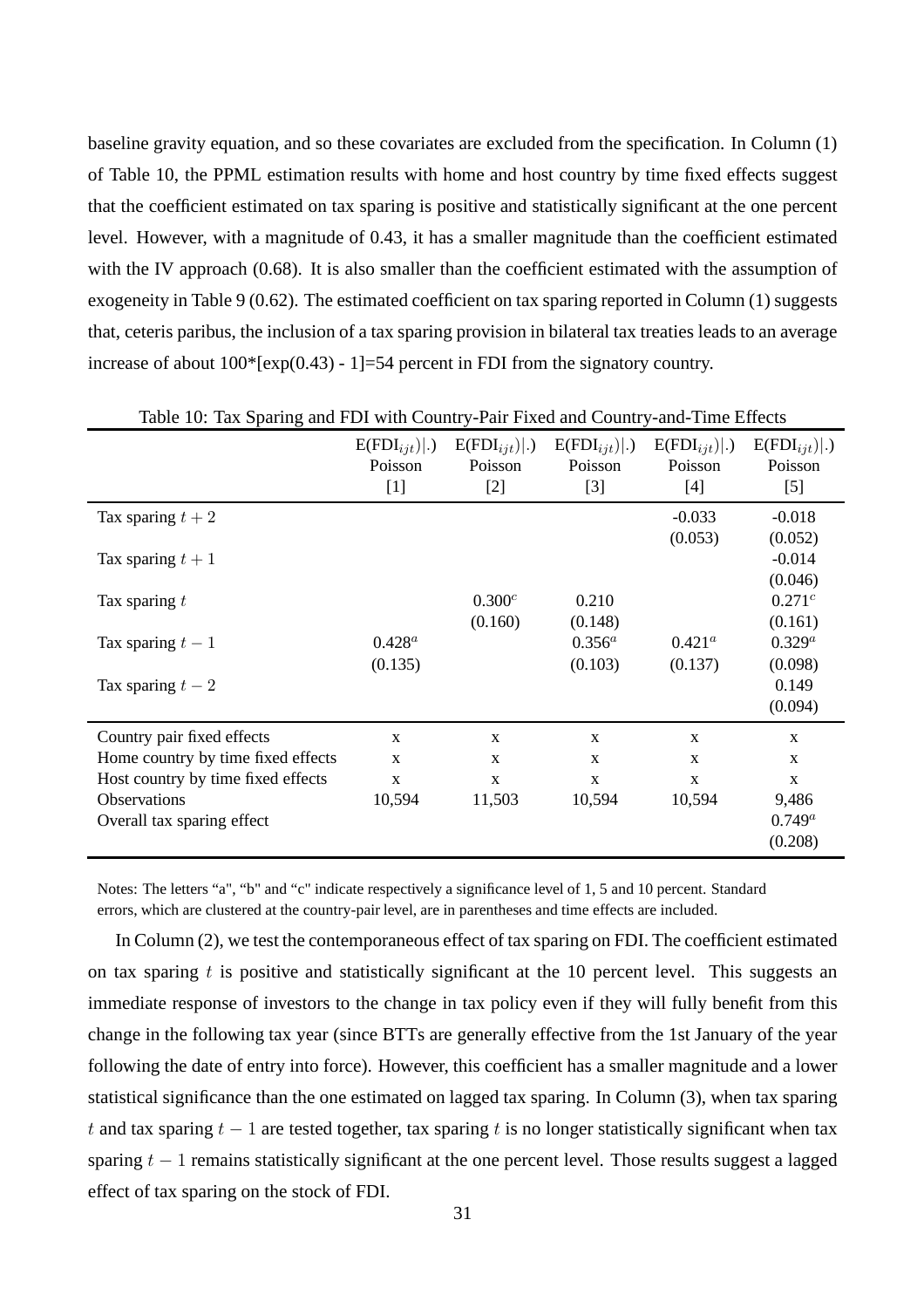An important concern with the results in Columns (1)-(3) is the possibility of pre-existing trends. Residence countries may, for instance, negotiate tax sparing provisions only with source countries receiving increasing amounts of FDI. Following Baier and Bergstrand (2007), Wooldridge (2010) and Yotov et al. (2016), a test for the "strict" exogeneity of tax sparing can be performed by including a lead variable that captures the future level of tax sparing, to the specification with home and host countries by time and bilateral fixed effects. This allows us to test whether future tax sparing agreements (i.e. those not yet in force) seem to drive the result, and hence whether pre-existing trends are a concern. If tax sparing causes FDI but not vice versa, the leads should not be statistically different from zero.

In Column (4) of Table 10, tax sparing  $t + 2$  is added to the basic model. In Column (5), two leads are added, tax sparing  $t + 1$  and tax sparing  $t + 2$  along with the contemporaneous effect and two lagged effects,  $t - 1$  and  $t - 2$ . The coefficients estimated on the tax sparing leads are not statistically different from zero and they are small (essentially zero) in magnitude, suggesting that tax sparing leads FDI growth and not the opposite. These results are inconsistent with a pre-existing trend of increasing FDI between countries that sign tax sparing agreements. Instead, the negative sign of the coefficient estimated on the leads might suggest that firms delay investment temporarily in anticipation of a coming BTT. All in all, these results appear consistent with a causal interpretation of the estimated effect of tax sparing agreements.

The lags included in Column (5) capture the possibility that the effects of tax sparing change over time. The results show an increasing effect from the year of adoption to the next year, with a decreasing effect on the second year. Note that the period of analysis corresponds to ten years and thus, it restricts the number of lags that can be used when a change is close to 2002. In addition, these coefficients are strongly correlated and this multicollinearity makes it difficult to estimate the incidence of corporate taxes at each lag. The magnitude of 0.75 of the estimated overall tax sparing effect (reported at the bottom of Table 10), is strong and statistically significant at the one percent level, suggesting that the positive effect of tax sparing on FDI lasts for more than one year following the adoption of the provision. Note that the magnitude of the total effect, 0.75, is in line with the magnitude obtained with IV, 0.68. This is likely because, in the absence of country-pair fixed effects, the latter coefficient tends to capture the long term effect associated with tax sparing provisions which have been in force for a long time (including, but not only, pre-sample tax sparing provisions).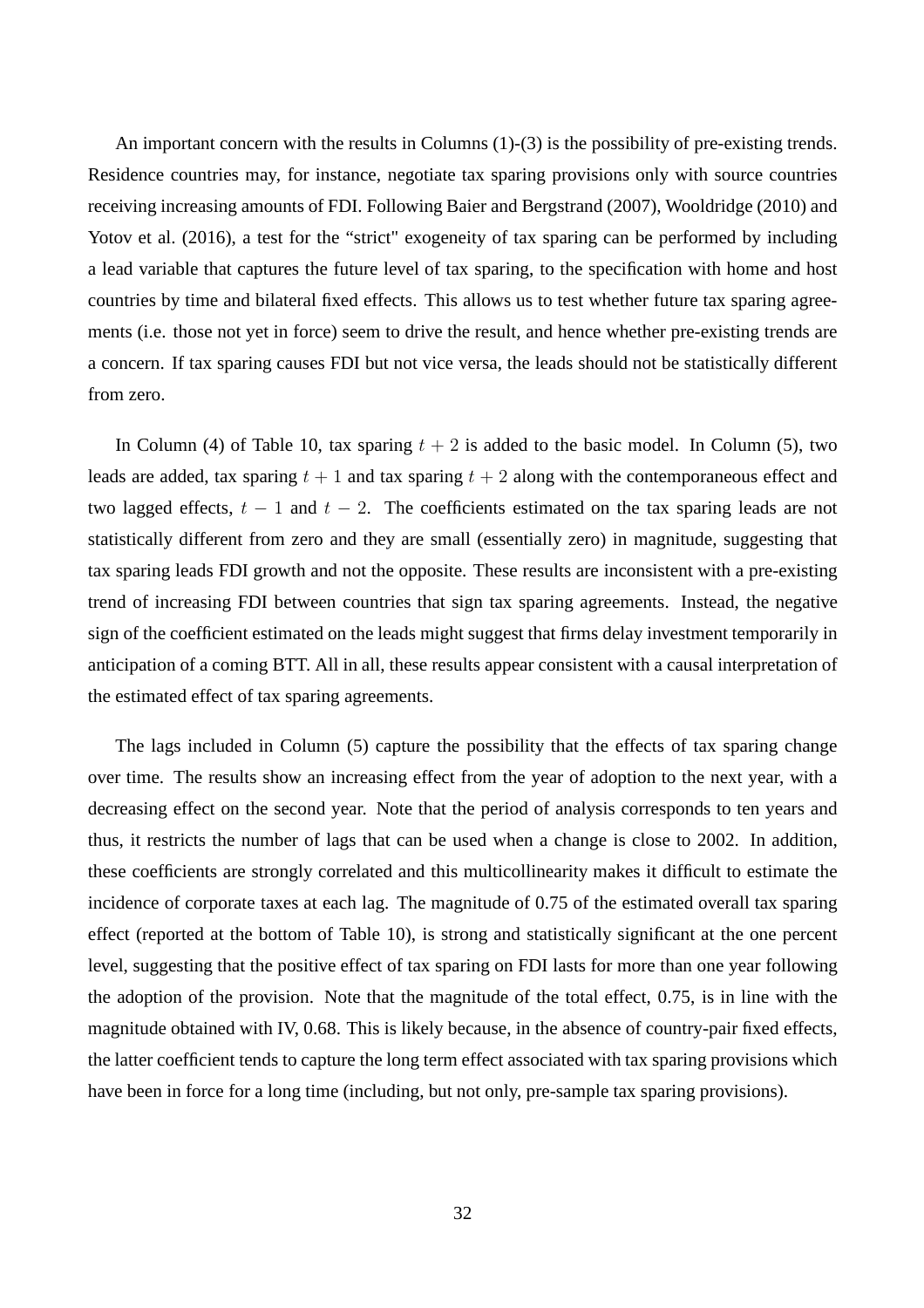### **4.2 Tax Sparing and the Intensive and Extensive Margins of FDI**

Our bilateral FDI stock variable contains 6.5 percent of zeros. Those zeros correspond to the absence of FDI stock on a particular year between two countries when FDI is observed for other years during the period of analysis. The inclusion of country-pair fixed effects excludes from the analysis countrypairs with no FDI for the entire sample period. Without excluding the non-FDI country pairs, the amount of zeros would reach 38 percent of the observations. This mass-point at zero in either case makes it interesting to apply a two-part model to decompose the effects of tax sparing on FDI and investigate their effects on the extensive margin of FDI, i.e. the number of country pairs for which FDI starts due to tax sparing, and the effect of tax sparing on the intensive margin of FDI, i.e. the extend to which tax sparing increases FDI between country pairs with already established multinational firms.

The two-part model has the advantage of allowing us to estimate separately the probability of investing in a foreign country -  $Pr(FDI > 0)$  -, and the expected volume of investment in a foreign country,  $E(FD I | F D I > 0)$ . The former is estimated by logit and conditional logit models and the latter is estimated by Poisson PML. Columns (1) and (2) of Table 11 give parameters and standard errors when home-country and host-country fixed effects, and country-pair fixed effects are included, respectively. The methodology used in Column (1) allows the inclusion in the dataset of country-pairs with no FDI at all for the entire period of analysis, leading to a number of observations that is higher than when focusing on aggregate FDI with country-pair fixed effects in Table 9 and 10. The coefficient estimated on tax sparing suggests that the binary decision about FDI participation is not influenced by the inclusion of this provision in bilateral tax treaties. A similar result is obtained when, by using conditional logit to include country-pair fixed effects, we focus solely on the country-pairs starting to engage in FDI.<sup>19</sup> Note that this sub-sample corresponds exactly to the sub-sample we would like to focus on when decomposing the total effect of tax sparing as measured in Table 9 and 10 (with country-pair fixed effects), into the contributions from the extensive margin of FDI. Columns (3) and (4) display the results on the intensive margin of FDI with tax sparing when bilateral fixed-effects are included (Column 3) and when home-country by time and host-country by time fixed-effects are included (Column 4). The coefficient estimated on tax sparing is positive and statistically significant at the one percent level. Its magnitude corresponds to the magnitude estimated on total FDI. All in all, the results in Table 11 suggest that tax sparing has an impact on the intensive margin, but does not significantly influence the extensive margin of FDI. The coefficient estimated on tax sparing with the intensive margin accounts for the entire effect of tax sparing. Interestingly, this results is in line

<sup>&</sup>lt;sup>19</sup>Conditional logit differs from the regular logit regression in that data are grouped and the maximum likelihood is calculated relative to each country-pair.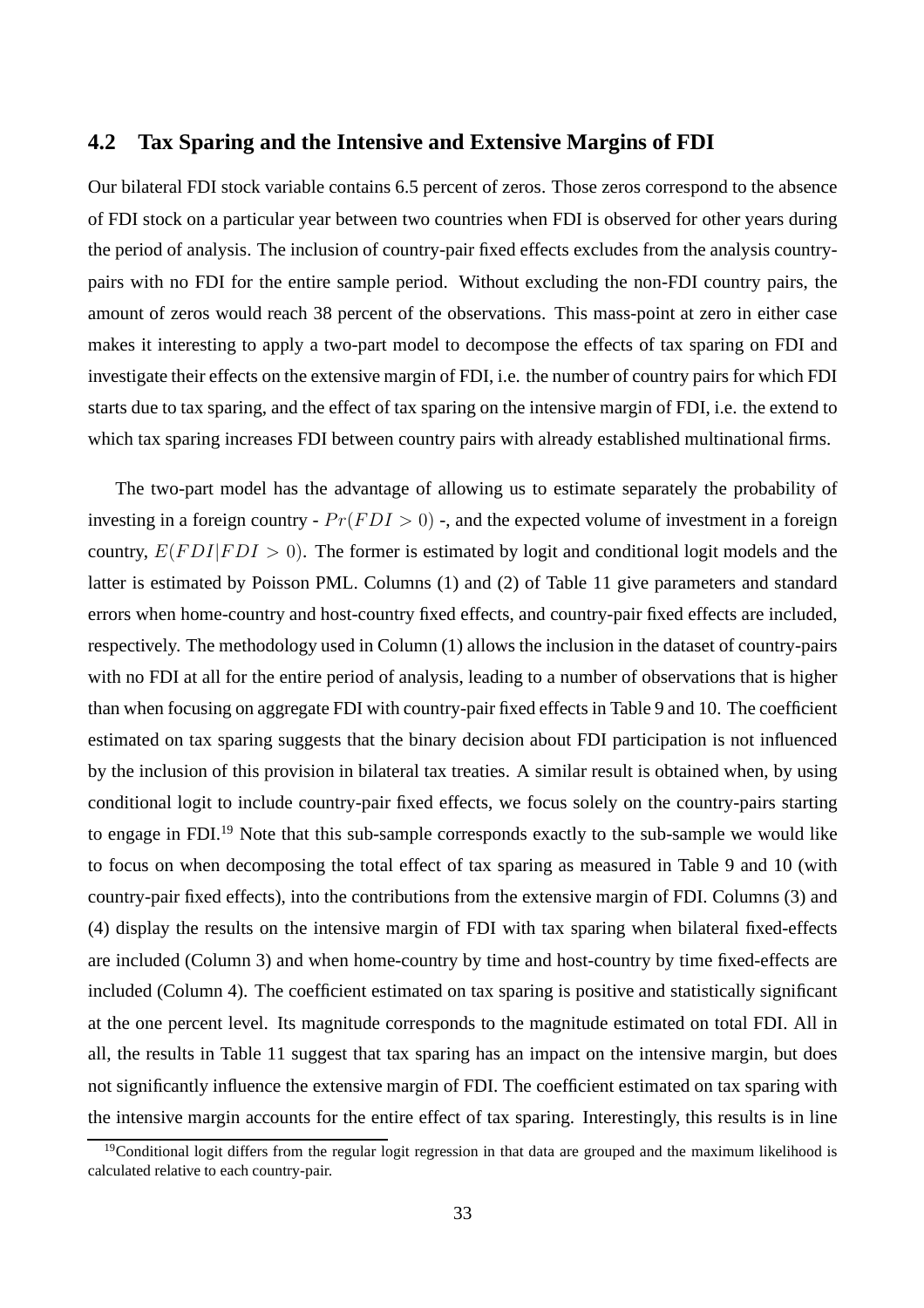with Egger et al. (2011) when investigating the effects of preferential trade agreements on the trade margins.

# **4.3 Home Country Tax Systems**

### *Worldwide and Territorial Tax Systems*

The previous literature has not investigated the question of whether the effect of tax sparing agreements differs across worldwide and territorial source countries. In Column (1) of Table 12, we add to the specification which treats tax sparing as exogenous, an interaction between our tax sparing variable and a (time-varying) indicator for worldwide residence countries (we also include the latter variable separately). The coefficient estimated on the interaction term is statistically insignificant. However, the magnitude of this coefficient in absolute value corresponds to about one third of the coefficient estimated on tax sparing. The non-significance of the interaction term does not exclude the possibility that tax sparing may have a higher effect on FDI from territorial tax systems than from worldwide tax systems. Since endogeneity can lead to this conflicting result, in Column (1') we estimate this interaction term with country-pairs, home by time and host by time fixed effects. The coefficient is still not statistically significant but with a very small magnitude, clearly indicating that there is no significant difference in the estimated effect of tax sparing across worldwide and territorial home countries.

Some territorial source countries limit the exemption of dividends paid by foreign affiliates to their parents to affiliates located in selected countries. Thus, those countries operate a hybrid system of international taxation, where exemption takes place with some countries while the income earned in other countries is subject to taxation. Six of our source countries have a hybrid tax system, namely: Canada, Finland, Greece, Iceland, Luxembourg, and Portugal. As shown in Table 13, these hybrid tax systems limit the eligibility of foreign affiliates exemption to bilateral tax treaty countries, to countries with tax information exchange agreement, to EU member countries, to EEA member countries or to countries with an effective corporate tax rate of at least 10.5 percent.<sup>20</sup> To take into account the fact that some countries can have both a territorial and a worldwide tax system, we build a dummy variable "hybrid worldwide tax system" which takes the value one when foreign affiliates are located in a country in which they are not eligible for exemption by the home country. This variable is then interacted with the dummy tax sparing. The interaction terms "worldwide tax system x tax sparing  $t-$ 

<sup>&</sup>lt;sup>20</sup>See the report "Evolution of Territorial Tax Systems in the OECD" prepared by PriceWaterhouseCooper (PriceWaterhouseCoopers, 2013) and Smart (2010) focusing on Canada, for information on hybrid tax systems.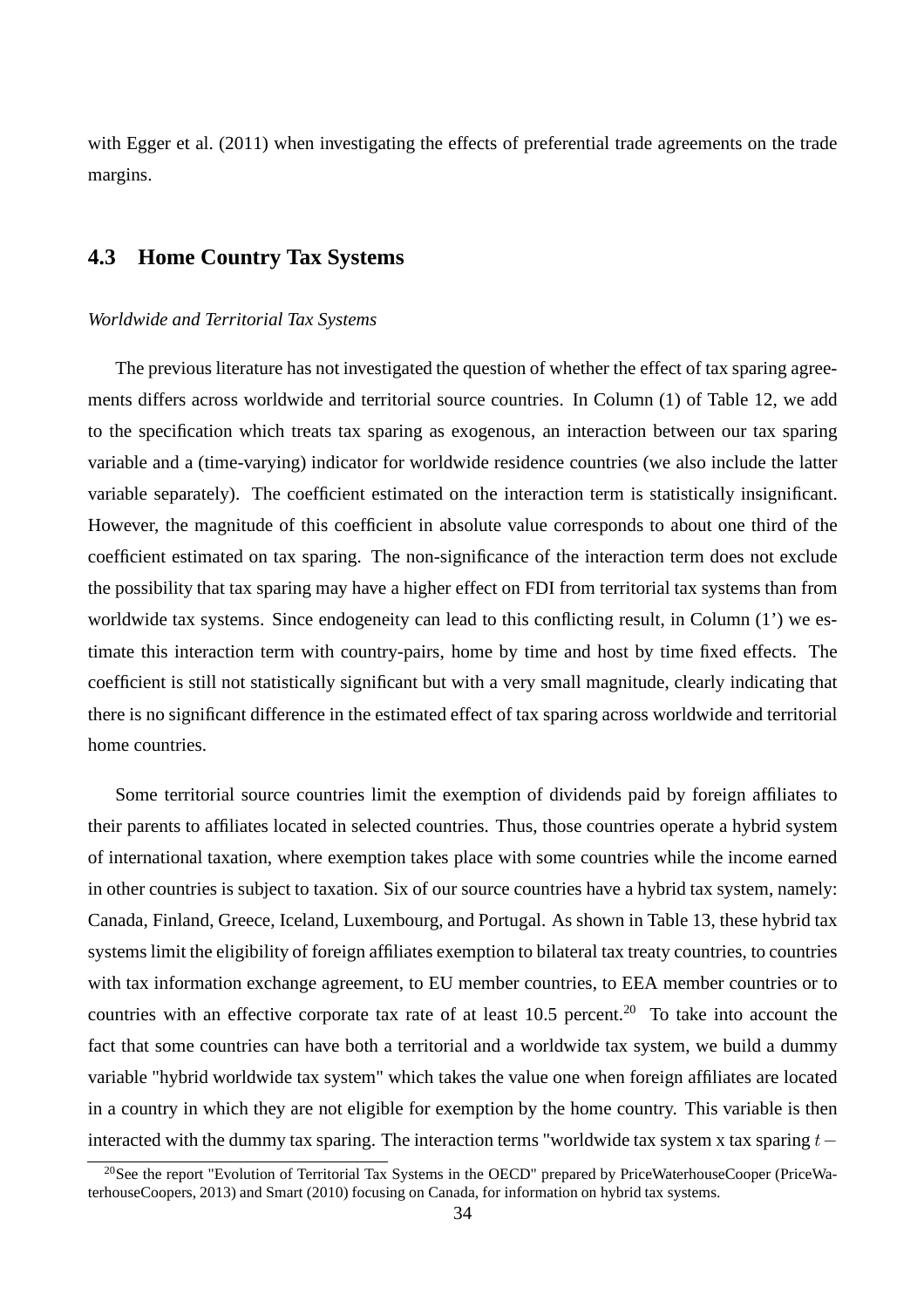|                                    | Pr(FDI>0)<br>Logit<br>$[1]$ | Pr(FDI>0)<br><b>Conditional Logit</b><br>$[2]$ | E(FDI FDI>0)<br>Poisson<br>$[3]$ | E(FDI FDI>0)<br>Poisson<br>$[4]$ |
|------------------------------------|-----------------------------|------------------------------------------------|----------------------------------|----------------------------------|
| Ln home GDP                        | $2.853^{a}$                 | 1.726                                          | $0.619^{a}$                      |                                  |
|                                    | (0.738)                     | (1.059)                                        | (0.170)                          |                                  |
| Ln host GDP                        | $0.915^{b}$                 | 0.302                                          | $0.568^a$                        |                                  |
|                                    | (0.430)                     | (0.741)                                        | (0.091)                          |                                  |
| Ln host population                 | $-5.593^{b}$                | $-11.127^b$                                    | $-1.066c$                        |                                  |
|                                    | (2.429)                     | (4.526)                                        | (0.619)                          |                                  |
| <b>Bilateral trade costs</b>       | $-2.320^a$                  | $-0.571$                                       | $-0.034$                         |                                  |
|                                    | (0.409)                     | (0.730)                                        | (0.118)                          |                                  |
| Home financial crisis              | $-1.098^a$                  | $-1.251^a$                                     | $-0.110^a$                       |                                  |
|                                    | (0.264)                     | (0.445)                                        | (0.041)                          |                                  |
| Tax differential                   | $-1.962$                    | $-4.316$                                       | 0.485                            |                                  |
|                                    | (1.837)                     | (3.224)                                        | (0.429)                          |                                  |
| Ln distance                        | $-3.553^a$                  |                                                |                                  |                                  |
|                                    | (0.429)                     |                                                |                                  |                                  |
| Colony                             | $3.364^{a}$                 |                                                |                                  |                                  |
|                                    | (1.277)                     |                                                |                                  |                                  |
| Common language                    | $1.163^{b}$                 |                                                |                                  |                                  |
|                                    | (0.463)                     |                                                |                                  |                                  |
| <b>Bilateral Investment Treaty</b> | $0.476^b$                   |                                                |                                  |                                  |
|                                    | (0.239)                     |                                                |                                  |                                  |
| UN vote correlation                | $-1.674$                    |                                                |                                  |                                  |
|                                    | (1.140)                     |                                                |                                  |                                  |
| Sum of Polity indexes              | $-0.019$                    |                                                |                                  |                                  |
|                                    | (0.037)                     |                                                |                                  |                                  |
|                                    |                             |                                                |                                  |                                  |
| Tax sparing $t-1$                  | 0.161                       | $-0.209$                                       | $0.621^a$                        | $0.423^a$                        |
|                                    | (0.317)                     | (0.910)                                        | (0.178)                          | (0.133)                          |
|                                    |                             |                                                |                                  |                                  |
| Country pair fixed effects         |                             | $\mathbf X$                                    | X                                | X                                |
| Home country fixed effects         | X                           |                                                |                                  |                                  |
| Host country fixed effects         | X                           |                                                |                                  |                                  |
| Home country by time fixed effects |                             |                                                |                                  | X                                |
| Host country by time fixed effects |                             |                                                |                                  | $\mathbf X$                      |
| Observations                       | 11,598                      | 1,364                                          | 8,338                            | 9,686                            |

| Table 11: Tax Sparing, Intensive and Extensive Margin of FDI |  |  |  |  |  |  |  |  |  |
|--------------------------------------------------------------|--|--|--|--|--|--|--|--|--|
|--------------------------------------------------------------|--|--|--|--|--|--|--|--|--|

Notes: The letters "a", "b" and "c" indicate respectively a significance level of 1, 5 and 10 percent. Standard errors, which are clustered at the country-pair level, are in parentheses and time effects are included.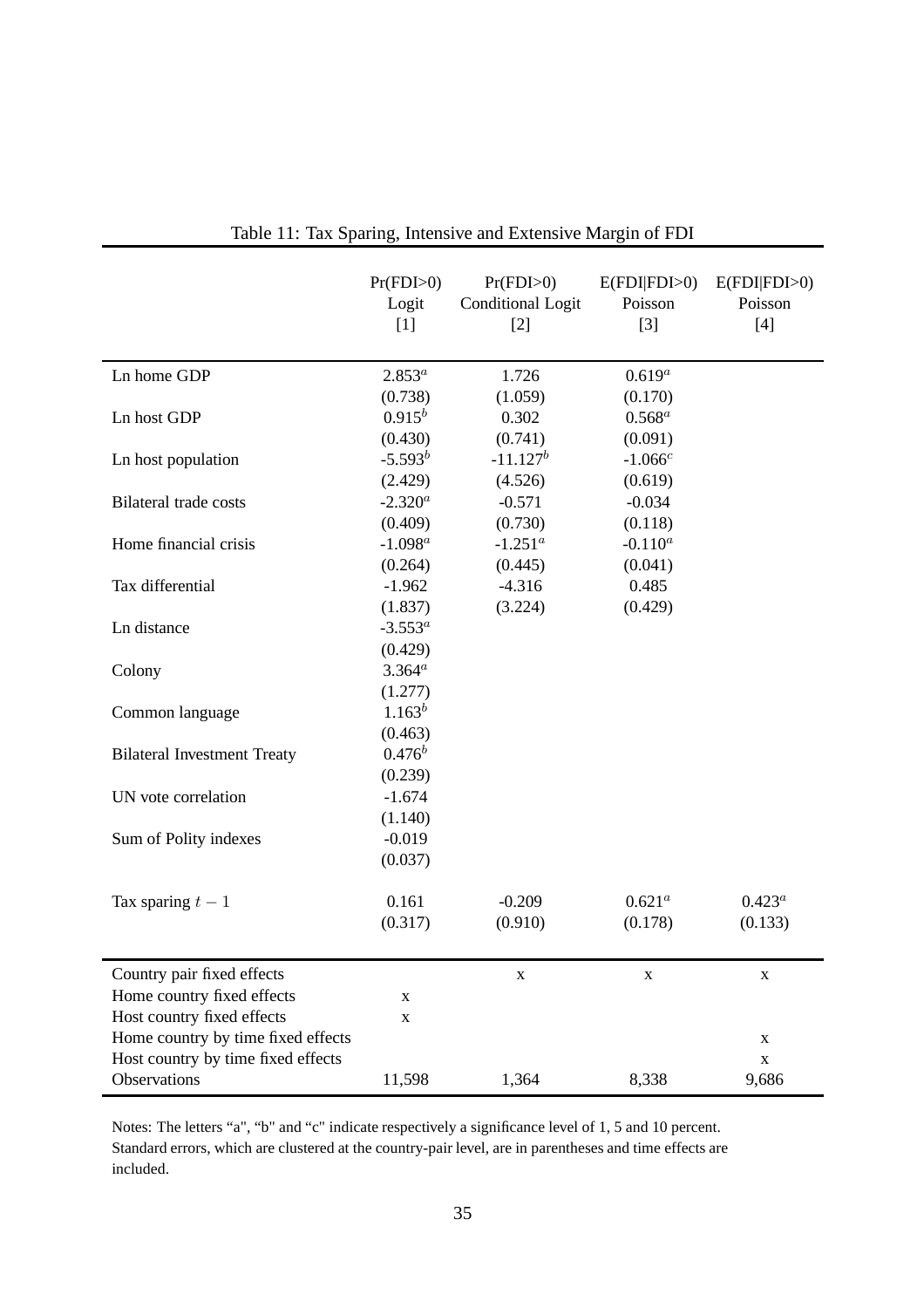1" and "hybrid worldwide tax system x tax sparing  $t-1$ " are highly correlated (0.97) though. Indeed, the observations of both interaction terms are only changing between 6 country-pairs: Greece-Latvia, Greece-Lithuania, Greece-Slovenia, Portugal-China, Portugal-India, Portugal-Tunisia. Greece and Portugal have a territorial tax system with EU members (for both) and with EEA members, Portuguese speaking African countries, and East Timor (for Portugal). Greece, which mainly has a worldwide tax system switches to territoriality with EU members and it has a tax sparing agreement with the EU members Latvia, Lithuania and Slovenia. Portugal, which has a territorial system switches to a worldwide tax system with three countries with which it has a tax sparing agreement: China, India and Tunisia (see Table 13). The other observations remain unchanged since Iceland does not have tax sparing provisions included in BTTs, Luxembourg only has tax sparing provisions with countries having an effective corporate tax rate higher than 10.5 percent, and for Canada and Finland, tax sparing can only be associated with a territorial tax system and never with a worldwide tax system. Indeed, a tax sparing provision only exists if there is a bilateral tax treaty in place.

The results obtained in Column (2) (with country-pair fixed effects) and in Column (2') (with home country by time, host country by time and country-pair fixed effects) are almost identical to the ones obtained in Columns (1) and (1'). The results suggest that there is not statistically significant difference in the responsiveness of FDI from territorial and worldwide tax systems, and this even when taking into account that the tax system of the home country can vary with the country-pair.

The apparent absence of a stronger effect for worldwide home countries is consistent with a scenario in which the ability of worldwide MNCs to average their income and income tax rate<sup>21</sup> (crosscrediting) and to defer the repatriation of dividends out of active income from their foreign affiliates to their parent substantially mitigates the burden of residence country taxation. Suppose that a worldwide MNC in a host country that offers tax incentives reinvests all of its active business earnings. Then, as it does not pay dividends to its parent, the parent does not face a home country tax on this income and conversely does not benefit from the tax credit offered by the home country for taxes spared by the host country. If the repatriation of dividends is deferred forever, the value of tax sparing for worldwide MNCs (where it applies to both active and passive income) would tend to converge to that for territorial MNCs (where it applies only to passive income). Even if the MNC lacks profitable opportunities for reinvestment in its business activities in the host country, Weichenrieder (1996) shows theoretically that it can benefit from deferral by reinvesting its active earnings in passive assets.

 $21$ As discussed in Section 2, by averaging foreign tax liabilities, this method allows 'excess credit' investors to benefit from the foreign tax incentive provided in other jurisdictions.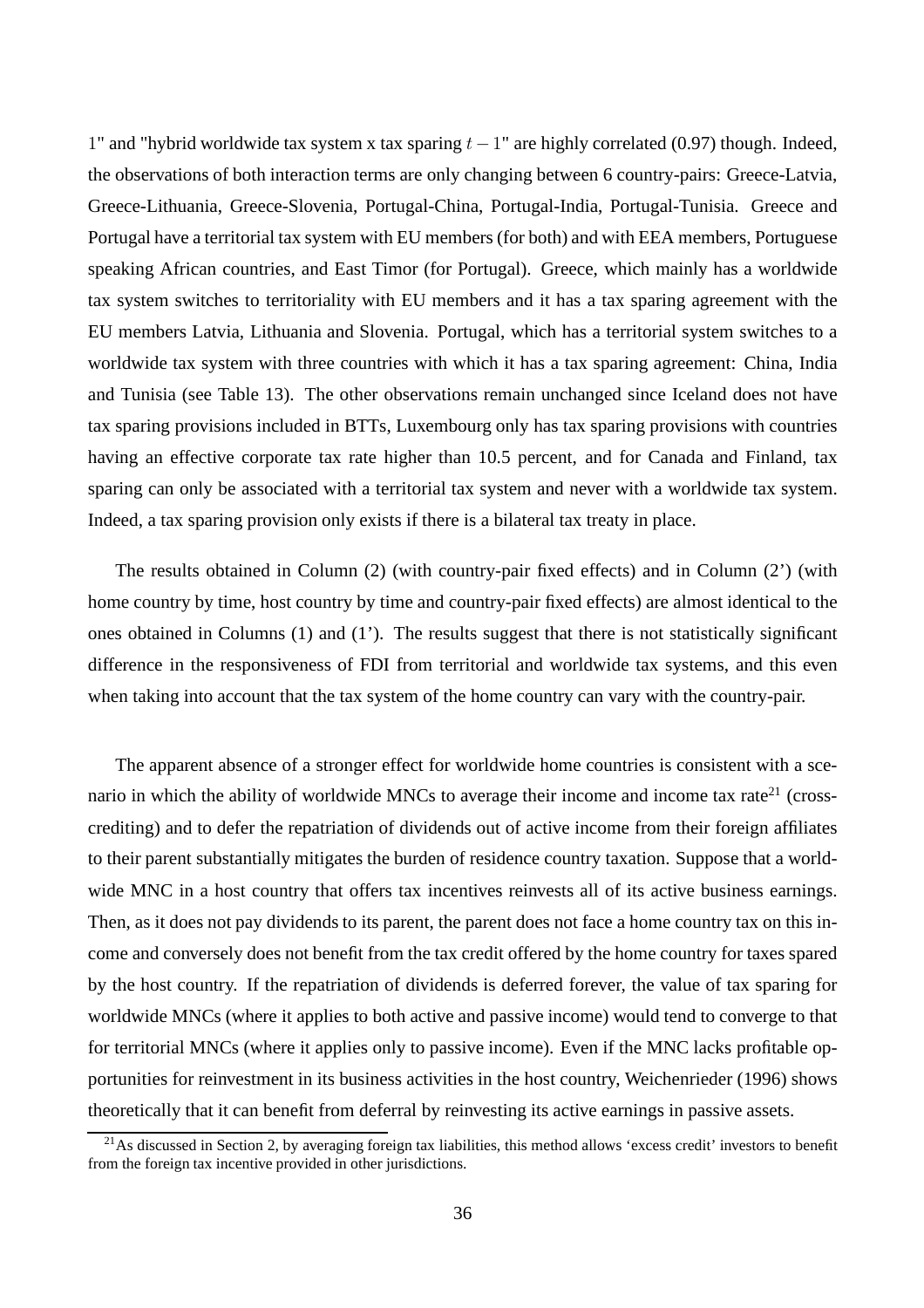|                                                 | $E(FDI_{iit}) .$<br>Poisson<br>$[1]$ | $E(FDI_{iit}) .$<br>Poisson<br>[1'] | $E(FDI_{iit}) .$<br>Poisson<br>$[2]$ | $E(FDI_{iit}) .$<br>Poisson<br>$[2^{\prime}]$ | $E(FDI_{iit}) .$<br>Poisson<br>$[3]$ | $E(FDI_{ijt}) .$<br>Poisson<br>$[3^{\prime}]$ |
|-------------------------------------------------|--------------------------------------|-------------------------------------|--------------------------------------|-----------------------------------------------|--------------------------------------|-----------------------------------------------|
| Ln home GDP                                     | $0.589^{a}$                          |                                     | $0.585^{a}$                          |                                               | $0.586^a$                            |                                               |
|                                                 | (0.175)                              |                                     | (0.175)                              |                                               | (0.176)                              |                                               |
| Ln host GDP                                     | $0.550^a$                            |                                     | $0.550^a$                            |                                               | $0.548^a$                            |                                               |
|                                                 | (0.092)                              |                                     | (0.092)                              |                                               | (0.092)                              |                                               |
| Ln host population                              | $-1.061^c$                           |                                     | $-1.059c$                            |                                               | $-1.045^{c}$                         |                                               |
|                                                 | (0.613)                              |                                     | (0.613)                              |                                               | (0.612)                              |                                               |
| <b>Bilateral trade costs</b>                    | $-0.043$                             |                                     | $-0.042$                             |                                               | $-0.042$                             |                                               |
|                                                 | (0.119)                              |                                     | (0.119)                              |                                               | (0.119)                              |                                               |
| Home financial crisis                           | $-0.086^b$                           |                                     | $-0.087^b$                           |                                               | $-0.085^{b}$                         |                                               |
|                                                 | (0.039)                              |                                     | (0.039)                              |                                               | (0.039)                              |                                               |
| Tax differential                                | 0.414                                |                                     | 0.411                                |                                               | 0.410                                |                                               |
|                                                 | (0.437)                              |                                     | (0.437)                              |                                               | (0.437)                              |                                               |
| Tax sparing $t-1$                               | $0.643^a$                            | $0.427^a$                           | $0.649^a$                            | $0.427^a$                                     | $0.609^a$                            | $0.429^a$                                     |
|                                                 | (0.184)                              | (0.140)                             | (0.183)                              | (0.140)                                       | (0.178)                              | (0.135)                                       |
| Worldwide tax system x Tax sparing t-1          | $-0.224$                             | $-0.002$                            |                                      |                                               |                                      |                                               |
|                                                 | (0.147)                              | (0.151)                             |                                      |                                               |                                      |                                               |
| Worldwide tax system                            | 0.101                                |                                     |                                      |                                               |                                      |                                               |
|                                                 | (0.138)                              |                                     |                                      |                                               |                                      |                                               |
| Hybrid worldwide tax system x Tax sparing $t-1$ |                                      |                                     | $-0.233$                             | $-0.002$                                      |                                      |                                               |
|                                                 |                                      |                                     | (0.145)                              | (0.151)                                       |                                      |                                               |
| Hybrid worldwide tax system                     |                                      |                                     | 0.111                                |                                               |                                      |                                               |
|                                                 |                                      |                                     | (0.136)                              |                                               |                                      |                                               |
| Territorial tax reform x Tax sparing $t-1$      |                                      |                                     |                                      |                                               | 0.233                                | 0.004                                         |
|                                                 |                                      |                                     |                                      |                                               | (0.148)                              | (0.167)                                       |
| Territorial tax reform                          |                                      |                                     |                                      |                                               | $-0.106$                             |                                               |
|                                                 |                                      |                                     |                                      |                                               | (0.137)                              |                                               |
|                                                 |                                      |                                     |                                      |                                               |                                      |                                               |
| Country pair fixed effects                      | X                                    | X                                   | $\mathbf X$                          | X                                             | $\mathbf X$                          | $\mathbf X$                                   |
| Home country by time fixed effects              |                                      | X                                   |                                      | X                                             |                                      | X                                             |
| Host country by time fixed effects              |                                      | X                                   |                                      | X                                             |                                      | $\mathbf X$                                   |
| Observations                                    | 8,974                                | 10,594                              | 8.974                                | 0.992                                         | 8,974                                | 10,594                                        |
|                                                 |                                      |                                     |                                      |                                               |                                      |                                               |

# Table 12: Territorial Tax Reforms, Tax Sparing and FDI

Notes: The letters "a", "b" and "c" indicate respectively a significance level of 1, 5 and 10 percent. Standard errors, which are clustered at the country-pair level, are in parentheses and time effects are included.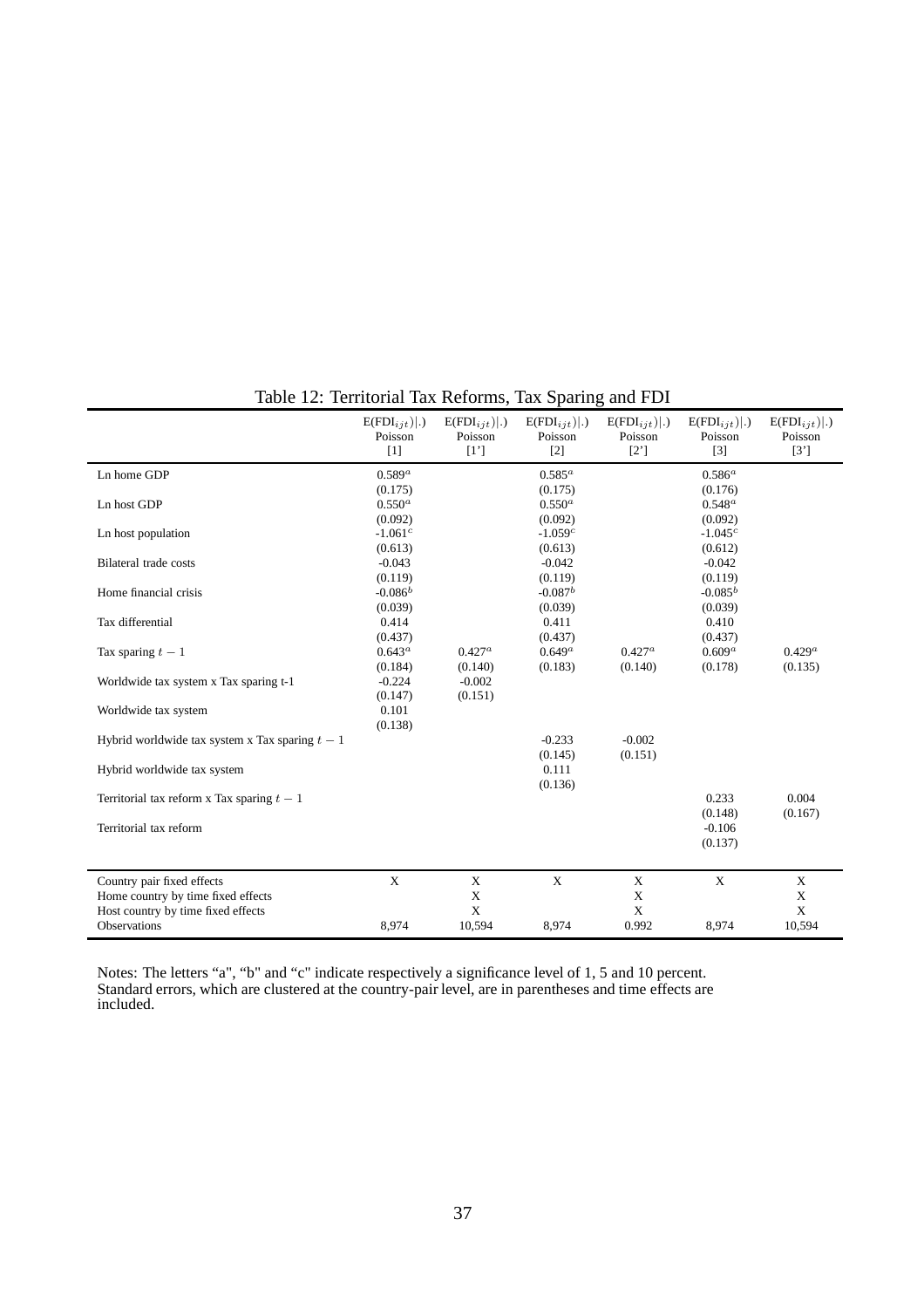| Hybrid tax systems | Countries of for-<br>eign affiliates eligi-<br>ble for exemption                                                       | No.<br>changes:<br>worldwide x tax<br>spring $t - 1 =$<br>hybrid worldwide<br>x tax sparing $t-1$                         | Changes: worldwide x<br>tax spring t-1 $\neq$ hybrid<br>worldwide x tax sparing<br>$t-1$                                                                                                          |
|--------------------|------------------------------------------------------------------------------------------------------------------------|---------------------------------------------------------------------------------------------------------------------------|---------------------------------------------------------------------------------------------------------------------------------------------------------------------------------------------------|
| Canada             | Bilateral tax treaty<br>countries and coun-<br>tries with which<br>Canada has signed<br>a tax information<br>exchange. | No changes as if<br>there is no BTT in<br>place, there is no<br>tax sparing provi-<br>sion.                               |                                                                                                                                                                                                   |
| Finland            | EU member coun-<br>and<br>tries<br>treaty<br>countries.                                                                | No changes as if<br>there is no BTT in<br>place, there is no<br>tax sparing provi-<br>sion.                               |                                                                                                                                                                                                   |
| Greece             | EU member coun-<br>tries only.                                                                                         |                                                                                                                           | Greece has a tax sparing<br>agreement with the EU<br>members: Latvia, Lithua-<br>nia and Slovenia. Div-<br>idends repatriated from<br>these countries are ex-<br>empt from taxation in<br>Greece. |
| Iceland            | EU member coun-<br>and OECD<br>tries<br>member countries.                                                              | No changes be-<br>cause Iceland has<br>zero tax sparing<br>agreement.                                                     |                                                                                                                                                                                                   |
| Luxembourg         | All countries with No changes be-<br>an effective tax rate<br>of at least 10.5 per-<br>cent.                           | cause tax sparing<br>agreements<br>are<br>signed with coun-<br>tries<br>having<br>an<br>EATR higher than<br>10.5 percent. |                                                                                                                                                                                                   |
| Portugal           | EU<br>EEA<br>and<br>member countries<br>Portuguese<br>and<br>speaking African<br>countries and East<br>Timor.          |                                                                                                                           | Portugal has a tax sparing<br>agreement with the non-<br>EU and non-EEA mem-<br>bers: China, India and<br>Tunisia. Dividends repa-<br>triated from these coun-<br>tries are taxed in Portugal.    |

Table 13: Hybrid Tax Systems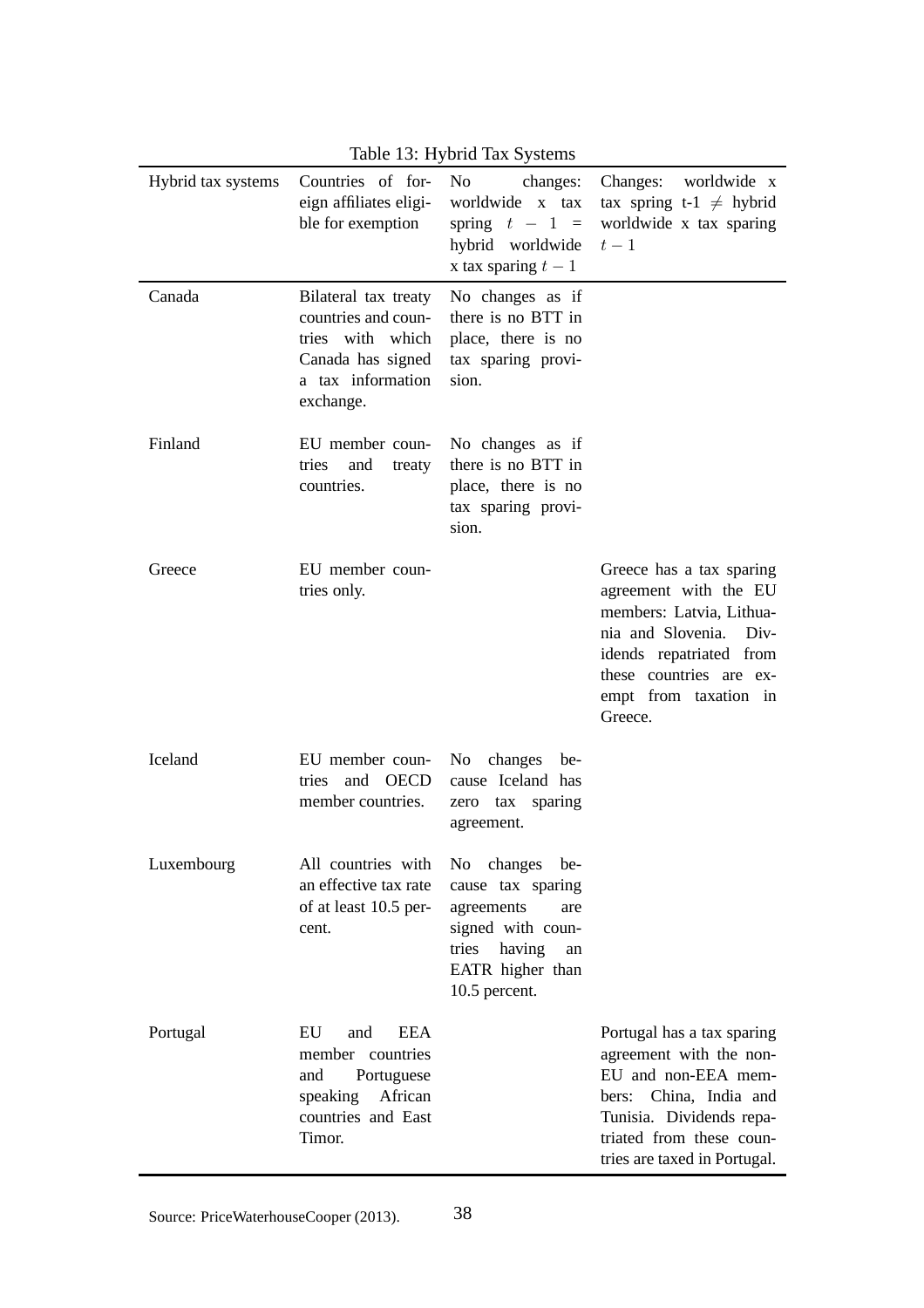There is abundant empirical evidence that worldwide MNCs defer the repatriation of dividends to avoid home country taxation. For example, in 2004 the U.S. Congress enacted a measure that permitted U.S. MNCs to repatriate foreign income at a very low U.S. tax rate for a one-year period. This prompted a massive increase in repatriations (Dharmapala et al., 2011). Egger et al. (2015) find that following the U.K.'s territorial tax reform in 2009, U.K.-owned affiliates significantly increased repatriations, relative to a matched control group of non-U.K.-owned affiliates. This suggests that U.K. MNCs were deferring the repatriation of dividends under the worldwide regime, which would imply that the benefits of tax sparing with regard to active income and dividend payments would be attenuated<sup>22</sup>

#### *Territorial Tax Reforms*

In Columns (3) and (3'), we introduce into the basic specification an interaction between our tax sparing variable and an indicator for tax reforms that transformed four of the residence countries in our sample - Norway in 2004 and the U.K., Japan and New Zealand in 2009 - from worldwide to territorial systems (we also include the tax reform variable separately).<sup>23</sup> Recall that this interaction term captures an arguably quasi-exogenous source of variation as territorial reforms (driven primarily by concerns extraneous to developing countries) change the value of pre-existing tax sparing agreements. If tax sparing is differentially valuable for worldwide MNCs, we would expect that these territorial reforms would induce (in relative terms) a reallocation of FDI from sparing to nonsparing countries. As argued above, a difference-in-differences estimate of this effect can reasonably be given a causal interpretation, as the value of pre-existing tax sparing agreements would be exogenously reduced. However, the estimated effect is not statistically significant.

Taken together, the results (or lack thereof) in Table 12 point towards a conclusion that much of the benefit from tax sparing is also available to territorial MNCs. There is no strong evidence to suggest

 $^{22}$ A related comment is that, under a worldwide tax system, the signature of a tax sparing provision is expected to increase the repatriation of dividends of the investors benefiting from the provision. By granting a tax credit for taxes that would ordinarily have been due to the home country, tax sparing reduces the tax faced at home when the income is repatriated. Since OECD FDI statistics corresponds to all cross-border transactions between firms which belong to the same group, such as equity capital, intra-company loans, interest income, and reinvested earnings, an increase in the repatriation of dividends might lead to a decrease in the reinvested earnings component of FDI. The potential increase in equity and intra-company loans in response to the signature of tax sparing might thus be mitigated by the repatriation of dividends for investors subject to a worldwide tax system. Since tax sparing is not expected to influence the repatriation of dividends of territorial investors, this could also explain why a similar elasticity is estimated between worldwide and territorial FDI with respect to tax sparing.

<sup>&</sup>lt;sup>23</sup>Note that these reforms were not accompanied by changes in tax sparing agreements. As indicated in Table 6, during the period of investigation, the U.K. has terminated a tax sparing provision with Malaysia four years before the reform and has signed a tax sparing provision with Barbados three years after. Norway, which reform took place in 2004, has terminated a tax sparing provision with Slovenia in 2012 and with Turkey in 2012.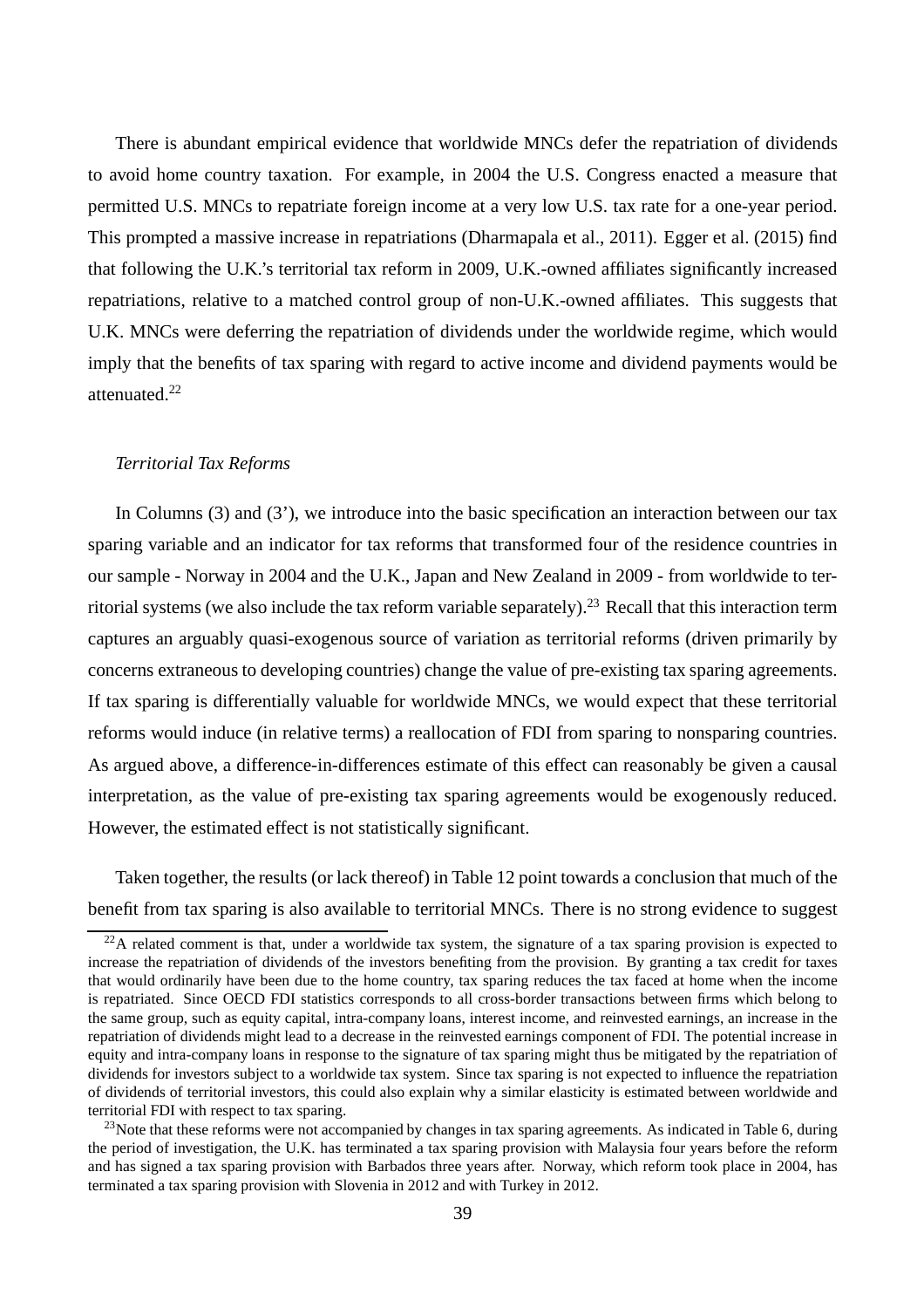that the effect on FDI of signing tax sparing agreements is greater for worldwide home countries. In the same vein, the territorial tax reforms of Japan, the U.K., New Zealand and Norway did not substantially reduce FDI from those countries to source countries with which they have tax sparing agreements, relative to source countries with which they do not have tax sparing agreements. In other words, these reforms, which exempt the foreign income of their multinational firms from taxation at home, do not seem to have reduced the importance of tax sparing agreements with developing countries. These results are consistent with each other, as a territorial tax reform corresponds to a within-residence-country change from a worldwide to a territorial tax system. This reinforces the continuing relevance of tax sparing in a world in which most residence countries are territorial.

It is also worth commenting briefly on the implications of these results for the U.S., which is a major source of outbound FDI but has no tax sparing agreements. Our basic results suggest that U.S. FDI in developing countries may thus be lower than would otherwise be the case. The aggregate FDI statistics are broadly consistent with this implication. For instance, in 2012 (the last year of our sample period), the aggregate stock of U.S. FDI in developing countries was about 11% of that in developed countries. In contrast, Japan (another major source of FDI, which has an extensive network of tax sparing agreements) had an aggregate stock of FDI in developing countries in 2012 that was about 32% of that in developed countries. When we consider all of the other (non-U.S.) resident countries of our sample having a network of tax sparing agreements, in total their aggregate stock of FDI in developing countries in 2012 was about 20% of that in developed countries. Our results on territorial tax reforms suggest that the recent U.S. territorial reform (e.g. Dharmapala (2018)) is unlikely to change this situation since worldwide MNC seem to already benefit from foreign low tax rates on their active income (with cross-crediting and deferral). In addition, the U.S. territorial tax reform has been accompanied by a substantial decrease in the corporate tax rate, which should mitigate the incentive to locate in developing countries for tax considerations. For instance, with a decrease from 35% to 21 %, the new U.S. corporate tax rate is below the average corporate tax rate of the developing countries of the sample (25% in 2012).

## **4.4 Tests for Alternative Explanations**

### *Bilateral Tax Treaties*

As tax sparing agreements are provisions included in bilateral tax treaties (BTT), not controlling for BTT raises the question of whether we are measuring the effect of tax sparing on FDI or the effect of bilateral tax treaties on FDI. From a theoretical point of view, BTT could have a positive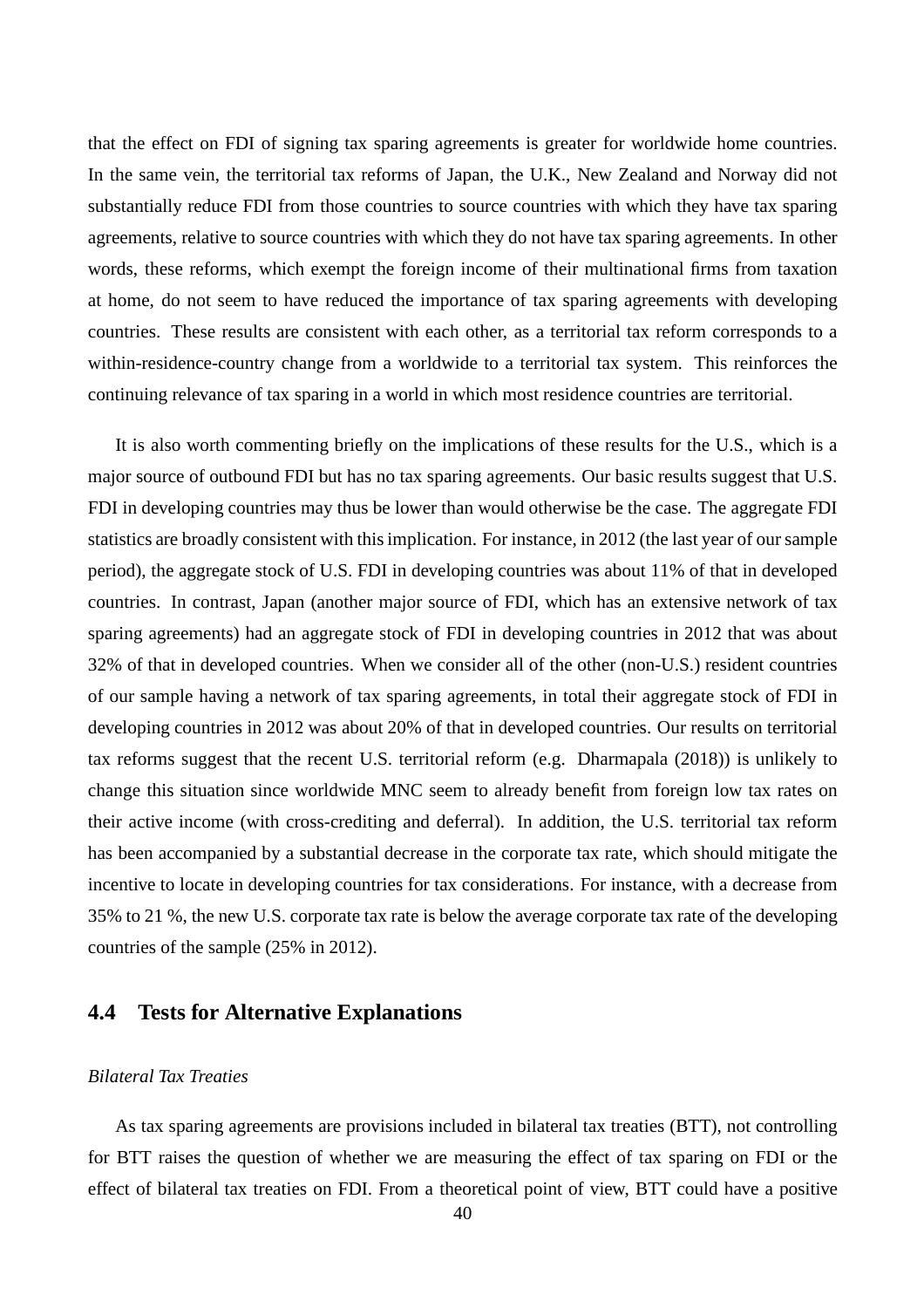influence on FDI as they alleviate double taxation, offer lower withholding tax rates, and provide information about how the firms will be taxed which can reassure investors (Davies, 2004). However, this assumption is not supported by the data. Most empirical analyses find no statistically significant effect of BTTs on FDI (Louie and Rousslang, 2002; Blonigen and Davies, 2004), and when the effect is significant it is negative rather than positive (Egger et al., 2006).<sup>24</sup> These results can be explained by the fact that double taxation is already alleviated unilaterally by most countries and lower withholding tax rates on interest and royalties are offset by home country taxation. In addition, as one of the objectives of the signature of BTTs is to facilitate the exchange of information in order to reduce tax avoidance and evasion, BTTs could have a detrimental effect on FDI.

On average the OECD countries of our sample include a tax sparing provision in 31 percent of their BTTs with developing countries,<sup>25</sup> indicating that tax sparing and BTT do not overlap in a large number of instances. While most of the BTTs entered into force prior to 2002, we observe 293 instances in which new BTTs entered into force or in which existing BTTs were terminated over 2002-2012.

<sup>24</sup>See Davies (2004) for a survey on tax treaties and FDI.

 $^{25}$ This average is 33 percent if we remove the United States and Iceland from the calculation. Both countries never include a tax sparing provision in their BTTs.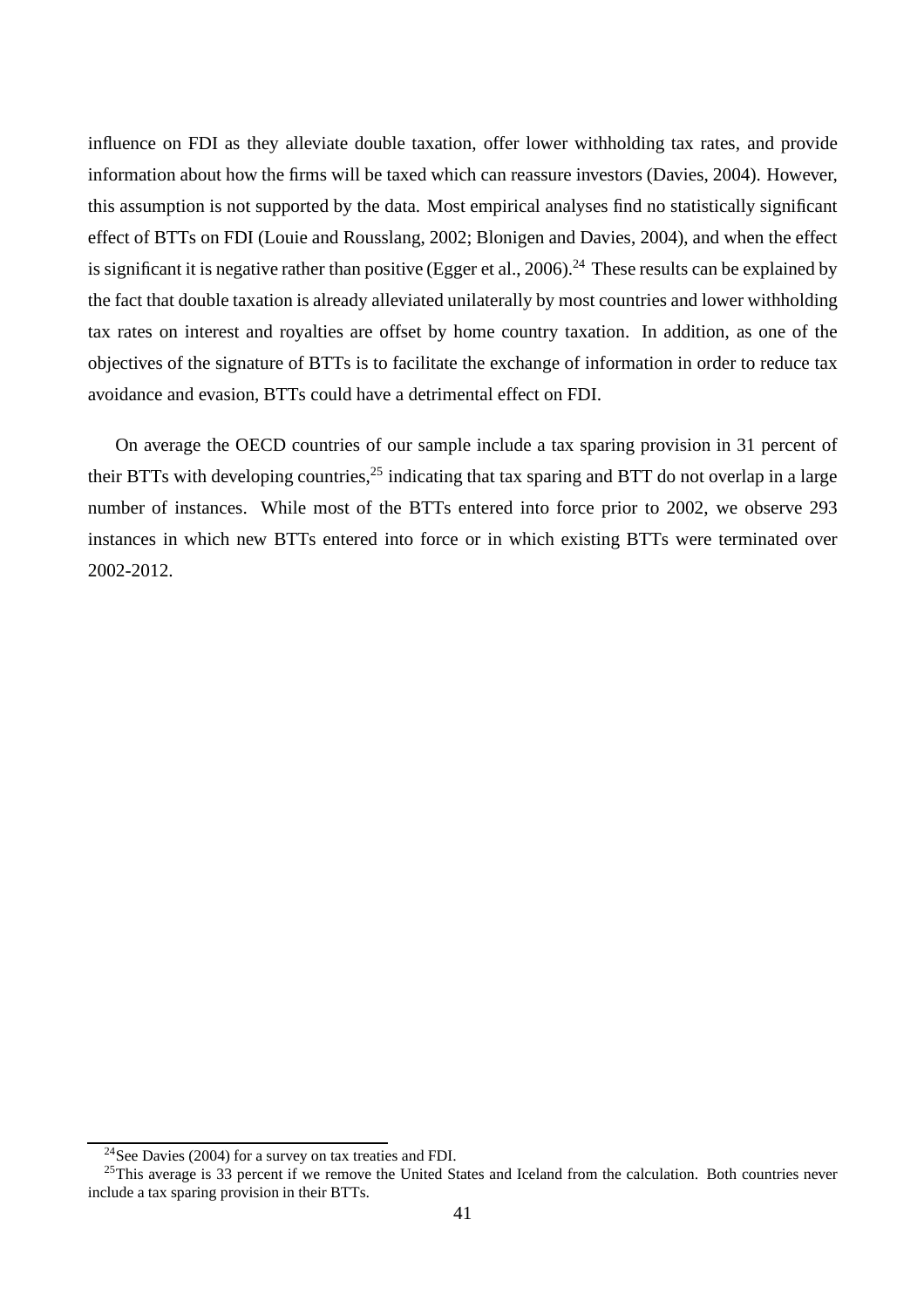|                                    |                  | The role of BTTs |                  | Treaty shopping       |                  | The role of BTTs |                  | Treaty shopping  |
|------------------------------------|------------------|------------------|------------------|-----------------------|------------------|------------------|------------------|------------------|
|                                    | $E(FDI_{ijt}) .$ | $E(FDI_{ijt}) .$ | $E(FDI_{ijt}) .$ | $E(FDI_{i\,it}) .)$   | $E(FDI_{ijt}) .$ | $E(FDI_{ijt}) .$ | $E(FDI_{ijt}) .$ | $E(FDI_{ijt}) .$ |
|                                    | $[1]$            | $[2]$            | $[3]$            | $[4]$                 | $[5]$            | [6]              | $[7]$            | [8]              |
| Ln home GDP                        | $0.618^a$        | $0.616^a$        | $0.613^a$        | $0.604^a$             |                  |                  |                  |                  |
|                                    | (0.170)          | (0.170)          | (0.170)          | (0.171)               |                  |                  |                  |                  |
| Ln host GDP                        | $0.568^a$        | $0.569^{a}$      | $0.570^a$        | $0.562^a$             |                  |                  |                  |                  |
|                                    | (0.091)          | (0.090)          | (0.090)          | (0.091)               |                  |                  |                  |                  |
| Ln host population                 | $-1.063^{c}$     | $-1.013$         | $-1.088c$        | $-0.044$              |                  |                  |                  |                  |
|                                    | (0.618)          | (0.620)          | (0.617)          | (0.119)               |                  |                  |                  |                  |
| Bilateral trade costs              | $-0.035$         | $-0.039$         | $-0.025$         | $-0.106^b$            |                  |                  |                  |                  |
|                                    | (0.118)          | (0.118)          | (0.118)          | (0.041)               |                  |                  |                  |                  |
| Home financial crisis              | $-0.112^a$       | $-0.112^a$       | $-0.113^a$       | $-1.222$ <sup>c</sup> |                  |                  |                  |                  |
|                                    | (0.041)          | (0.041)          | (0.041)          | (0.637)               |                  |                  |                  |                  |
| Tax differential                   | 0.463            | 0.456            | 0.447            | 0.455                 |                  |                  |                  |                  |
|                                    | (0.429)          | (0.429)          | (0.430)          | (0.429)               |                  |                  |                  |                  |
|                                    |                  |                  |                  |                       |                  |                  |                  |                  |
| Tax sparing $t-1$                  | $0.622^a$        |                  | $0.703^a$        | $0.614^a$             | $0.428^a$        |                  | $0.453^a$        | $0.429^a$        |
|                                    | (0.177)          |                  | (0.205)          | (0.179)               | (0.135)          |                  | (0.148)          | (0.131)          |
|                                    |                  |                  |                  |                       |                  |                  |                  |                  |
|                                    |                  |                  |                  |                       |                  |                  |                  |                  |
| BTT $t-1$                          |                  | 0.137            |                  |                       |                  | 0.022            |                  |                  |
|                                    |                  | (0.124)          |                  |                       |                  | (0.070)          |                  |                  |
|                                    |                  |                  |                  |                       |                  |                  |                  |                  |
|                                    |                  |                  |                  |                       |                  |                  |                  |                  |
| BTT without tax sparing $t-1$      |                  |                  | 0.101            |                       |                  |                  | 0.030            |                  |
|                                    |                  |                  | (0.086)          |                       |                  |                  | (0.065)          |                  |
| Ln FDI conduit                     |                  |                  |                  | 0.011 <sup>c</sup>    |                  |                  |                  | 0.008            |
|                                    |                  |                  |                  | (0.007)               |                  |                  |                  | (0.009)          |
|                                    |                  |                  |                  |                       |                  |                  |                  |                  |
| Country pair fixed effects         | $\mathbf X$      | $\mathbf X$      | $\mathbf X$      | $\mathbf X$           | $\mathbf X$      | $\mathbf X$      | $\mathbf X$      | $\mathbf X$      |
| Home country by time fixed effects |                  |                  |                  |                       | $\mathbf X$      | $\mathbf X$      | $\mathbf X$      | $\mathbf X$      |
| Host country by time fixed effects |                  |                  |                  |                       | $\mathbf X$      | $\mathbf X$      | $\mathbf X$      | $\mathbf X$      |
| Observations                       | 8,974            | 8,974            | 8,974            | 8,947                 | 10,594           | 10,594           | 10,594           | 10,566           |
|                                    |                  |                  |                  |                       |                  |                  |                  |                  |

Table 14: Bilateral Tax Treaties and Treaty Shopping

Notes: The letters "a", "b" and "c" indicate respectively <sup>a</sup> significance level of 1, 5 and 10 percent.

Standard errors, which are clustered at the country-pair level, are in parentheses and time effects are included.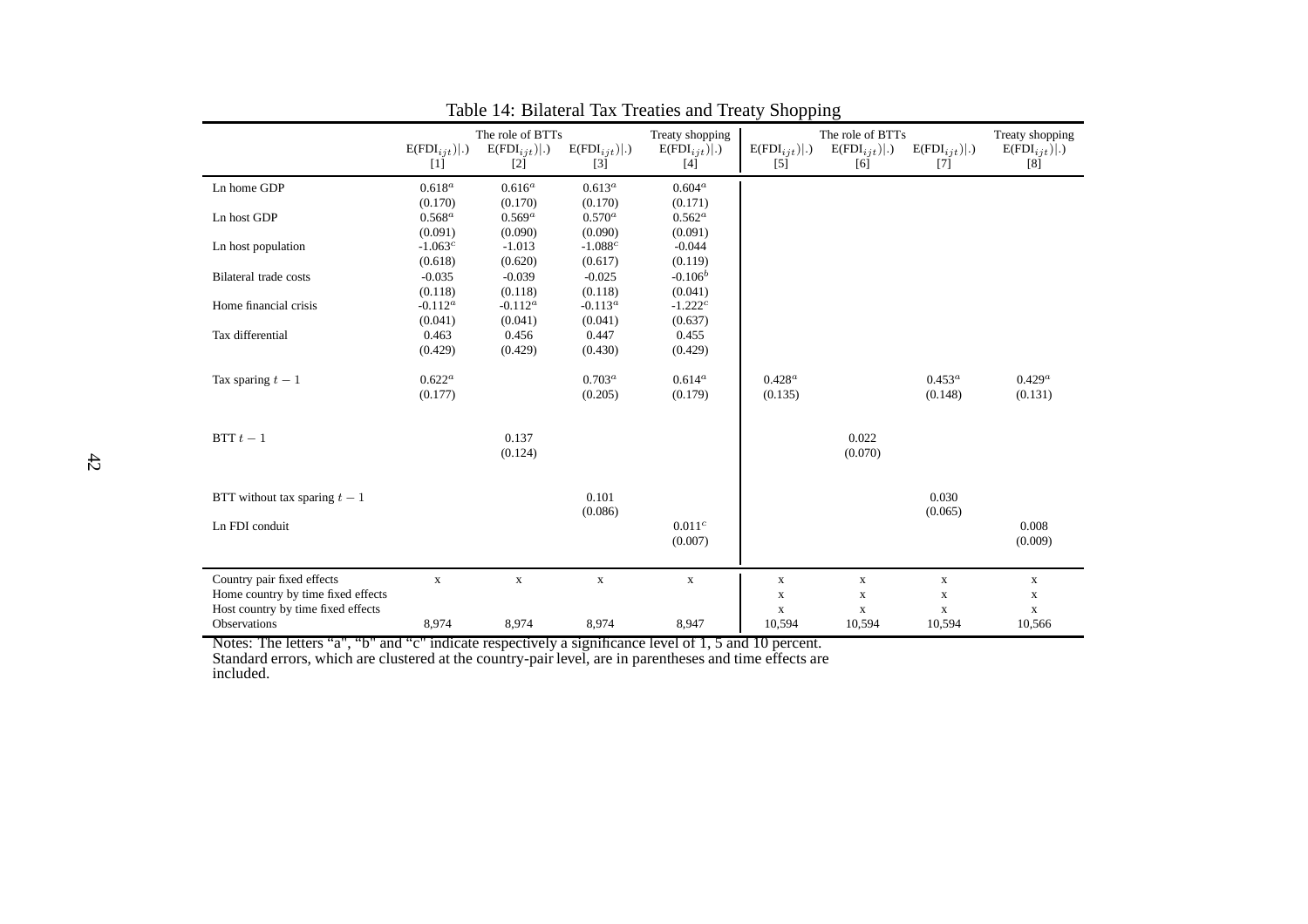For comparison purposes, in Column (1) of Table 14 we simply replicate the results of our baseline equation where BTTs are omitted. In Column (2), we substitute the dummy tax sparing by a dummy BTT which takes the value one if the home country *i* has a BTT with the host country *j* in year  $t - 1$ .<sup>26</sup> The coefficient estimated on the dummy BTT is positive but is not significantly different from zero. In Column (3) we want to include together the tax sparing and the BTT dummies. However, both dummies have information in common. BTTs and tax sparing take the same value one when a tax sparing provision is included in a BTT. To remove this redundant information, we use a dummy "BTT without tax sparing" which takes the value one when a BTT is signed between two countries but does not include a tax sparing provision. In other words, we estimate a coefficient for tax sparing (corresponding to BTT with tax sparing) and a coefficient for BTT without tax sparing. The coefficient estimated on the tax sparing dummy is unaffected by the inclusion of the BTT dummy and the coefficient estimated on BTT without tax sparing is positive but not statistically significant. This result tends to indicate that investors are responsive to a particular provision of BTTs, tax sparing, and not to the remaining provisions. Similar results are obtained in Columns (5)-(7) when we add home-country by time and host-country by time fixed effects.

#### *Tax Treaty Shopping*

One concern when measuring the effect of tax sparing on FDI is that the estimated increase in bilateral FDI might result from ending a diversion of FDI due to past treaty shopping, without affecting the total stock of FDI. Treaty shopping with respect to tax sparing implies that FDI is diverted through a third country to benefit from reduced corporate tax rates made possible under favourable tax sparing treaties. To this effect, a tax sparing agreement must be signed between the host and the intermediate country. When a tax sparing provision is agreed between two countries, FDI might not be diverted anymore leading to an overestimation of the real effect of tax sparing on bilateral FDI originating from the home country. In other words, the signature of tax sparing may have an effect on the origin of FDI rather than leading to a real increase in bilateral FDI.<sup>27</sup> To consider this possibility, the baseline equation is augmented to include the role played by potential conduit countries. While the dependent variable is unchanged and corresponds to the direct bilateral FDI from the home country  $i$  to the host country j, we include as an additional determinant "*ln FDI conduit*", corresponding to the total FDI

<sup>&</sup>lt;sup>26</sup>As for tax sparing, the BTT dummy is lagged by one year, as BTTs tend to be effective on January of the year following the entry into force. Similar results are obtained when the BTT variable is not lagged. These results are available upon request.

 $^{27}$ For example a tax sparing agreement entered into force between Luxembourg and Malaysia in 2004. Prior to this agreement, Luxembourg FDI might have been diverted through countries such as the United Kingdom which has a tax sparing agreement with Malaysia since 1973. From 2004, Luxembourg FDI might no longer be diverted, increasing then the apparent effect of tax sparing.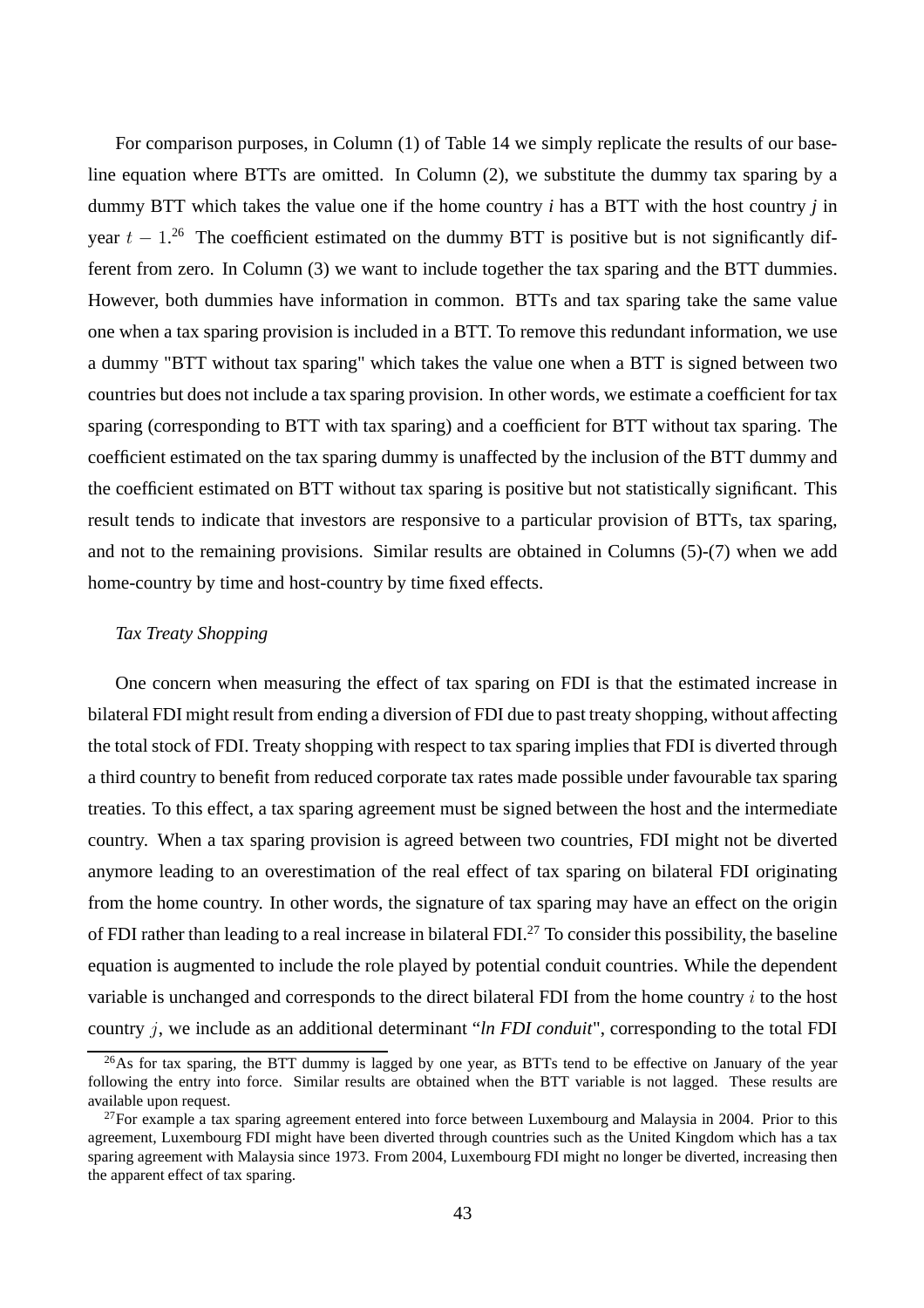from the home country i to OECD countries having a tax sparing provision with the host country j. The inclusion of this variable allows us to see whether FDI received by potential conduit countries substitutes for bilateral FDI from the home country  $i$  to the host country  $j$ , as would be the case with treaty shopping. In Column (4), the coefficient estimated on "ln FDI conduit" is positive, small in magnitude and statistically significant at the 10 percent level. It is not statistically different from zero in Column (8) when home-country by time and host-country by time fixed effects are included. If anything, these results tend to indicate a complementary relationship between total home FDI in potential conduit countries and bilateral FDI, and by extension they suggest that the effect of tax sparing on bilateral FDI is not overestimated by treaty shopping.

### *Tax Incentives*

Another concern is that FDI may respond to tax incentives such as tax concessions and tax holidays which are not observed in this analysis. As tax incentives may be correlated with tax sparing the aim of tax sparing being to allow investors to fully benefit from tax incentives - the omission of tax incentives may lead to a spurious relationship between tax sparing and FDI. To address this issue, we use the effective average tax rate (EATR) computed by Bosenberg and Egger (2017). This EATR corresponds to the difference between the pre-tax and after-tax net present values of a hypothetical investment in one period. Thus, it measures the discrete cost of capital associated with investing in a country. This recent measure has the advantage of being available for a large number of countries and of covering our period of analysis. Unfortunately, it is not ideal for our purpose because it does not reflect the actual taxes paid by multinational firms in a given host country, and is moreover not country-pair-specific. However, it does address a potential shortcoming of our tax rate differential variable used in the baseline analysis, namely that many FDI choices are discrete rather than continuous, and are influenced by the EATR rather than by the statutory marginal tax rate (which influences instead changes in investment on the intensive margin). The baseline equation is augmented with the EATR in Column (1) of Table 15. The coefficient estimated on the EATR is negative and statistically significant at the 5 percent level. The inclusion of this variable does not alter the estimated effect of tax sparing.

### *Withholding Tax Rates*

The robust positive elasticity estimated between tax sparing and FDI, is not statistically different for FDI from territorial and worldwide tax systems, nor before and after a territorial tax reform. This suggests that withholding tax rates on passive income are an important determinant of FDI.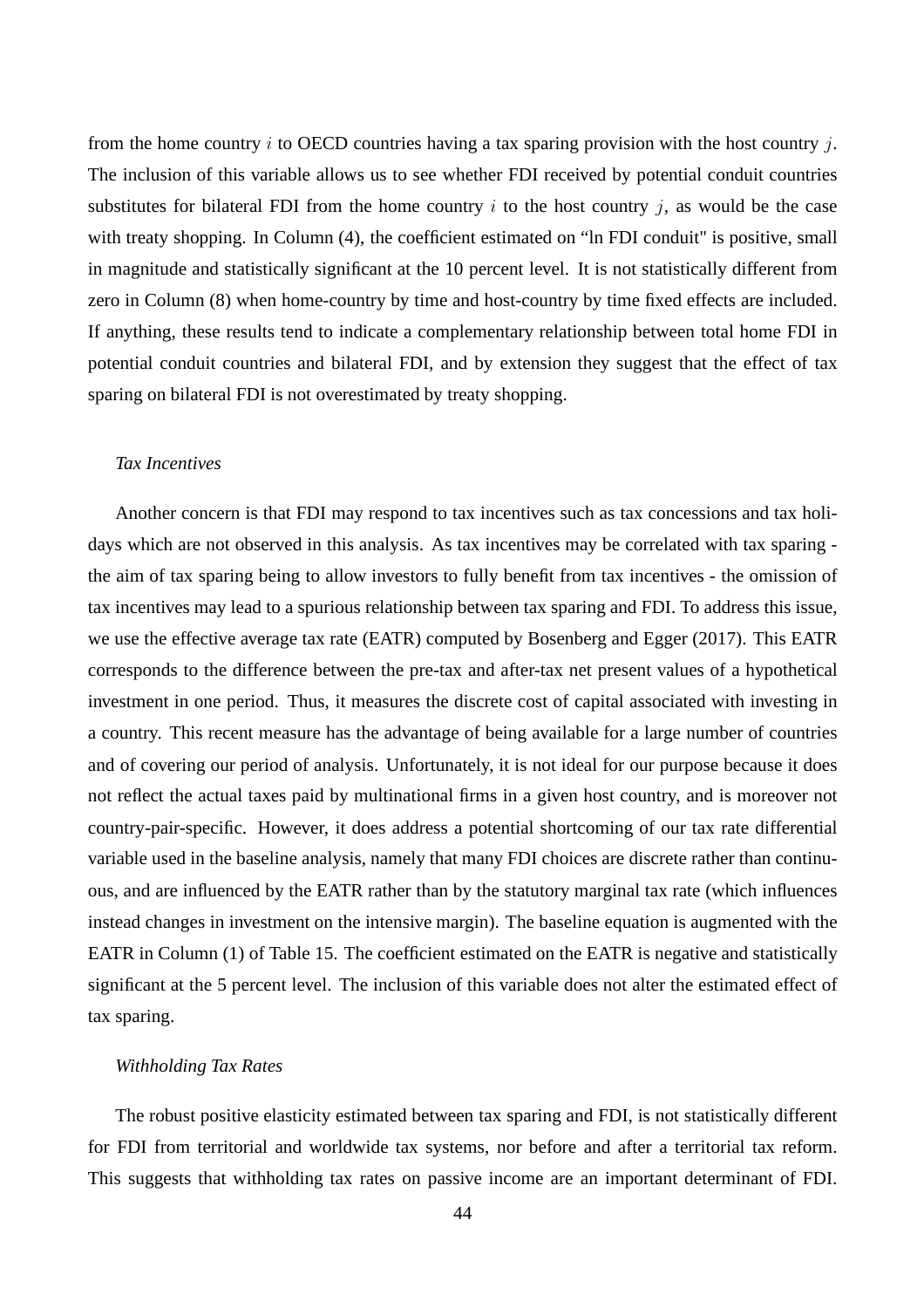|                              | $E(FDI_{ijt}) .$ | $E(FDI_{ijt}) .$ | $E(FDI_{ijt}) .$ | $E(FDI_{ijt}) .$ | $E(FDI_{ijt}) .$ |
|------------------------------|------------------|------------------|------------------|------------------|------------------|
|                              | Poisson          | Poisson          | Poisson          | Poisson          | Poisson          |
|                              | $[1]$            | $[2]$            | $[3]$            | $[4]$            | $[5]$            |
| Ln home GDP                  | $0.630^{a}$      | $0.619^{a}$      | $0.619^{a}$      | $0.565^a$        | $0.562^a$        |
|                              | (0.177)          | (0.170)          | (0.170)          | (0.178)          | (0.178)          |
| Ln host GDP                  | $0.568^a$        | $0.569^a$        | $0.569^a$        | $0.556^a$        | $0.555^a$        |
|                              | (0.093)          | (0.091)          | (0.091)          | (0.086)          | (0.085)          |
| Ln host population           | $-0.945$         | $-0.033$         | $-0.033$         | $-0.883$         | $-0.875$         |
|                              | (0.678)          | (0.118)          | (0.118)          | (0.609)          | (0.607)          |
| <b>Bilateral trade costs</b> | $-0.018$         | $-0.111^a$       | $-0.111^a$       | $-0.039$         | $-0.040$         |
|                              | (0.128)          | (0.041)          | (0.041)          | (0.121)          | (0.122)          |
| Home financial crisis        | $-0.108^b$       | $-1.048c$        | $-1.049c$        | $-0.107^b$       | $-0.107^b$       |
|                              | (0.043)          | (0.620)          | (0.620)          | (0.042)          | (0.042)          |
| Tax differential             | $-0.029$         | 0.448            | 0.449            | $1.401^{b}$      | $1.477^b$        |
|                              | (0.483)          | (0.432)          | (0.432)          | (0.597)          | (0.597)          |
| Tax sparing $t-1$            | $0.620^{a}$      | $0.622^a$        | $0.623^{a}$      | $0.538^{a}$      | $0.521^{a}$      |
|                              | (0.177)          | (0.177)          | (0.177)          | (0.179)          | (0.162)          |
| <b>EATR</b>                  | $-1.153^{c}$     |                  |                  |                  |                  |
|                              | (0.666)          |                  |                  |                  |                  |
| WTR interest                 |                  | 0.280            |                  |                  |                  |
|                              |                  | (0.543)          |                  |                  |                  |
| WTR royalties                |                  |                  | 0.208            |                  |                  |
|                              |                  |                  | (0.509)          |                  |                  |
| <b>GTR</b> interest          |                  |                  |                  | $-1.632^b$       |                  |
|                              |                  |                  |                  | (0.728)          |                  |
| <b>GTR</b> royalties         |                  |                  |                  |                  | $-1.762^b$       |
|                              |                  |                  |                  |                  | (0.726)          |
| Country pair fixed effects   | $\mathbf X$      | $\mathbf X$      | X                | $\mathbf X$      | $\mathbf X$      |
| Observations                 | 6,945            | 8,654            | 8,654            | 8,966            | 8,974            |

Table 15: Tax Incentives and Withholding Tax Rates

Notes: The letters "a", "b" and "c" indicate respectively a significance level of 1, 5 and 10 percent. Standard errors, which are clustered at the country-pair level, are in parentheses and time effects are included.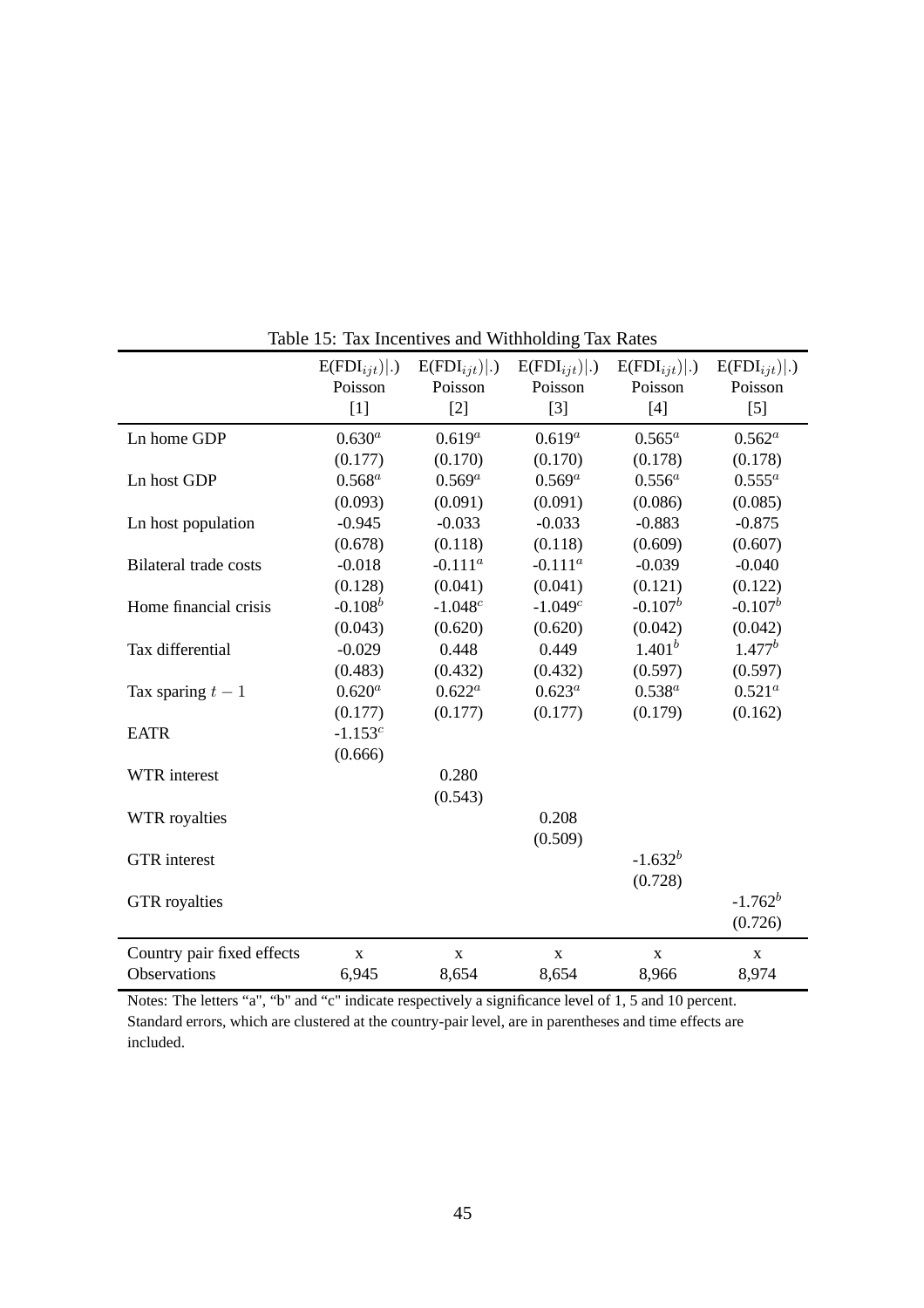To test directly the responsiveness of FDI to withholding tax rates, in Column (2) of Table 15 we include a withholding tax rate on interest and a withholding tax rate on royalties. Both variables correspond to the negotiated bilateral withholding tax rate if there is a BTT in place between the home and the host country, or correspond to the "non-treaty" withholding tax rate of the host country, in the absence of a BTT. This data comes from Ernst and Young (2012) "Worldwide Corporate Tax Guide". These variables are time varying as the withholding tax rate changes when a BTT enters into force or is terminated.<sup>28</sup> The coefficients estimated on both interest and royalties withholding tax rates are not statistically significant. Two reasons may explain this result. First, without tax sparing, withholding tax rates are expected to have a limited effect on FDI as they are fully compensated by an immediate and generally higher statutory tax rate in the home country (deferral is not possible with passive income under both a worldwide and a territorial tax systems). Second, under tax sparing, the rate which matters for investors is the one corresponding to the difference between the effective withholding tax rate and the notional withholding tax rate.<sup>29</sup> As indicated in Section 2, to quantify the fiscal advantage of a tax sparing provision with passive income, three tax rates are required: the host country effective withholding tax rate, the host country nominal withholding tax rate, and the home country statutory tax rate. In the absence of data on effective withholding tax rates, following Azémar et al. (2007) we make the assumption that passive income benefits from tax holidays abroad. This hypothesis seems realistic since as indicated by the OECD (2015), tax holidays are reported to be the most popular tax concessions offered by developing countries, being used by 82-88 percent of them. To be more specific about the use of tax holidays, Table 16 reports Hanson (2001)'s table on corporate income tax exemption for selected developing countries in 1990 and 1998. We extend these data for the year 2013 using PriceWaterhouseCooper Worldwide Tax Summaries corporate taxes 2013/14. This table shows that tax holidays are frequently used by the selected developing countries and, when the data are available, for a substantial amount of time (up to twenty years). By assuming that the effective withholding tax rate on passive income equals zero, we can calculate a global effective tax rate on passive income.

The global effective tax rate of interest payments depends on  $t_h$ ,  $w_f^i$  and  $w_f^{i}$ , where  $t_h$  is the home country statutory tax rate,  $w_f^i$  the notional (foreign) withholding tax rate on interest and  $w_f'^i$  the

<sup>&</sup>lt;sup>28</sup>As previously indicated, 293 changes occur between 2002 and 2012.

 $^{29}$ Note that the larger the difference between the effective withholding tax rate and the notional withholding tax rate, the larger the tax benefit of tax sparing. As emphasised by the OECD (1998), tax sparing may create an incentive for host countries to maintain higher rates of taxes as compared to non-sparing countries. Interestingly, our data suggests that the withholding tax rates on interest and royalties are higher in bilateral tax treaties with tax sparing as compared to in bilateral tax treaties without tax sparing. The average withholding tax rate on interest corresponds to 9.35 percent in BTT with tax sparing versus 8.33 percent in BTT without tax sparing. The average withholding tax rate on royalties corresponds to 10.46 percent in BTT with tax sparing versus 7.76 percent in BTT without tax sparing.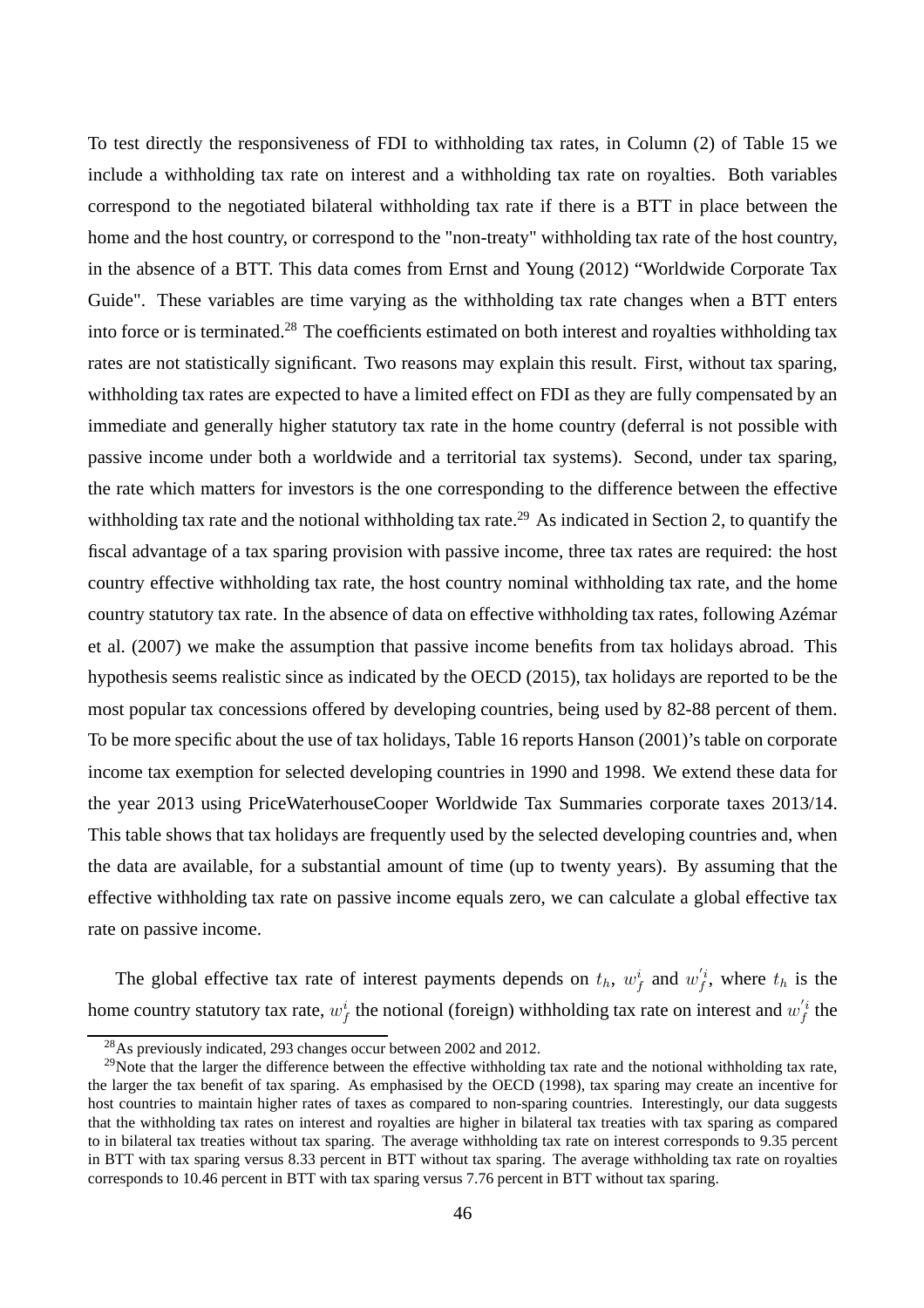|                        | 1990          |                      | 1998              |                         | 2013          |               |  |
|------------------------|---------------|----------------------|-------------------|-------------------------|---------------|---------------|--|
|                        | CIT exemption | Period               | CIT exemption     | Period                  | CIT exemption | Period        |  |
| Cote d'Ivoire<br>Egypt | n.a.<br>X     | n.a.<br>$5-20$ years | $\mathbf{X}$<br>X | 5-8 years<br>5-20 years | X             | $5-15$ years  |  |
| Gabon                  | X             | $0-10$ years         | X                 | $0-10$ years            | X             | 2 years       |  |
| Nigeria                | X             | $0-5$ years          | X                 | $0-5$ years             | X             | 3-5 years     |  |
| Argentina              |               |                      |                   |                         | X             |               |  |
| <b>Brazil</b>          |               |                      |                   |                         | X             |               |  |
| Guatemala              | $\mathbf{X}$  |                      | X                 |                         | X             | $5-10$ years  |  |
| Mexico                 |               |                      |                   |                         |               |               |  |
| Peru                   | $\mathbf{X}$  |                      | X                 |                         | X             |               |  |
| India                  | $\mathbf X$   | 5 years              | X                 | 5 years                 | X             | $3-10$ years  |  |
| Philippines            | $\mathbf X$   | 3-6 years            | X                 | 3-6 years               | X             | 6 years       |  |
| Chile                  | X             |                      |                   |                         |               |               |  |
| Sri Lanka              |               |                      | X                 |                         | X             | 4-12 years    |  |
| South Africa           |               |                      | X                 |                         | X             |               |  |
| Thailand               | $\mathbf X$   | 3-8 years            | X                 | 3-8 years               | X             | $10-15$ years |  |

Table 16: Corporate income Tax Exemption

Source: Hanson (2001) for the years 1990 and 1998, PWC Worlwide Tax Summaries Corporate Taxes 2013/14 for the year 2013.

effective (foreign) withholding tax rate on interest. Similarly, the global tax rate on a royalty payment depends on  $t_h$ ,  $w_f^r$  and  $w_f^{'r}$ , where  $w_f^r$  and  $w_f^{'r}$  are the notional and effective (foreign) withholding tax rate on royalty, respectively. With the tax holidays assumption,  $w_f^{i} = 0$  and  $w_f^{i} = 0$ . Under tax sparing, investors are allowed to reduce their home tax liability by a foreign tax credit equals to a notional amount of host country tax that would have been paid had the tax holiday not been in effect. The global tax rate of an interest payment corresponds thus to  $t_h - w_f^i$  if  $t_h > w_f^i$ , and to *zero* if  $t_h < w_f^i$ . Without tax sparing, the global tax rate of an interest payment equals  $t_h$  as we make the assumption that investors benefit from a tax exemption abroad. Note that the statutory tax rate of OECD countries is generally higher than the withholding taxes of developing countries, thus even without the tax holiday assumption, the global tax rate on passive income would correspond to  $t<sub>h</sub>$  in the majority of the cases. The same method is applied to calculate the global tax rate on royalties. Both global tax rate measures, of interest payments and royalties, are summarised in Table 17.

The global effective tax rates on interest and royalties are included in our baseline equation, respectively in Columns 4 and 5 of Table 12. The coefficient estimated on both variables is negative and statistically significant at the one percent level. These results indicate that when corrected for tax sparing benefits, withholding tax rates on passive income are important determinants of FDI. For the first time across the various estimations performed, the estimated coefficient reported on tax sparing decreases in magnitude (from 0.62 to 0.54-0.52). This indicates that part of the effect of tax sparing agreements is captured by the impact they have on effective tax rates on interest and royalties.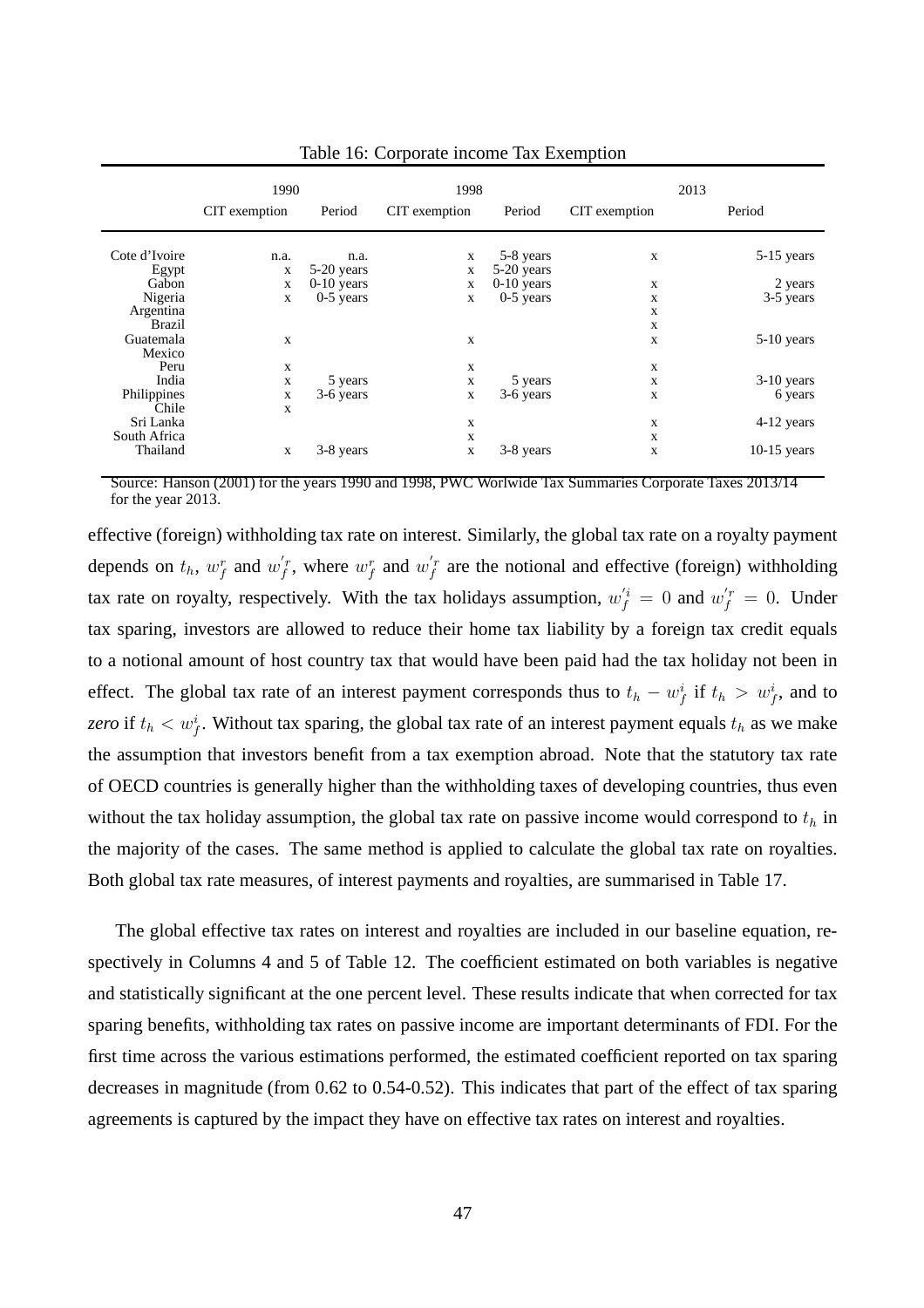|                    | Without tax sparing | With tax sparing |
|--------------------|---------------------|------------------|
| Interest payments: |                     |                  |
| If $t_h > w_f^i$   | $t_h$               | $t_h-w_f^i$      |
| If $t_h < w_f^i$   | $t_h$               | $\overline{0}$   |
| <i>Royalties:</i>  |                     |                  |
| If $t_h > w_f^r$   | $t_h$               | $t_h - w_f^r$    |
| If $t_h < w_f^r$   | $t_h$               | $\theta$         |

Table 17: Measure of the Global Tax Rate on Passive Income in the Presence of Tax Holidays

Note: Under the assumption of tax holidays,  $w_f^{'i} = 0$  and  $w_f^{'r} = 0$ .

# **5 Conclusion**

Developing countries' efforts to attract multinational firms with tax holidays and other fiscal incentives may potentially be undone by the tax system of the multinational firm's home country. Tax sparing provisions have emerged as a mechanism that is included in many bilateral tax treaties (BTTs) to prevent host country tax incentives being nullified by residence country taxation. While tax sparing has been widely discussed, prior empirical analysis of its consequences has been extremely limited. In this paper, we construct a new dataset of tax sparing provisions by coding the presence of this provision in the bilateral tax treaties between 23 OECD countries and 113 developing and transition economies over the period 2002-2012. We merge this data with data on bilateral FDI, and various relevant country-pair characteristics to form a dataset that has 8,974 observations on 1,941 country-pairs in the baseline specification. In this analysis, we use two distinct sources of variation - the signing or termination of tax sparing agreements, and quasi-experimental variation generated by territorial tax reforms in residence countries that change the value of pre-existing tax sparing provisions.

We find that tax sparing agreements are associated with an increase of up to 97 percent in the stock of FDI. This effect does not differ across worldwide and territorial residence countries. It is robust to including various controls, and is not driven by other features of BTTs. It is also robust to controlling for treaty shopping and source country tax incentives. Much of the effect of tax sparing appears attributable to its impact on credits for withholding taxes on interest and royalties (which applies to both worldwide and territorial home countries). The territorial reforms in four residence countries - Norway in 2004, and the U.K., Japan, and New Zealand in 2009 - during our sample period do not lead to a significant change in FDI (consistent with the absence of differences across worldwide and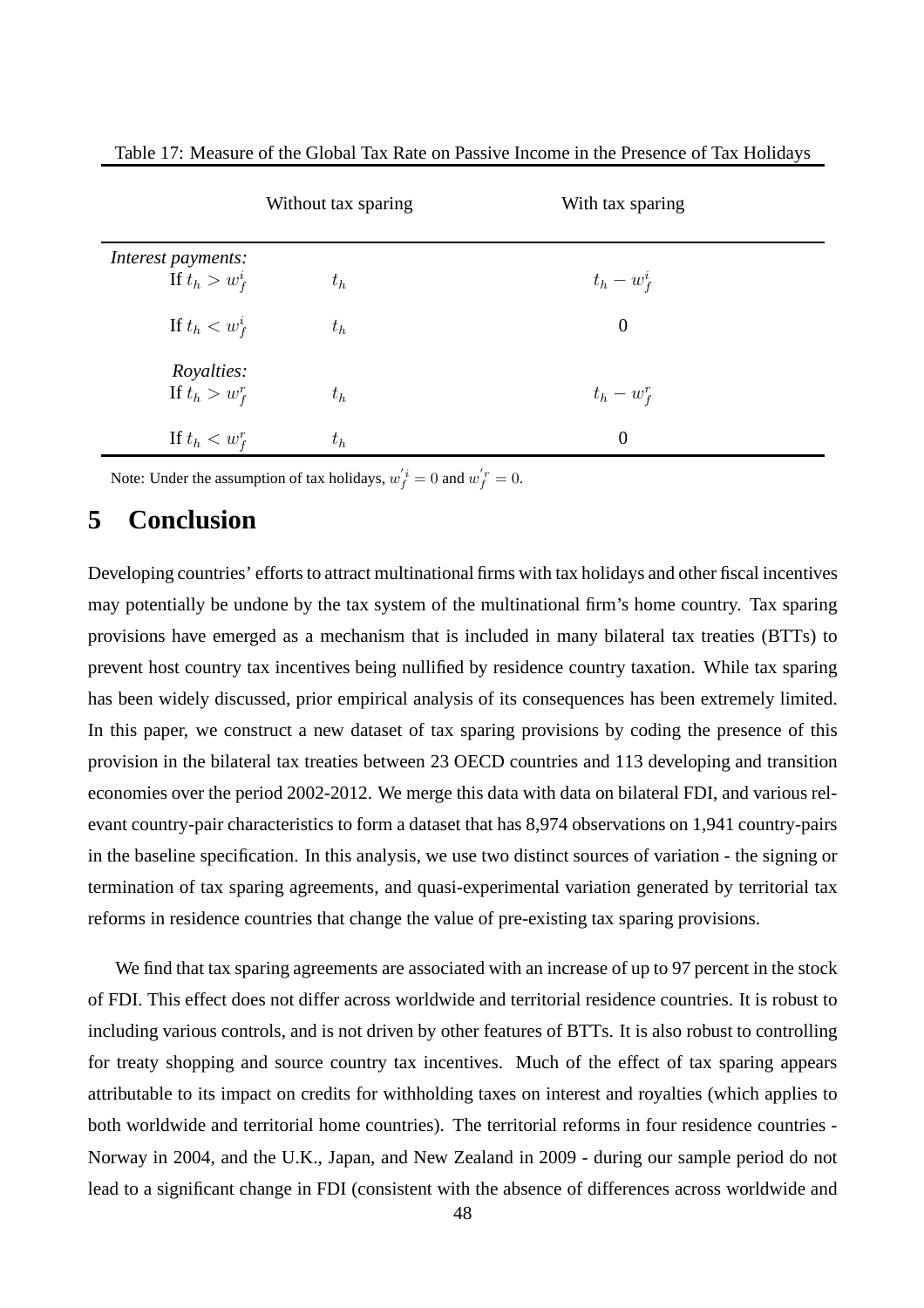territorial home countries).

Our results suggest that the growth of tax sparing provisions in bilateral tax treaties can be an important tool to encourage FDI in developing countries. The results also highlight the continuing relevance of tax sparing provisions in a world in which most residence countries are territorial. They should thus be of interest to scholars and policymakers in the area of economic development, as well as to those interested in international taxation and public finance. They also point to the importance of controlling for tax sparing provisions when studying cross-border FDI flows and other topics in international economics, even when the effects of taxes are not the primary focus.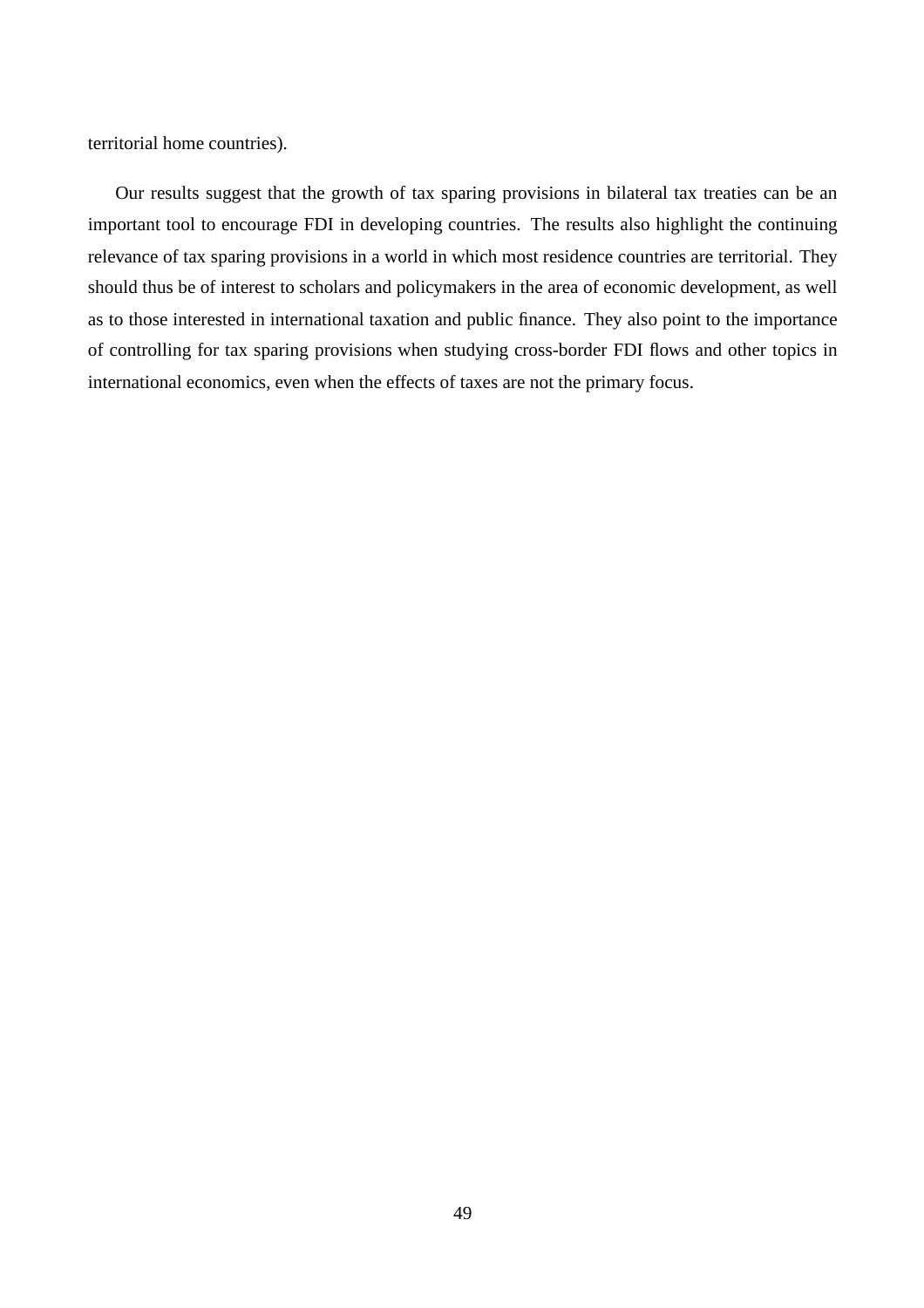# **References**

- Azémar, C., R. Desbordes, and J.-L. Mucchielli (2007). Do Tax Sparing Agreements Contribute to the Attraction of FDI in Developing Countries? *International Tax and Public Finance 14*(5), 543–562.
- Baier, S. and J. Bergstrand (2007). Do Free Trade Agreements Actually Increase Members' International Trade? *Journal of International Economics 71*, 72–95.
- Blonigen, B. and R. Davies (2004). The Effects of Bilateral Tax Treaties on U.S. FDI Activity. *International Tax and Public Finance* (11), 601–622.
- Bösenberg, S. and P. Egger (2017). R&D Tax Incentives and the Emergence and Trade of Ideas. *Economic Policy 32*, 39–80.
- Brainard, S. L. (1997). An Empirical Assessment of the Proximity- Concentration Trade-off Between Multinational Sales and Trade. *American Economic Review 87*(4), 520–544.
- Braun, J. and M. Zagler (2018). The True Art of the Tax Deal: Evidence on Aid Flows and Bilateral Double Tax Agreements. *World Economy*, 1–30.
- Brooks, K. (2009). Tax Sparing: a Needed Incentive for Foreign Investment in Low-income Countries or an Unnecessary Revenue Sacrifice? *Queens Law Journal 34*, 505–564.
- Chow, T., J. Hoopes, and E. Maydew (2017). US Firms on Foreign (Tax) Holidays. Kenan Institute of Private Enterprise Research Paper No. 18-3.
- Clist, P. (2011). 25 Years of Aid Allocation Practice: Whither Selectivity? *World Development 39*(10), 1724–1734.
- Davies, R. (2004). Tax Treaties and Foreign Direct Investment: Potential versus Performance. *International Tax and Public Finance 11*, 775–802.
- Davies, R. and J. Voget (2008). Tax Competition in an Expanding Union. Oxford University Centre for Business Taxation Working Paper  $n^o$  08/30.
- De Mooij, R. and S. Ederveen (2003). Taxation and Foreign Direct Investment: A Synthesis of Empirical Research. *International Tax and Public Finance 10*(6), 673–93.
- Desai, M. A. and J. R. Hines (2003). Evaluating International Tax Reform. *National Tax Journal 56*(3), 487–502.
- Dharmapala, D. (2018). The Consequences of the Tax Cut and Jobs Act's International Provisions: Lessons from Existing Research. National Tax Journal, forthcoming.
- Dharmapala, D., C. F. Foley, and K. J. Forbes (2011). Watch What I do, not What I say: The Unintended Consequences of the Homeland Investment Act. *The Journal of Finance 66*(3), 753–787.
- Dharmapala, D. and J. R. Hines (2009). Which Countries Become Tax Havens? *Journal of Public Economics 93*(9), 1058–1068.
- Egger, P., M. Larch, M. Pfaffermayr, and H. Winner (2006). The Impact of Endogenous Tax Treaties on Foreign Direct Investment: Theory and Evidence. *Canadian Journal of Economics 39*, 901–931.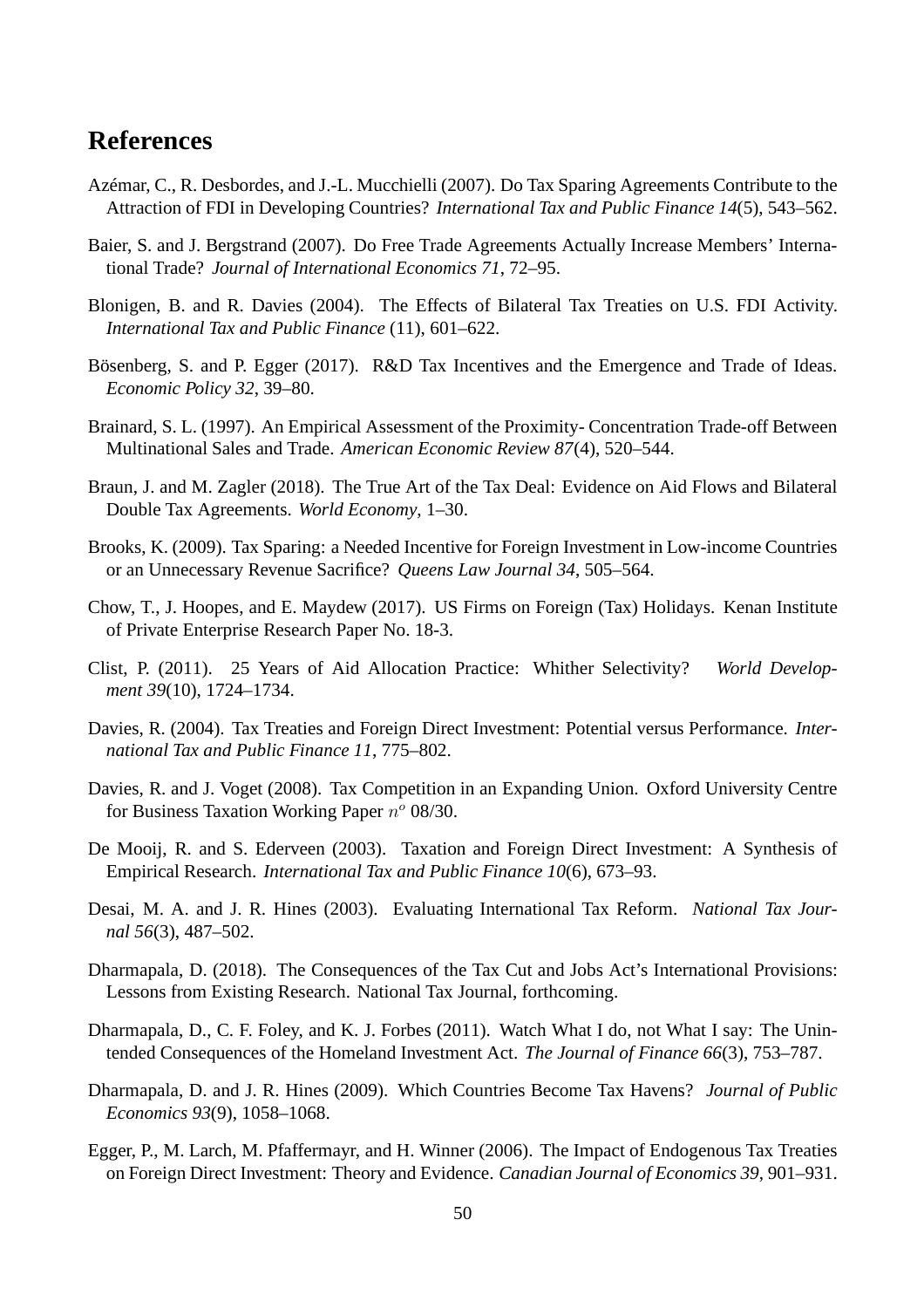- Egger, P., M. Larch, K. Staub, and R. Winkelman (2011). The Trade Effects of Endogenous Preferential Trade Agreements. *American Economic Journal: Economic Policy 3*, 113–143.
- Egger, P., V. Merlo, M. Ruf, and G. Wamser (2015). Consequences of the New UK Tax Exemption System: Evidence from Micro-Level Data. *The Economic Journal 125*, 1764–1789.
- Egger, P. and K. Staub (2016). GLM Estimation of Trade Gravity Models with Fixed Effects. *Empirical Economics 50*, 137–175.
- Ernst and Young (2012). Worldwide Corporate Tax Guide.
- Gartzke, E. (1999). United Nations General Assembly Voting Data. Updated by Erik Voeten and Adis Merdzanovic. http://www9.georgetown.edu/faculty/ev42/UNVoting.htm.
- Hanson, G. (2001). Should Countries Promote Foreign Direct Investment. United Nations Conference on Trade and Investment, G24 discussion paper series.
- Head, K. and T. Mayer (2010). The Erosion of Colonial Trade Linkages After Independence. *Journal of International Economics 81*, 1–14.
- Helpman, E. (1984). A Simple Theory of Trade with Multinational Corporations. *Journal of Political Economy 92*, 451–471.
- Hines, J. (1999). Lessons from Behavioral Responses to International Taxation. *National Tax Journal 52*(2), 305–322.
- Hines, J. (2001). Tax Sparing and Direct Investment in Developing Countries. In J. Hines (Ed.), *International Taxation and Multinational Activity*, pp. 39–66. University of Chicago Press.
- Laeven, L. and F. Valencia (2012). Systemic Banking Crises Database: An Update. IMF, WP/12/163.
- Louie, H. and D. J. Rousslang (2002). Host-Country Governance, Tax Treaties, and American Direct Investment Abroad. Mimeo. Office of Tax Analysis.
- Markle, K. S. (2016). A Comparison of the Tax-motivated Income Shifting of Multinationals in Territorial and Worldwide Countries. *Contemporary Accounting Research 33*(1), 7–43.
- Markusen, J. (1984). Multinationals, Multi-Plant Economies and the Gains from Trade. *Journal of International Economics 16*, 205–226.
- Martin, P., T. Mayer, and M. Thoenig (2012). The Geography of Conflicts and Regional Trade Agreements. *American Economic Journal: Macroeconomics 4*(4), 1–35.
- Matheson, T., V. Perry, and C. Veung (2013). Territorial vs. Worldwide Corporate Taxation: Implications for Developing Countries. IMF Working Paper 13/205.
- Mitchell, R. (1997). United States-Brazil Bilateral Income Tax Treaty Negotiations. *Hastings International and Comparative Law Review 21*(1), 209–239.
- Novy, D. (2009). Gravity Redux: Measuring International Trade Costs with Panel Data. University of Warwick Working Paper, No. 861.
- OECD (1998). *Tax Sparing, A Time for Reconsideration*. OECD Publications.